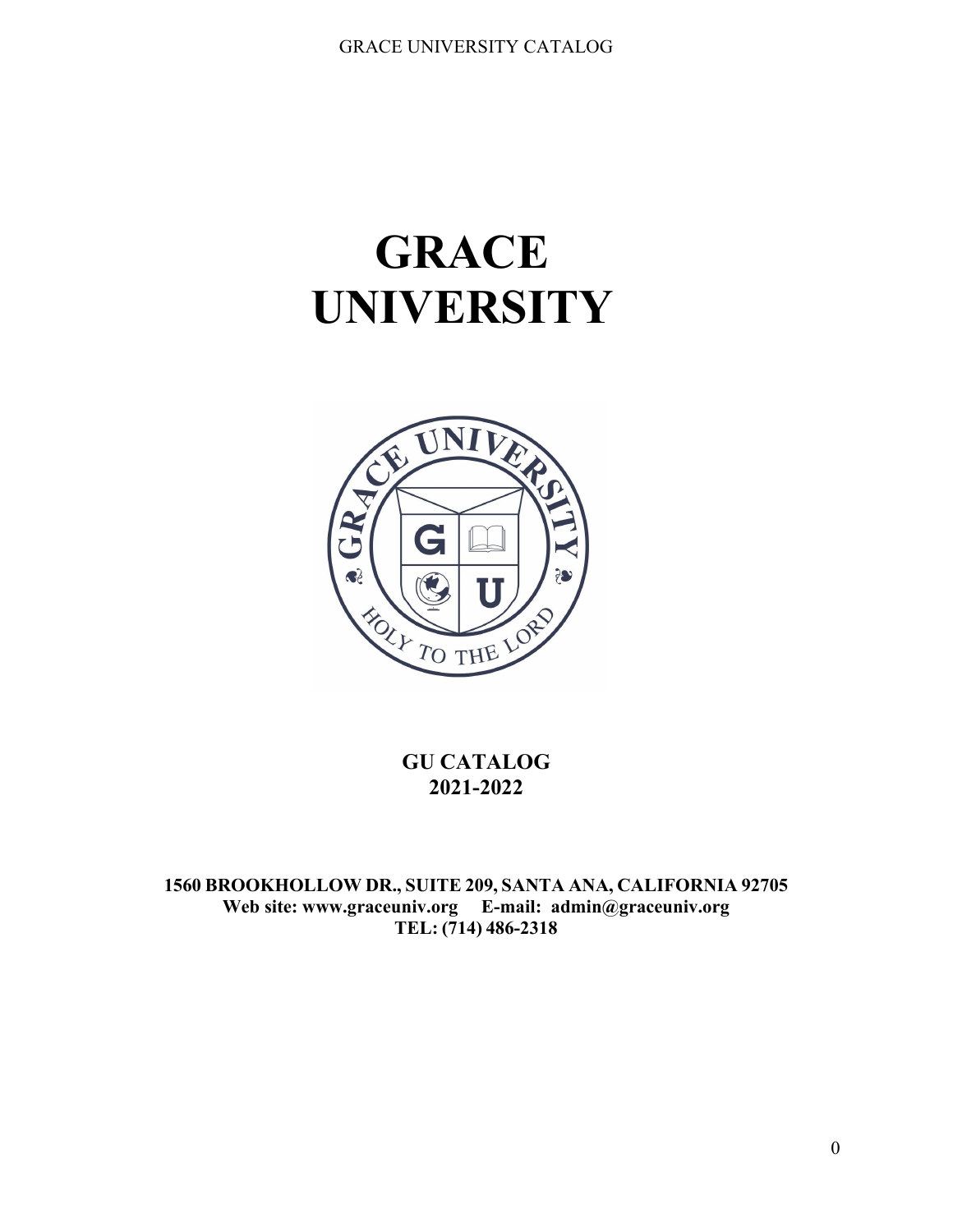### **TABLE OF CONTENT**

| <b>About Grace University</b>                                     | 4  |
|-------------------------------------------------------------------|----|
| Message from The President                                        | 4  |
| Grace University (GU) History                                     | 5  |
| <b>Mission Statement</b>                                          | 6  |
| <b>Institutional Objectives</b>                                   | 6  |
| Vision                                                            | 6  |
| <b>Institutional Goals</b>                                        | 6  |
| What We Believe                                                   | 7  |
| <b>Integrity Statement</b>                                        | 8  |
| 2020-2021 Academic Calendar                                       | 9  |
| Admissions Information                                            | 10 |
| Undergraduate Admissions                                          | 10 |
| <b>International Student Admissions</b>                           | 12 |
| <b>Transfer Student Admissions</b>                                | 13 |
| Class Hold Location:                                              | 14 |
| Catalog Rights                                                    | 14 |
| Syllabus/Course Outlines                                          | 14 |
| Undergraduate Curriculum                                          | 15 |
| Approval of New Programs and Curricular Changes                   | 15 |
| Processing Curriculum Changes                                     | 15 |
| Accrediting Agency Information                                    | 17 |
| Approved to operate by Bureau for Private Postsecondary Education | 17 |
| <b>Financial Information</b>                                      | 18 |
| Tuition Fee and Schedule                                          | 18 |
| Federal and State Financial Aid                                   | 18 |
| Financial Aid Programs and Policies                               | 18 |
| <b>Total Cost of Degree Programs</b>                              | 18 |
| <b>Refund Policy</b>                                              | 19 |
| The Student Tuition Recovery Fund (STRF)                          | 20 |
| <b>Student Right</b>                                              | 22 |
| Non-Discrimination Policy                                         | 23 |
| Student Records Policy-Family Educational Rights and Privacy Act  | 23 |
| <b>Disabilities Policy</b>                                        | 24 |
|                                                                   |    |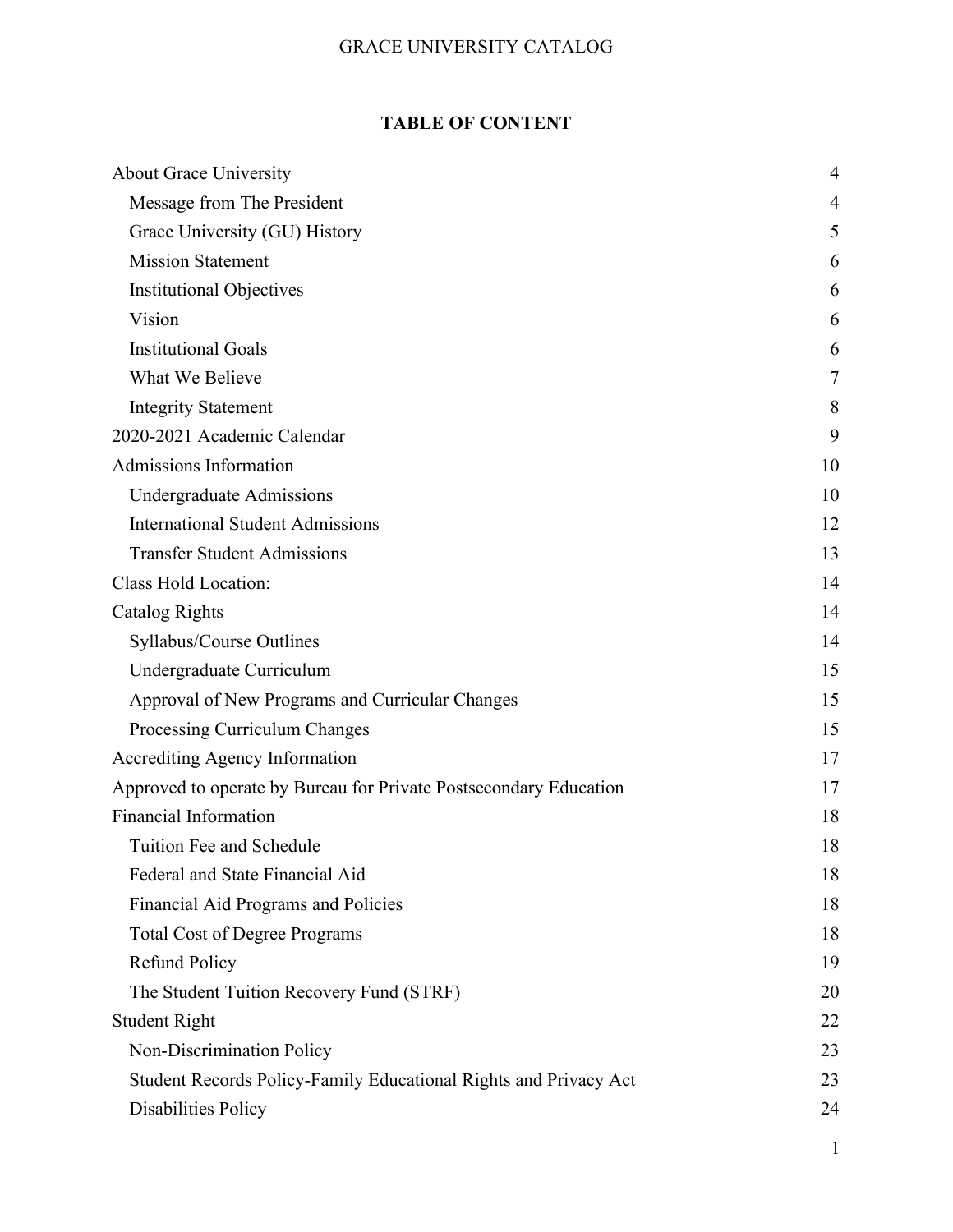| <b>Student Grievance Procedure</b>                                                      | 25 |
|-----------------------------------------------------------------------------------------|----|
| <b>Student Responsibility</b>                                                           | 31 |
| Personal Conduct                                                                        | 31 |
| Code of Conduct                                                                         | 31 |
| <b>Student Obligations</b>                                                              | 32 |
| Cheating and Plagiarism Policies                                                        | 34 |
| Drug, Alcohol and Smoking Policies                                                      | 35 |
| <b>Student Services</b>                                                                 | 36 |
| <b>Student Advising</b>                                                                 | 36 |
| <b>New Student Orientation</b>                                                          | 36 |
| <b>Career Services</b>                                                                  | 36 |
| Library and Facilities                                                                  | 38 |
| Library                                                                                 | 38 |
| Facilities                                                                              | 39 |
| Academic Policy                                                                         | 40 |
| <b>Registration and Enrollment</b>                                                      | 40 |
| <b>Enrollment Agreement</b>                                                             | 40 |
| Add and Drop Policy                                                                     | 40 |
| <b>Student Loads</b>                                                                    | 40 |
| Late Registration                                                                       | 41 |
| Minimum Required Units for Graduation                                                   | 41 |
| Transfer of Credit Policy                                                               | 41 |
| Notice Concerning Transferability of Credits and Credentials Earned at Grace University | 41 |
| <b>Attendance Policy</b>                                                                | 41 |
| <b>Class Schedules</b>                                                                  | 43 |
| <b>Grading System</b>                                                                   | 43 |
| <b>Academic Probation</b>                                                               | 46 |
| Dismissal and Extended Enrollment                                                       | 46 |
| <b>Classification of Students</b>                                                       | 48 |
| <b>Bachelor Degree Program</b>                                                          | 48 |
| <b>Withdrawal from Classes</b>                                                          | 48 |
| Withdrawal from the University                                                          | 49 |
| <b>Clearance for Graduation</b>                                                         | 49 |
| <b>Student Achievement</b>                                                              | 50 |
| Academic Programs                                                                       | 51 |
|                                                                                         | 2  |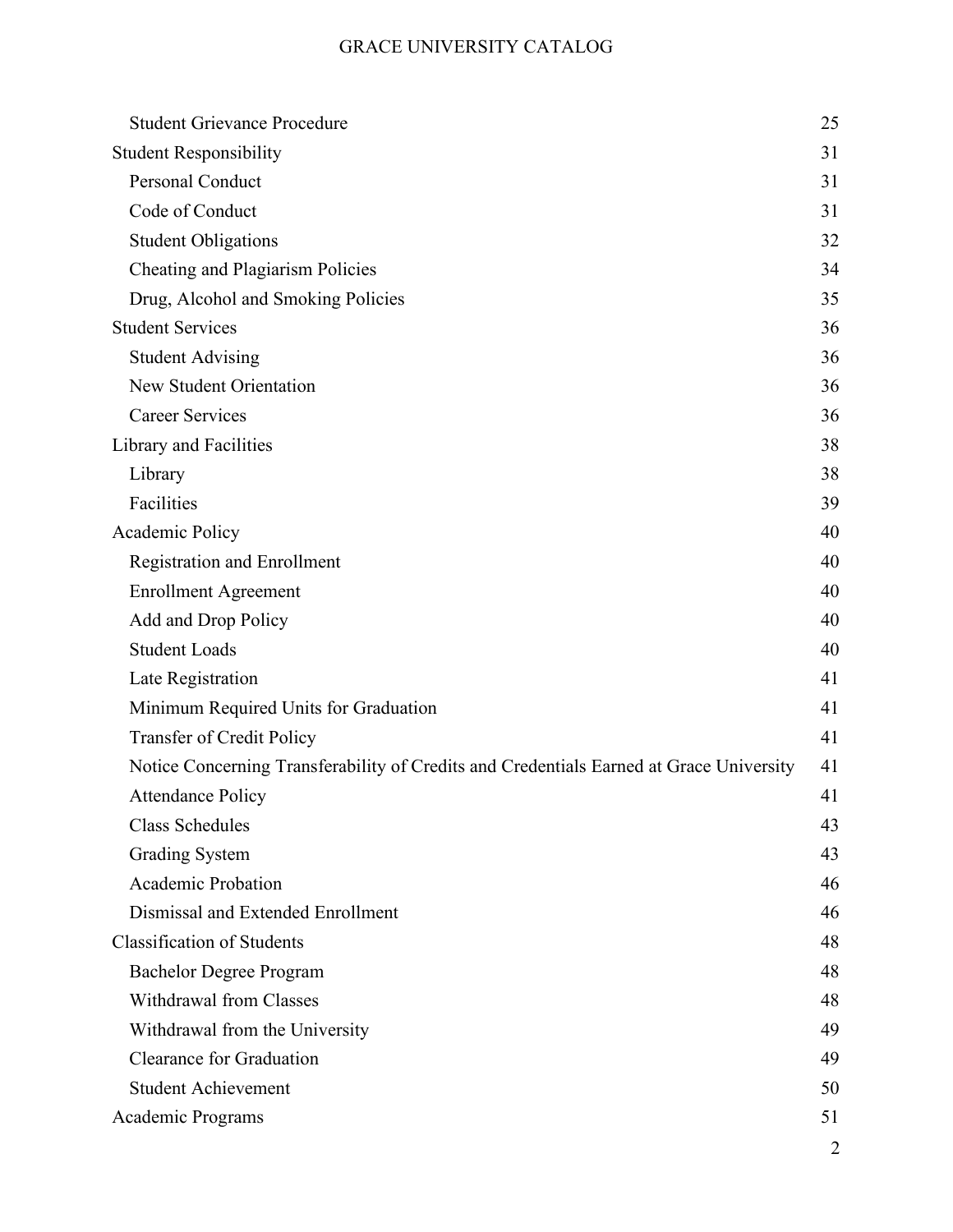| 51 |
|----|
| 51 |
| 52 |
| 55 |
| 59 |
| 60 |
| 61 |
|    |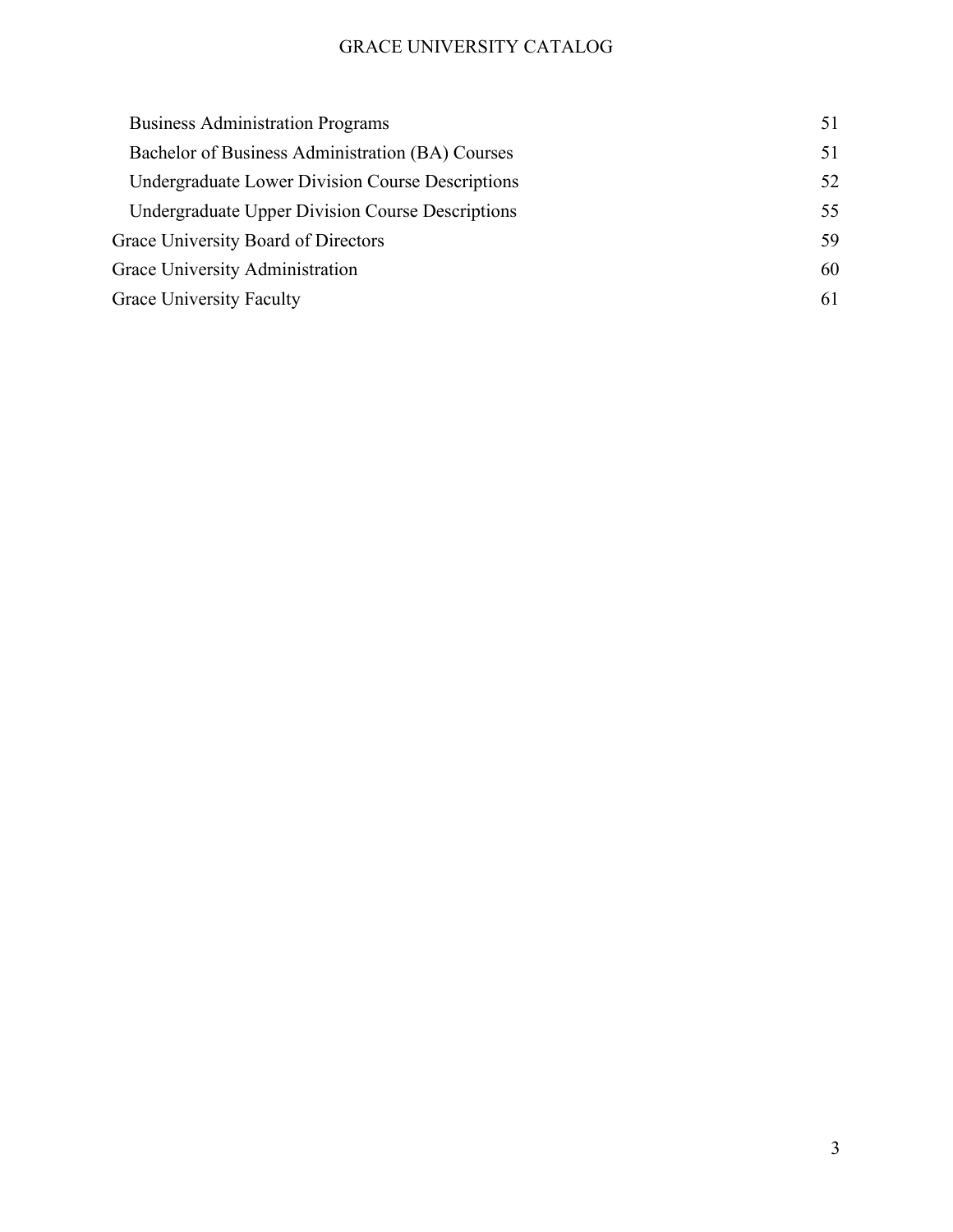### **About Grace University**

### <span id="page-4-1"></span><span id="page-4-0"></span>**Message from The President**

This is the most exciting time I have experienced in many years career as a teacher and administrator in higher education. The world is experiencing exponential growth in education and training in all forms and modalities.

Globalization and the increasing importance of technology in the workplace have placed an increasing set of requirements on students and universities to renew knowledge not only in their functional specialties, but in the changing applications of these specialties. This has spurred the growth of programs that enable the working professional to return to the classroom.

This exponential growth is partly fueled by the return to traditional values and respect for education in most of the countries of the world. Is this "Old Wine in a New Bottle" or "New Wine in an Old Bottle"? As an educator, I care about the answer, because the approach taken in our educational programs will differ depending upon which of the above orientations is chosen.

I personally believe that this is "New Wine" and we must structure our courses and programs accordingly. I believe that business and government leaders are being tested on a daily basis with problems and issues unknown and unanticipated a mere five years ago. These leaders cannot know everything they need to know in order to respond to these challenges. Instead, they must utilize their ability to think creatively, make decisions, and communicate to solve problems. Education that enhances these abilities is required by present and future business and government leaders in order to succeed.

Grace University's BBA program is structured and designed to emphasize and enhance these abilities. Grace University has always provided multi-disciplinary, multi-dimensional education to multi-ethnic, multi-national, multi-cultural students, with the objective of making them multitalented and valuable contributors to their organizations and society. The complete education of the international, adult, and managerial/executive learner is our focus.

Grace University offers education built upon the pursuit of excellence, integrity, and service. Grace University believes that all education must promote personal and collective responsibility, social justice, respect for all life, and the interdependency of all people.

Grace University is dedicated to the student's complete education. Our program emphasizes the dissemination of knowledge, the requirement of critical thinking, the necessity of ethical values, and the need for exercise of individual and collective responsibility.

Grace University welcomes you on our mutual quest of personal, academic, and professional excellence.

**John Charity President of Grace University**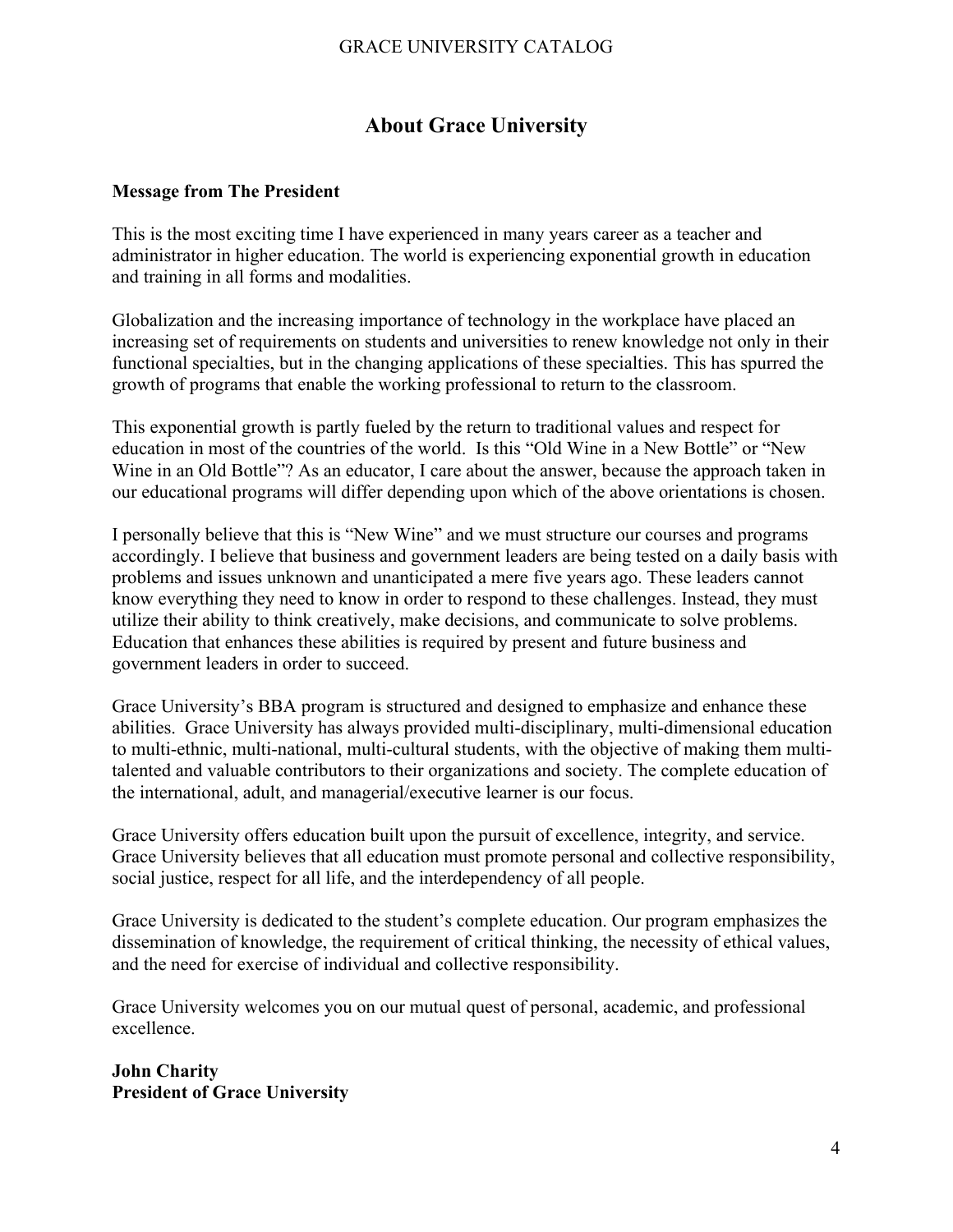### <span id="page-5-0"></span>**Grace University (GU) History**

Grace University emerged from two conceptions; first, in 1994, as Ivy University, then in 2001 as California American University. Heeding a call to serve, and motivated by his passion and commitment to excellence in education, John Charity founded the institutions to prepare young leaders to address the needs of society, energized and empowered by the Word of God. Ivy University was located in Norwalk, California and offered degrees in Associate of Business Administration (ABA), Bachelor of Business Administration (BBA) and Master of Business Administration (MBA). During 1994-1997, Ivy University served 80 full time students in day classes.

In 1997, to accommodate growing student enrollment, Ivy University moved to a larger, beautiful campus in Alhambra California. In 2001, Ivy University became California American University (CAU). During the fall of 2001, 32% of students enrolled in the BBA and 68% in the MBA. Ethnic Chinese students comprised 67% of students taking courses and approximately 48% of those students were female. In 2017, to attract and recruit more students in Orange County, CAU moved to Irvine, a blue-ribbon city known for its high quality of life and topranked schools and colleges. During 2017-2018, the number of students increased from 34 to 45 in the BBA program and 42 to 55 in the MBA program. With each transition God guided, met our needs abundantly, and led us to the next phase.

Grace University was born out of the desire and calling to declare our mission to provide college education in a Christ-centered community, preparing students for the demands of a changing, challenging world. In 2018 Grace University added a community service component to its BBA program to help students explore their academic interests through a real-world lens. Students engage in their community and develop a richer perspective of the world they live in by volunteering in local organizations. The average age of a Grace University student is 23. The university has over 1020 alumni. Today, Grace University is located in Santa Ana, a major city in the state of California and the financial and governmental center of Orange County. In 2019, Grace University was granted nonprofit status by the California Secretary of State.

In November 2019 the Board of Directors approved John Charity as President of the university. The same year, the Board voted to submit application for TRACS accreditation.

Expansion plans to add Certificate in Biblical Studies and Master's in Biblical Studies programs were underway when the COVID-19 pandemic hit. Government directives affected all business, including educational institutions. With borders closed and immigration processing tightened, returning and new Grace University students had no choice but to cancel their travel plans. Grace University's winter quarter enrollment dropped to 32. To ensure the institution's survival, the Board of Directors voted to suspend expansion plans, and to eliminate the MBA program, retaining the BBA program only.

Downsizing our program offerings allows us to preserve our financial resources and direct our energies into strengthening the BBA program.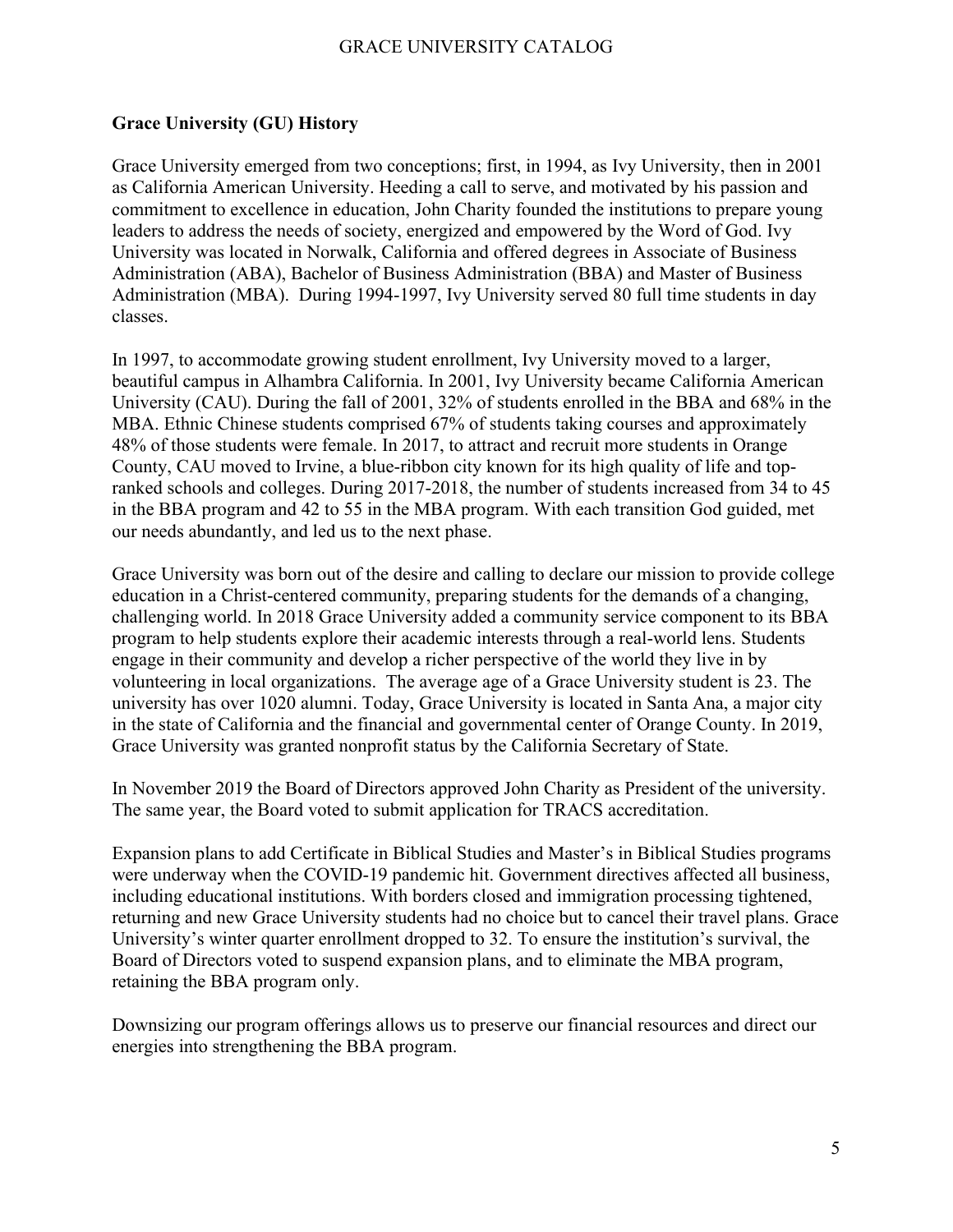### <span id="page-6-0"></span>**Mission Statement**

Grace University exists to integrate Christian values in all academic experiences thereby creating an educational community where its students learn to think and act as ethical leaders and responsible world citizens.

### <span id="page-6-1"></span>**Institutional Objectives**

- 1. Grace University will help students understand the principles of business and how to apply them in real world situations.
- 2. Grace University will provide the whole student's academic, spiritual, emotional and social needs in a multicultural learning environment.
- 3. Grace University will enhance students' business and management knowledge for future career endeavors.

### <span id="page-6-2"></span>**Vision**

Grace University supports environmental awareness and preservation, social justice, respect for diversity, personal and corporate integrity, and the recognition of the interdependency of all peoples. GU advocates intellectual honesty, open communication and the free interchange of ideas.

### <span id="page-6-3"></span>**Institutional Goals**

The goals of Grace University, based on our Mission and Statements, are to:

- 1. Help students integrate biblical principles into the personal, social and professional areas of their lives.
- 2. Train students to communicate effectively to impact their world with their Christian values.
- 3. Equip students for successful employment while maintaining their values.
- 4. Identify fundamental concepts of business and to understand the ethical and behavioral concerns.
- 5. Demonstrate the skills needed to utilize and leverage technology relevant to the community they live and work in.
- 6. Stimulate within students a spirit of inquiry, investigation, and critical thinking to promote lifelong learners.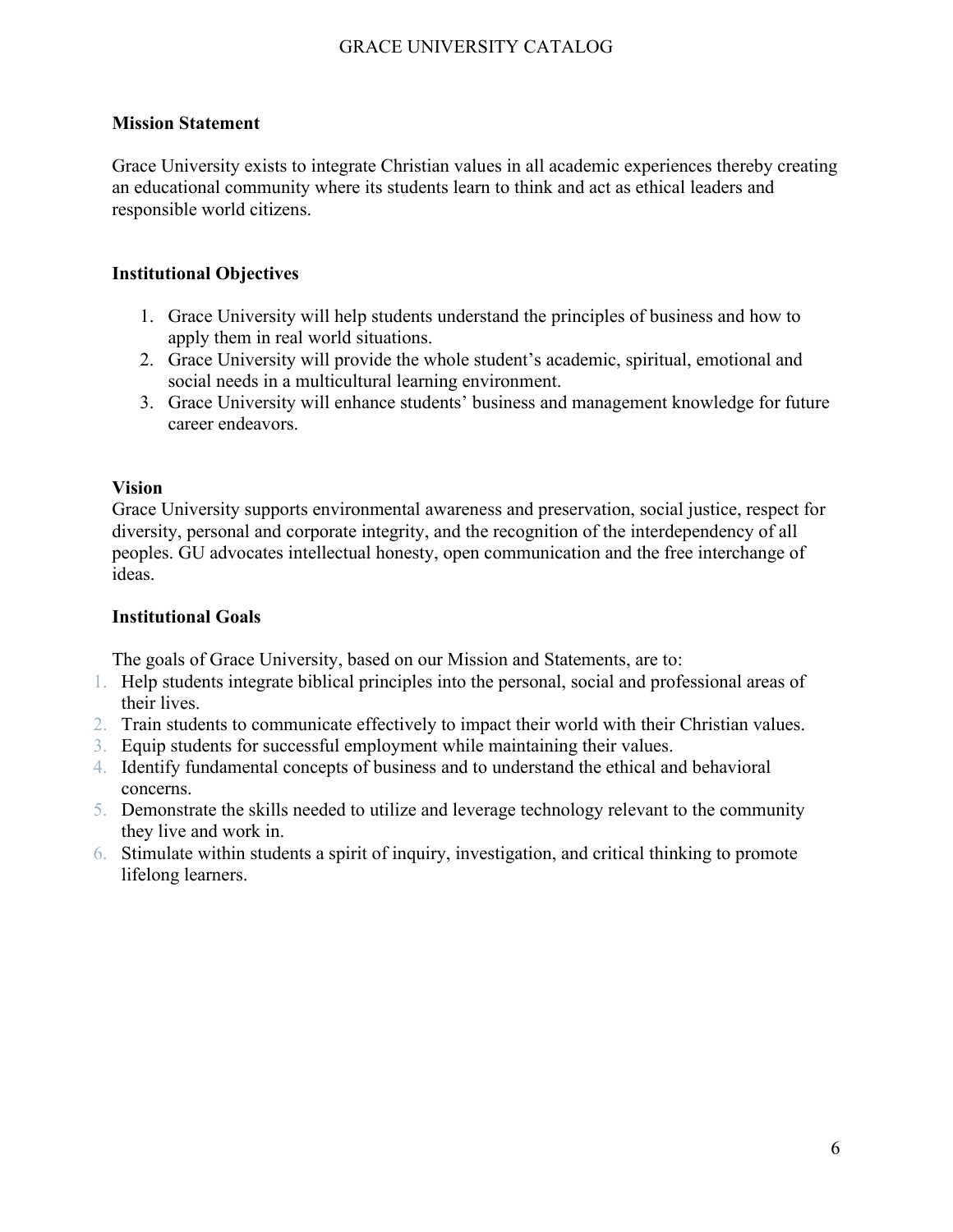### <span id="page-7-0"></span>**What We Believe**

Grace University is a non-denominational Christian Institute that holds a charismatic-evangelical theology. Our beliefs are firmly rooted in the theology of the Reformation, while fully embracing contemporary ministry of the Holy Spirit and all His gifts.

1, The Bible: We believe that the Bible is the Word of God, divinely inspired; that it contains no errors in the original manuscripts and was preserved by God for us.

2, The Trinity: We believe that God exists eternally in three persons: Father, Son and Holy Spirit. These three are one God.

3, God: We believe God created the universe by His Power and Word. We believe that God is all-knowing, all-powerful and ever present.

4, Jesus Christ: We believe Jesus Christ was sent by God the Father into the world to save sinners.

5, The Holy Spirit: We believe the Holy Spirit is a person, is God, and has all the divine characteristics.

6, Creation: We believe in the Biblical six literal day account of the creation of the physical universe and man. This account is a literal, historical account of the direct, immediate creative acts of God without any evolutionary process.

7, Human Beings: We believe human was originally created by a direct work of God and not from previously existing forms of life. Man was created perfect and made in the spiritual image of God, to be like Him in character.

8, Redemption: We believe that the saved have been redeemed, in that the price that our sin demanded has been paid. It means that not only did Christ pay the price for our sin but also removed us from the marketplace of sin.

9, Salvation: Salvation is God's free gift to all. We receive this gift through repentance and faith in Jesus Christ alone.

10, Eternal Life: We believe in the resurrection of both the saved and the lost: they that are saved unto the resurrection of eternal life and they that are lost unto the resurrection of eternal damnation.

11, Historicity: We believe in the full historicity of the Scriptural record of primeval history. We believe the Bible is the Word of God because of its scientific accuracy.

12, Satan: We believe that Satan is a fallen angel, the author of sin, and cause of the fall; that he is the open and declared enemy of God and man; and that he shall be eternally punished in the Lake of Fire.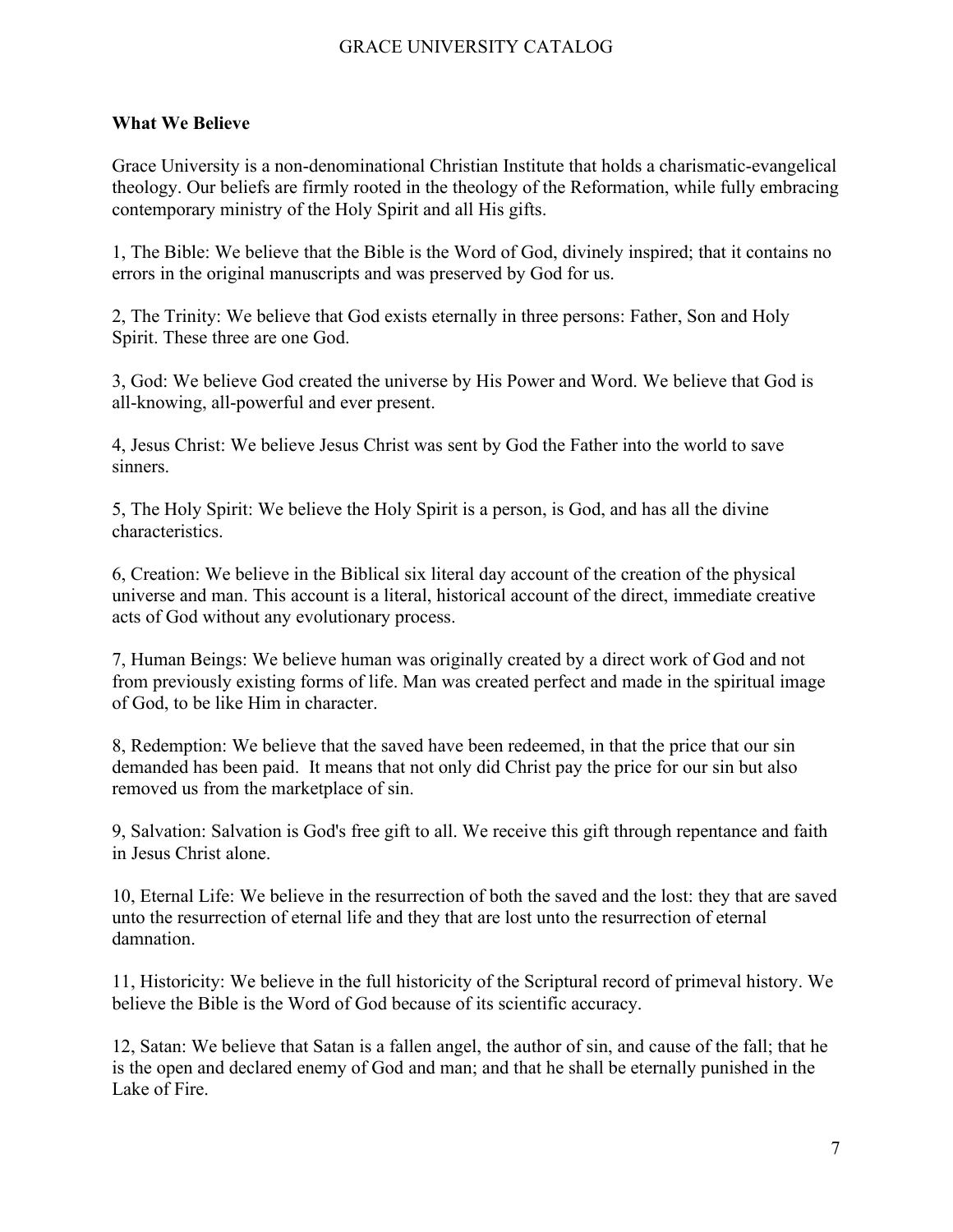### <span id="page-8-0"></span>**Integrity Statement**

Grace University seeks to fill a niche in Christian education. Christ is the center of every action and decision in all areas of our operations. We treat all individuals with dignity. We act honestly and maintain the highest standards of moral and ethical values in our services and programs, and in our dealings with individuals, public and private organizations, businesses, and government agencies.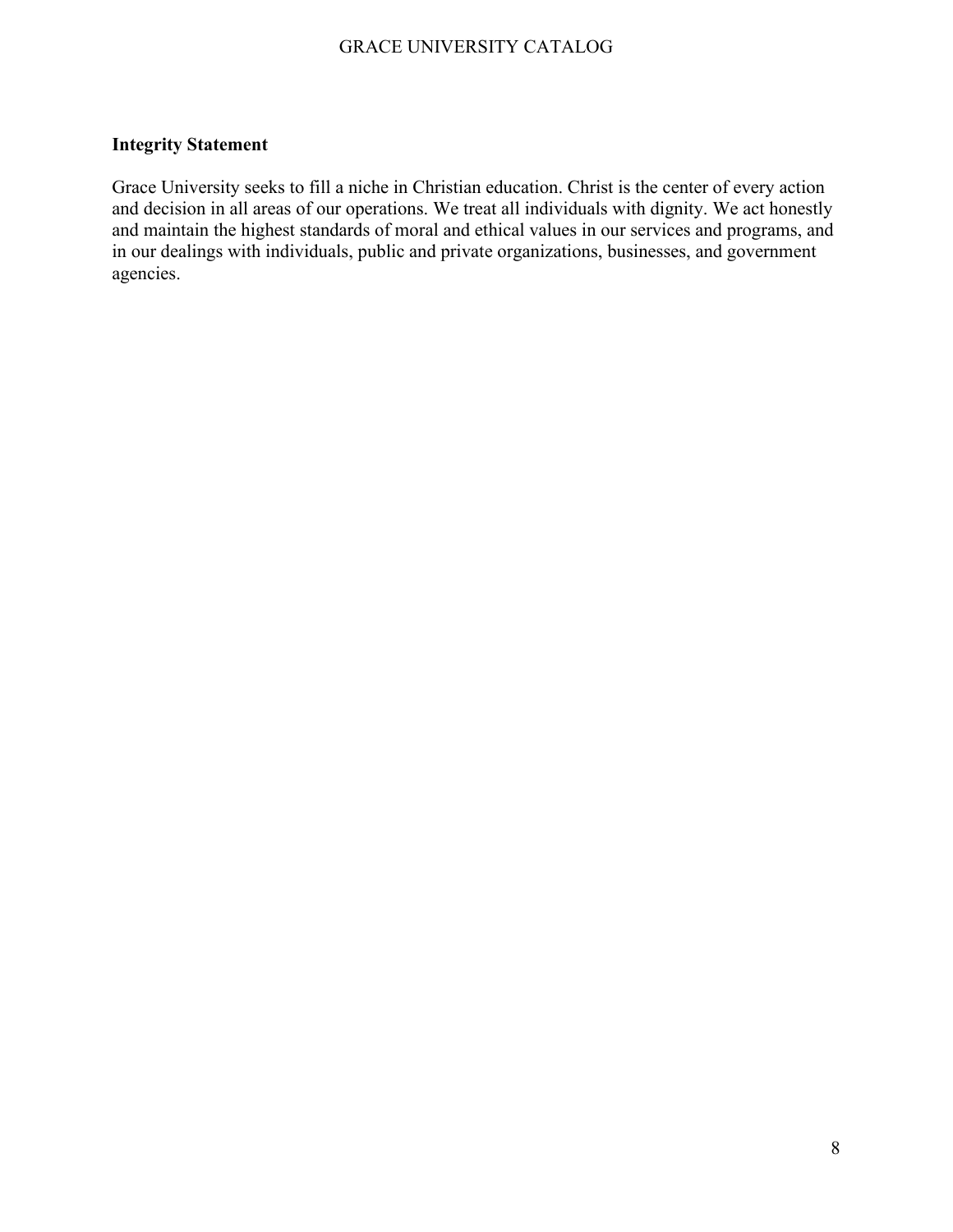## <span id="page-9-0"></span>**2020-2021 Academic Calendar**

# **Academic Calendar 2020-2021**

### Fall Quarter 2020

| Open Registration             | Mon-Fri | September 14-18         |
|-------------------------------|---------|-------------------------|
| Classes Begin                 | Mon     | September 28            |
| <b>Classes End</b>            | Fri     | December 4              |
| <b>Winter Recess</b>          | Mon-Sun | December 14- January 10 |
| <b>Winter Quarter 2021</b>    |         |                         |
| Open Registration             | Mon-Fri | December 14-18          |
| <b>Classes Begin</b>          | Mon     | January 11              |
| Martin Luther King's Birthday | Mon     | January 18              |
| President's Day               | Mon     | February 15             |
| <b>Classes End</b>            | Fri     | March 19                |
| <b>Spring Quarter 2021</b>    |         |                         |
| Registration                  | Mon-Fri | March 15-19             |
| <b>Classes Begin</b>          | Mon     | April 5                 |
| Memorial Day                  | Mon     | May 31                  |
| <b>Classes End</b>            | Friday  | June 11                 |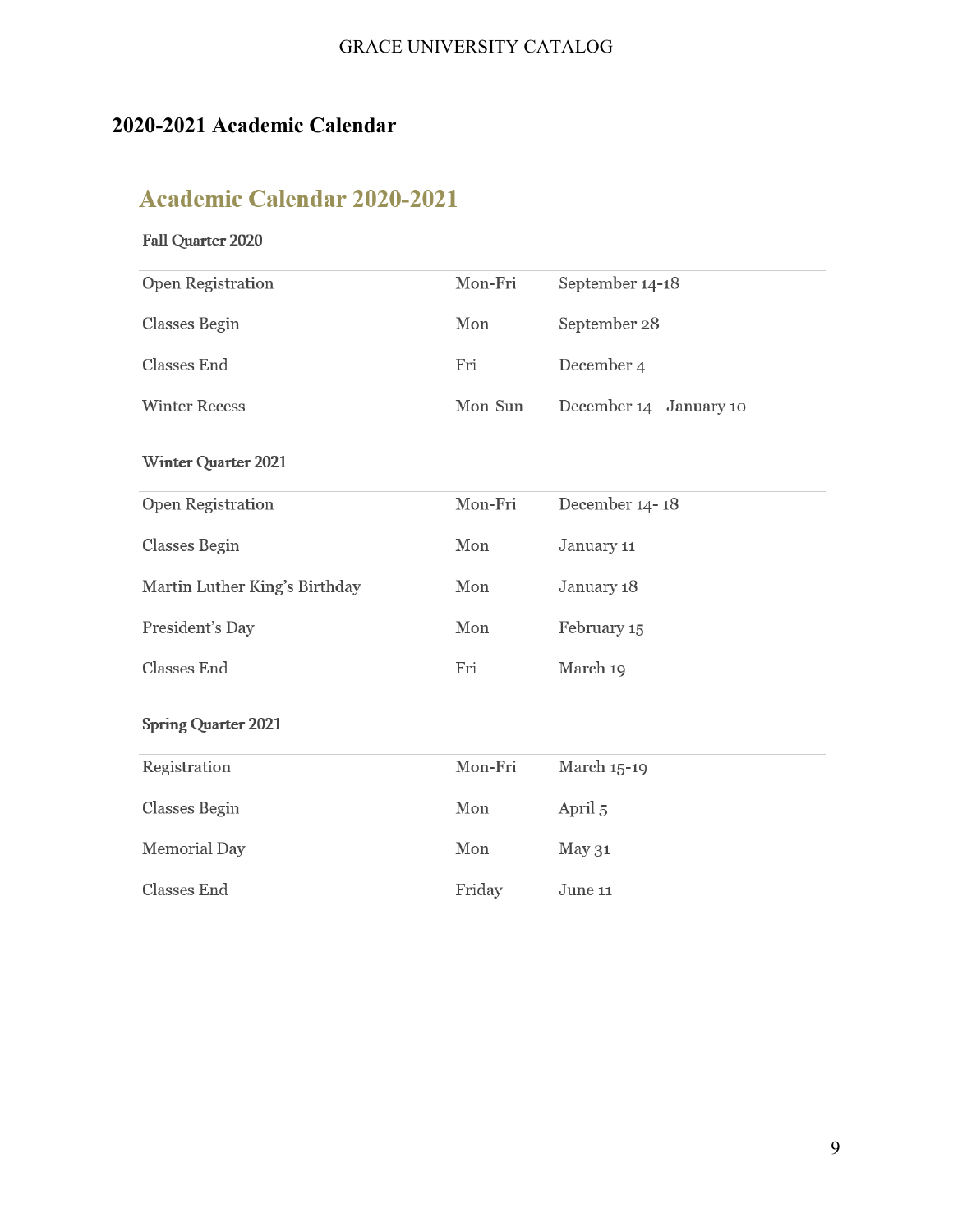### <span id="page-10-0"></span>**Admissions Information**

Grace University admits all qualified applicants regardless of sex, nationality, creed, disability, or ethnic origin. The University recruits and admits only those students who have the potential to complete the programs successfully. The prospective student's motivation and interest in succeeding in his/her chosen field are important factors for admissions consideration, as well as the student's academic qualification.

### <span id="page-10-1"></span>**Undergraduate Admissions**

### **Admission Requirements**

At least a high school education must be completed in order to apply for the Bachelor's Degree at Grace University. Each student admitted to the undergraduate degree program shall possess a high school diploma or its equivalent.

### **Application Procedures**

Students applying for Undergraduate Program (Bachelor's Degree) must observe the following procedures:

- Complete the application form (available in the Admissions Office) and submit it together with the \$100 (non-refundable) application fee to the Admissions Office.
- Submit a copy of high school diploma and its corresponding official high school transcript showing evidence of completion of at least a high school education, or official transcript from former college/university attended, to the Admissions Office. The official school transcript must be sent directly by the issuing institution to the Admissions Office.
- Admission to Grace University is based on the combination of strength of educational curriculum attempted and cumulative grade point average. Prospective students' applications will be reviewed and decision made for admission on an individual basis by the Admissions Director. Applicants may be asked to provide additional evidence of academic proficiency.

Once a student is admitted to the program, he or she will be assigned to an Academic Advisor, who will assist the student with academic planning. Orientation for new students will be held during the first week of each quarter. All students will receive information regarding student services, student expectations, student rights and responsibilities, student conduct policies, library services, and learning resource services.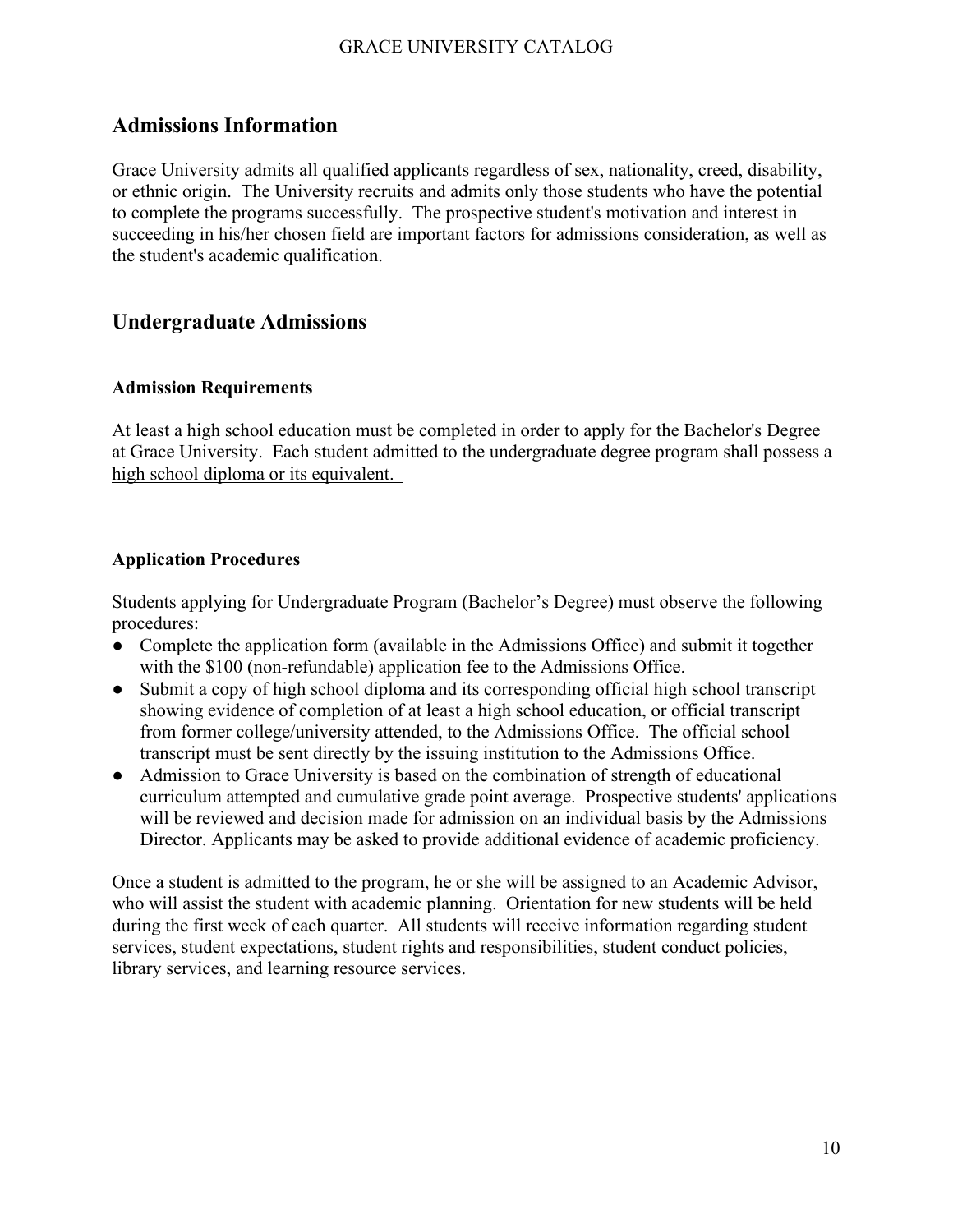### **Policy and Procedures for Awarding Credit**

#### **Purpose**

Grace University determines credit awards for its courses and programs based on the professional judgment of its faculty in applying accepted practices in higher education and in alignment with its mission. The Chief Academic Officer (CAO) is responsible for the implementation of the policy and procedures for awarding credit. The CAO oversees the implementation and determines the effectiveness of the Awarding Credit Policy and procedures as part of the university's planning and institutional effectiveness process.

Grace University does not award credit for student's prior work experience. The purpose of this document is to define credit, the criteria for determining credit, process for determining credit and external confirmation.

The policy and procedures for awarding credit are approved by Grace University. Compliance with the policy is assured. All course and program credit awards are documented electronically.

#### **Definition**

A quarter credit is a unit of educational accomplishment by learning outcomes. One (1) quarter unit is direct faculty instruction of a minimum of 1 hour each week for 10 weeks. Courses require an equivalent amount of faculty and student engagement and learning outcomes.

### **Criteria for Determining Credit for Programs**

Faculty and review committees determine the quantity of credits for a program in accordance with commonly accepted discipline-specific best practices for undergraduate degree and policies.

#### **Process for Determining Credit**

Faculty develop courses and programs and provide justification for proposed credit amounts. Final acceptance of a proposal by each appropriate review committee denotes the review and acceptance of the proposed number of credits.

### **Transfer of Credit**

An applicant who wishes to transfer to GU from another institute of higher education must undertake the same application procedure for each program. Upon admission, the credit earned in another institution will be evaluated and appropriate credit will be granted for equivalent courses at GU.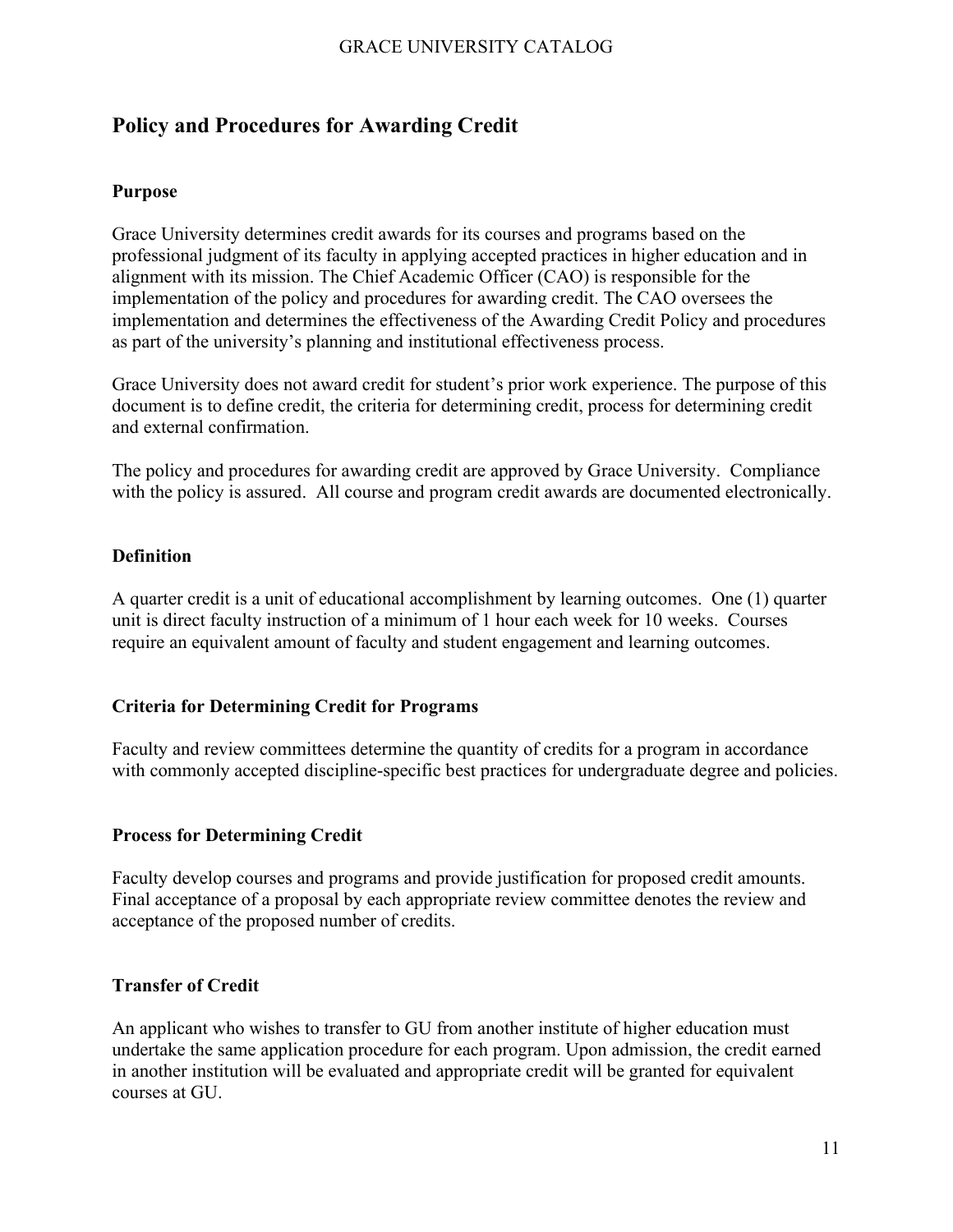|                   | Maximum Quarter        | Major Units required to |
|-------------------|------------------------|-------------------------|
| Program           | Units Acceptable for   | be completed in         |
|                   | <b>Transfer Credit</b> | residency at GU         |
| Bachelor's Degree | 32                     | 48 (in Major courses)   |

Following is the transfer credit policy for the program:

### <span id="page-12-0"></span>**International Student Admissions**

GU is authorized under Federal Law to enroll non-immigrant alien students and to issue Certificates of Eligibility (I-20 Form) enabling students to enter the U.S. with a student visa  $(F-1)$ .

### **Application Procedures**

International students applying for a degree program at GU must submit the following additional application document (see procedures for each program for complete application documents):

For prospective students for Bachelor's degrees:

- Complete the application form (available in the Admissions Office) and submit it together with the \$100 (non-refundable) application fee to Admissions Office.
- Submit a copy of a high school diploma and its corresponding official high school transcript, showing completion of at least a high school education, or official transcript from former college/university attended, to the Admissions Office.
- The official school transcript must be sent directly by the issuing institution to Admissions Office.
- Financial Statement that shows adequate fund to support tuition and fees for completion of the course.
- Copy of Passport (photo page with date of birth).

Once an application and all supporting documents have been received by the Admissions office, approximately three to four (3-4) weeks should be allowed for processing. To receive the earliest consideration, an applicant requiring an F-1 visa should submit an application and supporting documents according to following academic schedule:

| Applying For | Documents should be received by: |  |  |  |
|--------------|----------------------------------|--|--|--|
| Fall         | August $1st$                     |  |  |  |
| Winter       | November $1st$                   |  |  |  |
| Spring       | February 1 <sup>st</sup>         |  |  |  |
| Summer       | May $1st$                        |  |  |  |

The Admissions Office will issue the letter of acceptance with I-20 Form to applicants who have been accepted to GU.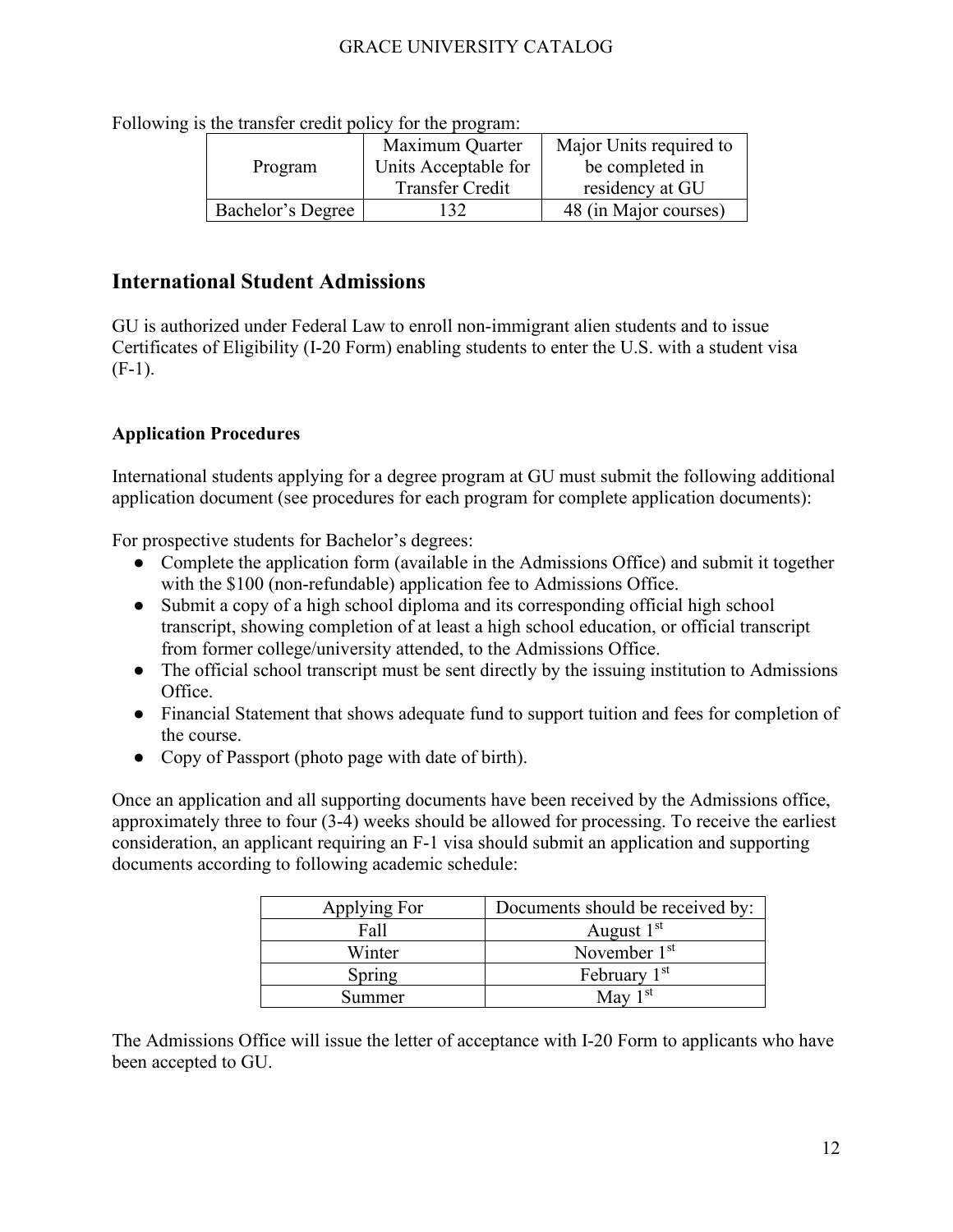GU will not issue an I-20 Form (Certificate of Eligibility) until the student has been admitted and has been financially certified by the University.

Students who have been issued an I-20 Form must report to the University within seven (7) days after arriving in the U.S. or the I-20 will be voided.

### **English Language Proficiency**

All classes at Grace University are taught in English only. International students must provide their English Language Proficiency documents.

An applicant must provide an official document showing a TOEFL or IELTS score. International students who have earned a secondary education diploma or degree from higher education in the U.S., in which English was the major language of instruction, do not have to present a TOEFL score and may be waived from the equivalent test.

Grace University DOES NOT issue Forms I-20 to students who have not met all admission standards, including a student who has not met the required English Language Proficiency for the program.

### <span id="page-13-0"></span>**Transfer Student Admissions**

An applicant who wishes to transfer to GU from another institute of higher education must follow the application procedure for the program. Upon admission, the credit earned in another institution will be evaluated and appropriate credit will be granted for equivalent courses at GU. Following is the transfer credit policy for each program:

|                   | Maximum Quarter        | Major Units required to |
|-------------------|------------------------|-------------------------|
| Program           | Units Acceptable for   | be completed in         |
|                   | <b>Transfer Credit</b> | residency at GU         |
| Bachelor's Degree | 132.                   | 48 (in Major courses)   |

### **Readmission**

Students who have been dismissed from the University must wait at least one quarter before applying for re-admission and must submit a petition for re-admission to the Chief Academic Officer (CAO). In order to be considered, the student must submit a written petition, which describes the changes in behavior or circumstance that will result in improved academic performance. The re-admission petition must be submitted to the CAO at least ten (10) days before the beginning of the quarter in which the student requests re-admission.

The Chief Academic Officer will determine if the student has demonstrated the likelihood of future success in the program of study. The Chief Academic Officer will notify the students in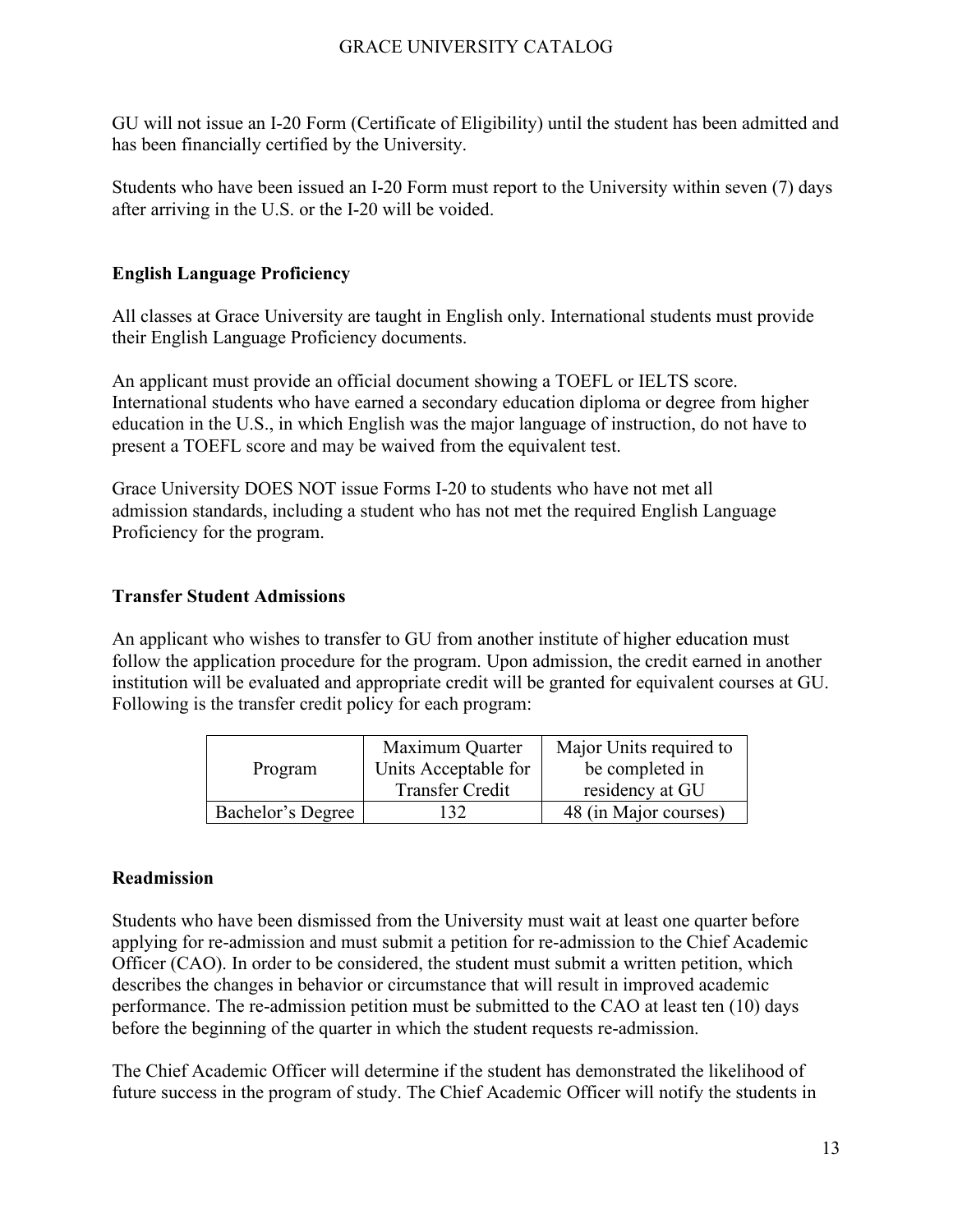writing concerning re-admission. If re-admission is granted, a student may resume course work at GU.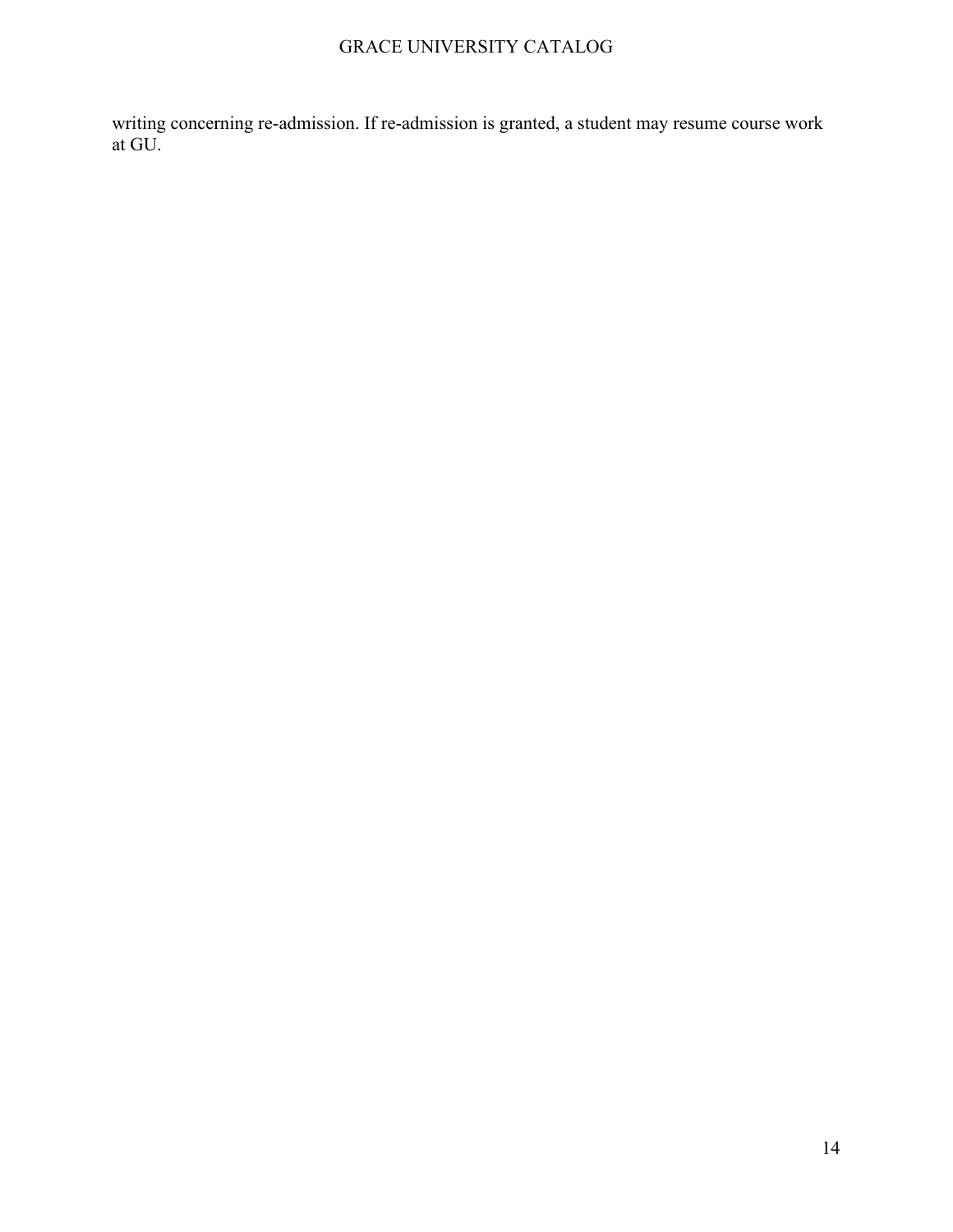### <span id="page-15-0"></span>**Class Hold Location:**

All classes will be held at the following address:

1560 Brookhollow Dr., Suite 209, Santa Ana, CA 92705

If further help is needed regarding the campus location, please contact the Admissions office for detailed map or location information.

Telephone: 714-486-2318 Email: [admin@graceuniv.org](mailto:admin@graceuniv.org)

### <span id="page-15-1"></span>**Catalog Rights**

Grace University publishes a catalog describing its course offerings, as well as the general policies and procedures in effect at the university. The catalog is published and updated once each year. The Chief Academic Officer is responsible for the content of the catalog. Prospective students, current students, and the general public can obtain a copy of the catalog by downloading it (free) from the university's website (http://www.graceuniv.org), or contact the Admissions Office for a hard copy.

The catalog may be amended, changed or supplemented after the quarter has started. Any modifications will be typed, dated and posted on bulletin boards and other appropriate publications by the Admissions Office.

Prospective students are encouraged to review this catalog prior to signing the enrollment agreement. Students are also encouraged to review the School Performance Fact Sheet, which must be provided prior to signing the enrollment agreement.

### <span id="page-15-2"></span>**Syllabus/Course Outlines**

A syllabus is required for every course section, regardless of quarter, mode of delivery, or regularity of offering.

Syllabi or course outlines must be consistent with approved course proposals and objectives on file in the Administration Office and with course descriptions in the university catalog.

Syllabi/Course outlines should provide information on material to be covered; grading policy; class assignments; exam dates and make-up policy; required or permissible materials or equipment which may be used in testing situations; and required or permissible materials and/or equipment for the course. Syllabi should be made available to students prior to the first day of the quarter.

Each syllabus must, at a minimum, include the following: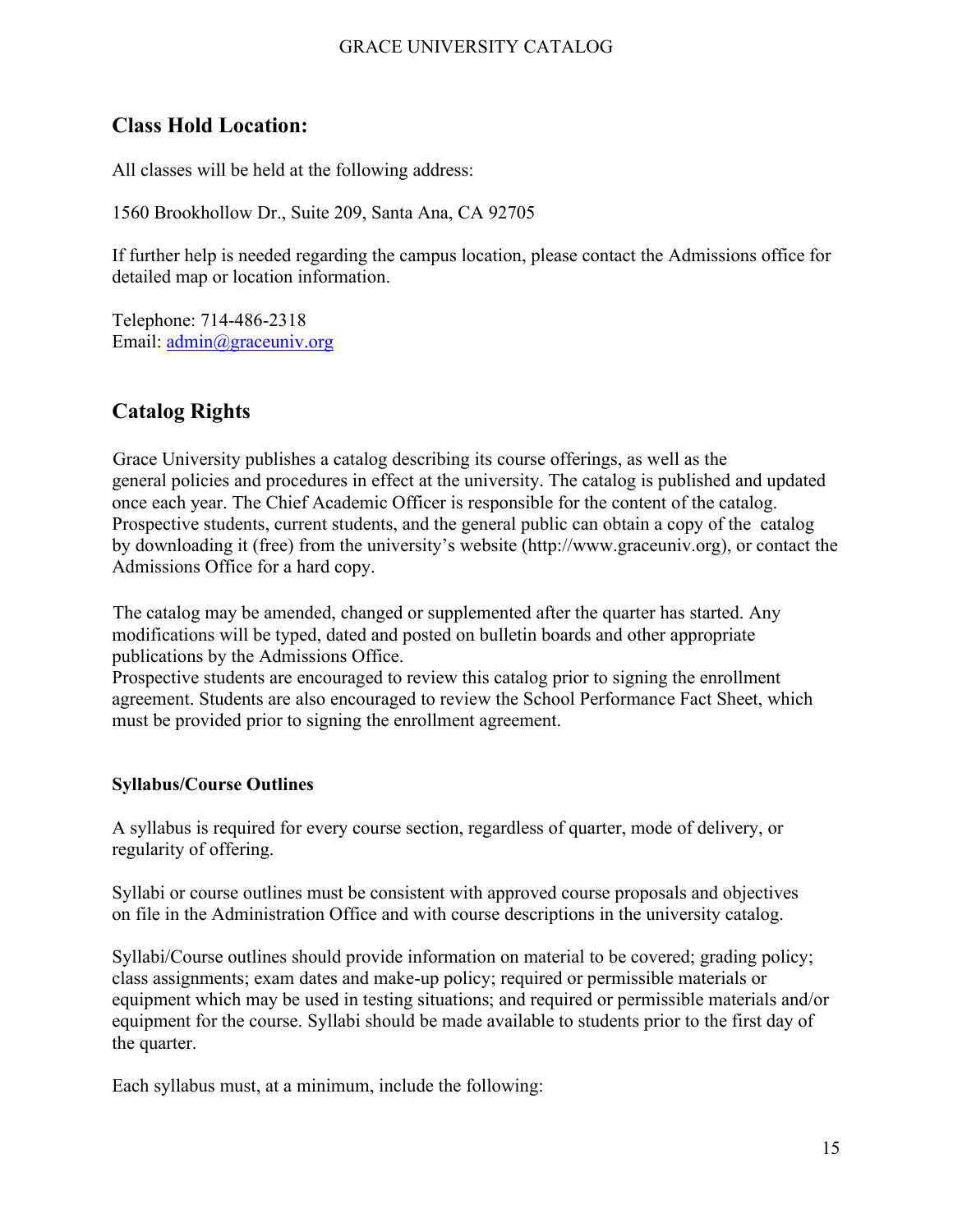- 1. Instructor's name and contact information, office hours, telephone number(s), and e-mail address
- 2. Course number and title
- 3. Quarter of delivery (winter, spring, summer, fall) and meeting schedule
- 4. Student learning outcomes (course goals, institutional and program objectives)
- 5. Required materials, including textbooks
- 6. Schedule of assignments and activities
- 7. Grading criteria and grading scale sufficiently explicit to allow students or others to reconstruct how course grades were determined
- 8. Expectations regarding student participation (attendance, participation in course activities, including in-class activities)
- 9. Plagiarism policy
- 10. Information about academic accommodations for students with disabilities

### <span id="page-16-0"></span>**Undergraduate Curriculum**

The Faculty Council, along with Professors and Instructors, in consultation with the CAO, coordinates and develops policies of the undergraduate curriculum of the university. The Council and the designees will:

- 1. Approve additions, deletions, and changes to existing undergraduate program curricula and course listings, based on the recommendation of the CAO. All such additions, deletions, and changes will be reported to the Faculty for approval at the next general Faculty meeting for recommendation to the university President.
- 2. Recommend new undergraduate curricular programs, consistent with the university's mission and strategic plan, to the full faculty for approval for recommendation to the university President.
- 3. Review and recommend policies that affect the undergraduate curricula of the university.

### <span id="page-16-1"></span>**Approval of New Programs and Curricular Changes**

To assure the highest quality and consistency in new program development, proposal of new programs and curricular changes must adhere to the following:

- 1. The process for all additions or changes to programs, policies, or curriculum revisions, begins with a formal proposal. Depending on the extent of changes or additions, communication with student and faculty members should be included and sufficient meetings should be conducted to ensure broad input for a proposal.
- 2. Changes to existing curriculum should be based on student assessment and input.
- 3. New programs should be initiated based on community needs, opportunities, and other academic considerations. Changes that will have significant budgetary consequences should be discussed with the CFO prior to development and presentation.

### <span id="page-16-2"></span>**Processing Curriculum Changes**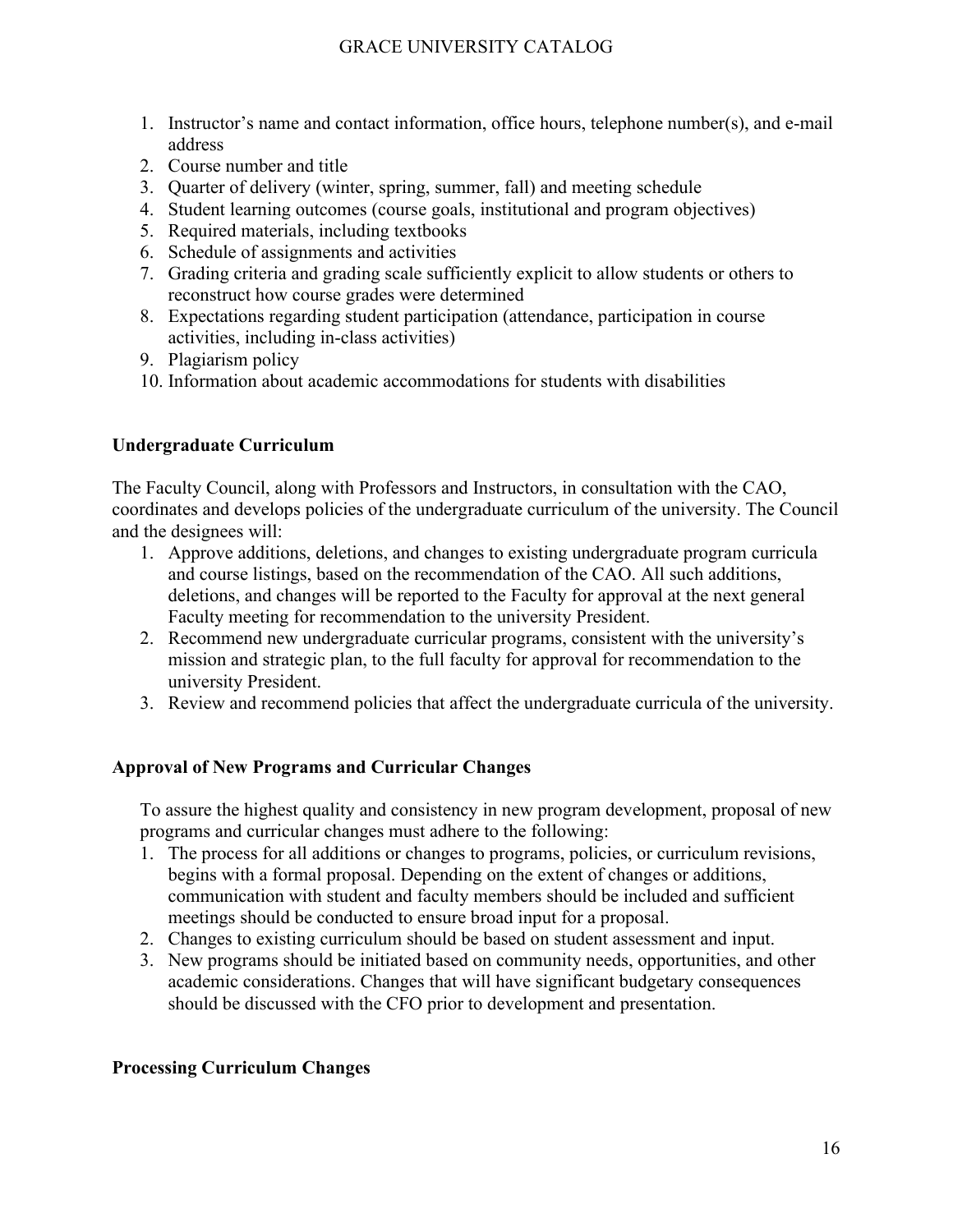- 1. A proposed curriculum change may originate at any level within the university. All proposals shall be presented in writing to the appropriate university authority, or faculty council.
- 2. Written proposals shall be sent to the CAO for initial review and discussion. The Faculty Council makes a recommendation for approval. The recommendation is forwarded to the university President with explanation.
- 3. The President presents the proposal to the GU Board of Directors for final review and approval.

All approved new programs and curricular changes will become a part of the University Catalog and Student Handbook.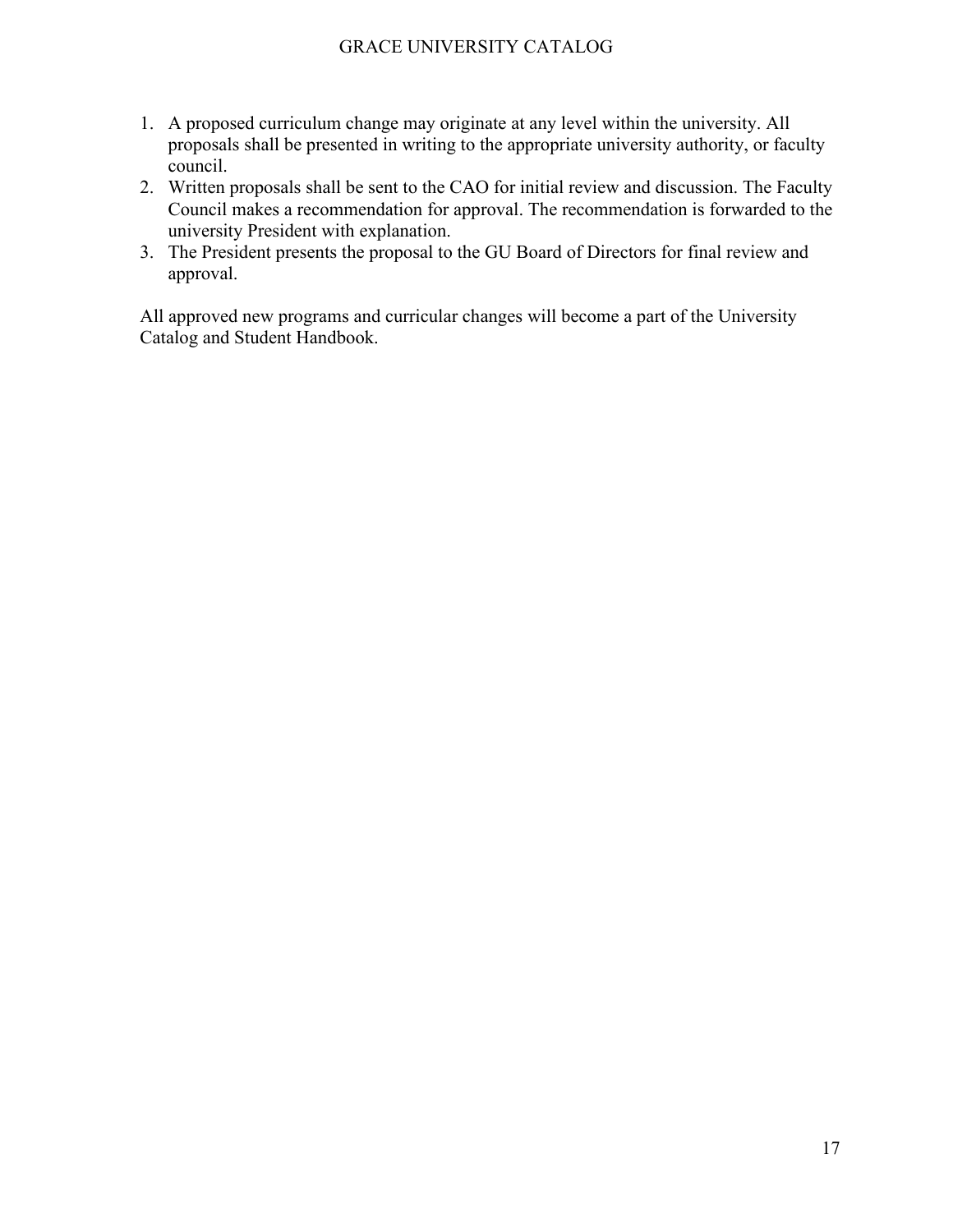### <span id="page-18-0"></span>**Accrediting Agency Information**

Grace University is not accredited by any accrediting agency recognized by the United States Department of Education. Grace University is not an accredited approved institution. Therefore, the programs Grace University offers are unaccredited approved degree programs. This statement shall disclose the known limitations of the degree program, including, but not limited to, all of the following:

- (A)A graduate of the degree program will not be eligible to sit for the applicable licensure exam in California and other states.
- (B) A degree program that is unaccredited or a degree from and unaccredited institution is not recognized for some employment positions, including, but not limited to, positions with the State of California.
- (C) That a student enrolled in an unaccredited institution is not eligible for federal financial aid

### <span id="page-18-1"></span>**Approved to operate by Bureau for Private Postsecondary Education**

Grace University is a private institution that is approved to operate by the Bureau for Private Postsecondary Education. Approval means that the institution is in compliance with the California Private Postsecondary Act of 2009.

Grace University does not have any pending petition in bankruptcy, is not operation as a debtor in possession, has not filed a petition within the preceding five years, or any petition in bankruptcy filed against the school within the preceding five years that resulted in reorganization under Chapter 11 of the United States Bankruptcy Code. (11 U.S.C. Sec. 1101 et seq.)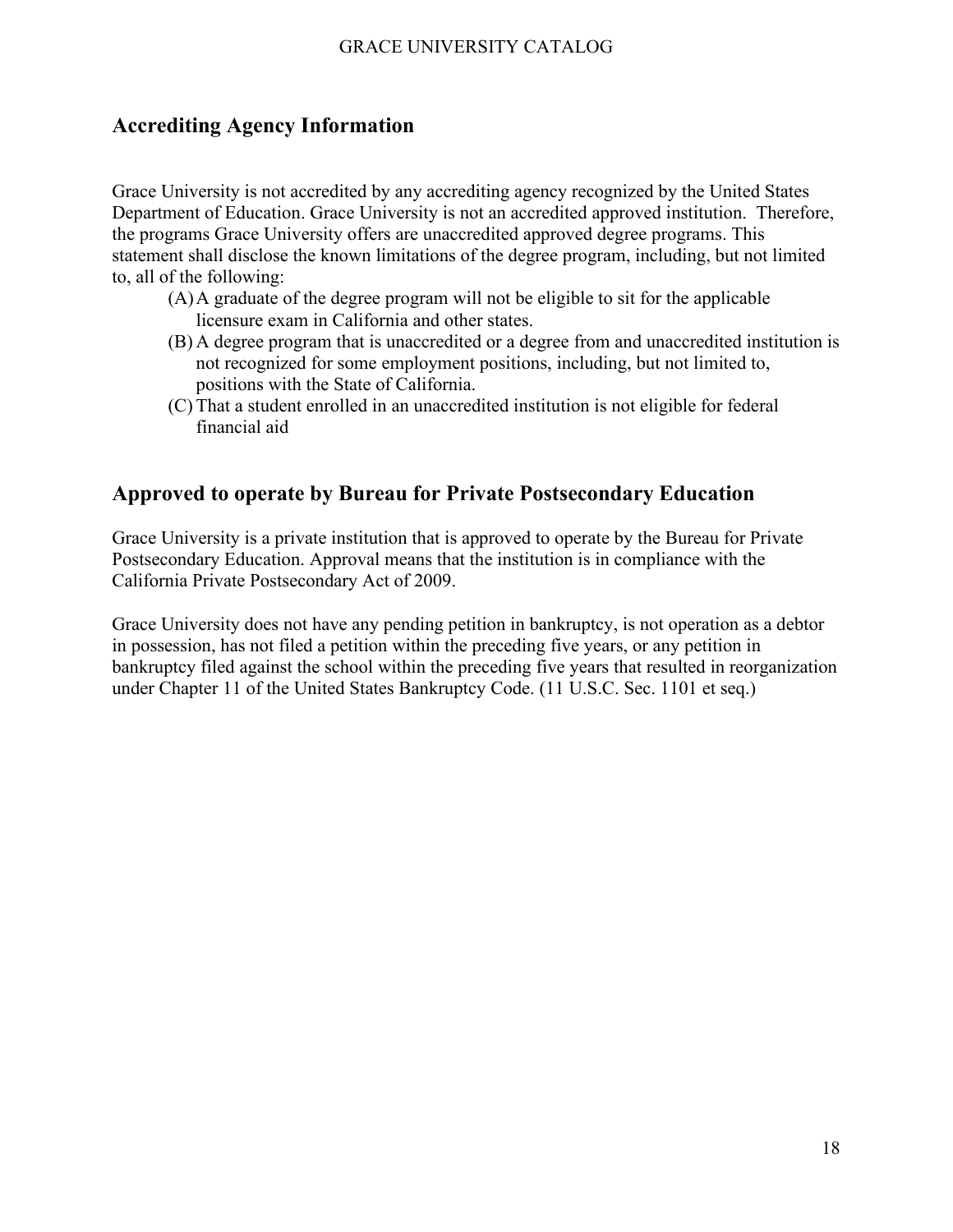### <span id="page-19-0"></span>**Financial Information**

### <span id="page-19-1"></span>**Tuition Fee and Schedule**

Students are required to pay tuition and fees during registration. Cash, money order, and checks are acceptable modes of payment.

If a student obtains a loan to pay for an educational program, the student will have to repay the full amount of the loan plus interest, less the amount of any refund, and that, if the student receives federal student financial aid funds, the student is entitled to a refund of the money not paid from federal financial aid funds.

### <span id="page-19-2"></span>**Federal and State Financial Aid**

Grace University does not participate in any federal and state financial aid programs.

### <span id="page-19-3"></span>**Financial Aid Programs and Policies**

Grace University does not provide any kind of financial aid program to students.

### **Estimate Cost Schedule**

| Tuition per unit (Bachelor)                 | \$150            |
|---------------------------------------------|------------------|
| Application fee (Non-Refundable, One-Time)  | \$100            |
| <b>International Student Processing Fee</b> | \$400            |
| <b>Registration Fee</b>                     | \$50             |
| Make-up Examination Fee                     | \$150            |
| Late Registration Fee                       | \$250            |
| <b>Transcript Fee</b>                       | \$25             |
| Official Letter Fee                         | \$25             |
| <b>Graduation Fee</b>                       | \$300            |
| Returned checks Fee                         | \$50             |
| Rush copy for Transcript or official Letter | \$150            |
| STRF (Non-refundable)                       | \$0.00xper\$1000 |

### <span id="page-19-4"></span>**Total Cost of Degree Programs**

Estimated Cost of Bachelor's Degree at Grace University based on 180 units, 16 quarters.

| Application Fee (One-Time Non-refundable) | \$100 |
|-------------------------------------------|-------|
| International Student Processing Fee      | \$400 |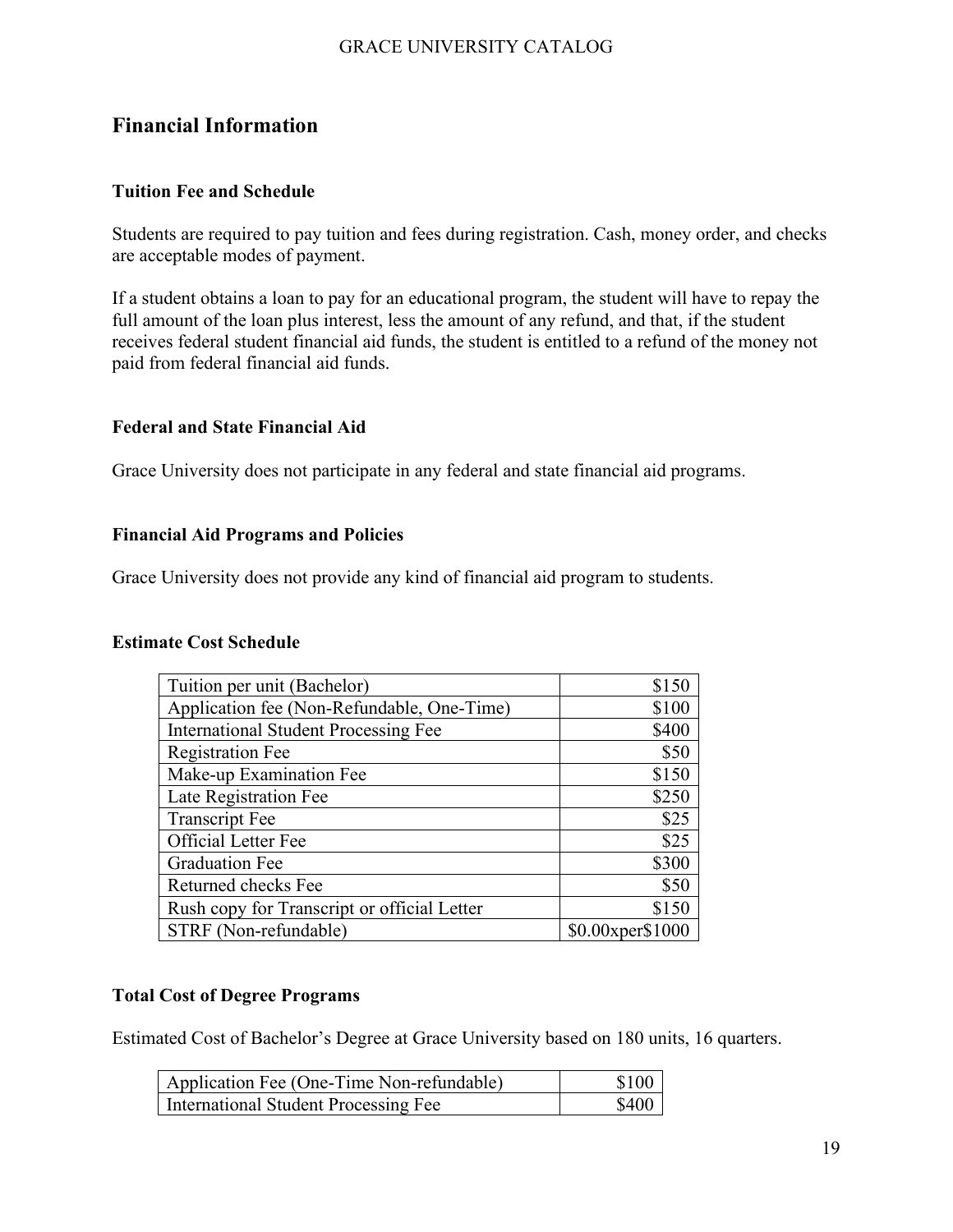| Tuition $(180 \text{ units} \times 150)$ | \$27,000 |
|------------------------------------------|----------|
| Registration Fee (\$50 x 16 quarters)    | \$800    |
| <b>Graduation Fee</b>                    | \$300    |
| <b>Estimated cost of Textbooks</b>       | \$4,500  |
| STRF (Non-refundable)                    |          |
| Estimate 4-Year Program Cost             | \$32,600 |

\* Tuition rate may be adjusted in accordance with academic policies and regulations approved by the school.

### <span id="page-20-0"></span>**Refund Policy**

The student has the right to cancel the enrollment agreement and obtain a refund of charges paid through attendance at the first-class session, or the seventh day after enrollment, whichever is later. Cancellation, or Withdrawal request must be made in writing by submitting a Request for Refund (RFR) form to the Office of the Registrar. Cancellation is effective on the date written notice of cancellation is sent. A refund will be issued within 30 days after the effective date of written notice. Student fees (registration, application, materials, STRF and activities) are nonrefundable.

If Grace University has collected money on the student's behalf (from the student) to be paid to a third party and Grace University has not paid the third party at the time the student withdraws from the program, Grace University will refund the money to the student within 30 days of the student's cancellation request.

Grace University will refund any credit balance on a student's account within 30 days of the effective date of cancellation request.

After the cancellation period, refunds will be issued to students who have completed 60% or less of the period of attendance. The student will not get a refund after more than 60% of the instruction has been presented. For students who have completed 60% or less of the period of attendance, refunds shall be on a pro rata basis. The exact amount of prorated refund will be based on the formula listed below.

| The following table provides the estimated amount of refund at each point of withdrawal: |  |       |           |           |           |           |                |
|------------------------------------------------------------------------------------------|--|-------|-----------|-----------|-----------|-----------|----------------|
| Percent of Attendance                                                                    |  | 20 30 |           | <b>40</b> | -50       |           | $60$ Over $60$ |
| Tuition Refund                                                                           |  | 80    | <b>70</b> | 60        | <b>50</b> | <b>40</b> |                |

For example: if a student withdraws a course after 20 hours out of 40 hours (4 credits x 10 weeks) and its tuition is \$1000, the refund will be: \$1000 - \$1000 x 20/40 credit hours = \$500. \$1000 – \$1000 x 20 hours (Hours of instruction received)

40 hours (Hours of instruction paid)

= \$500 (Amount of refund)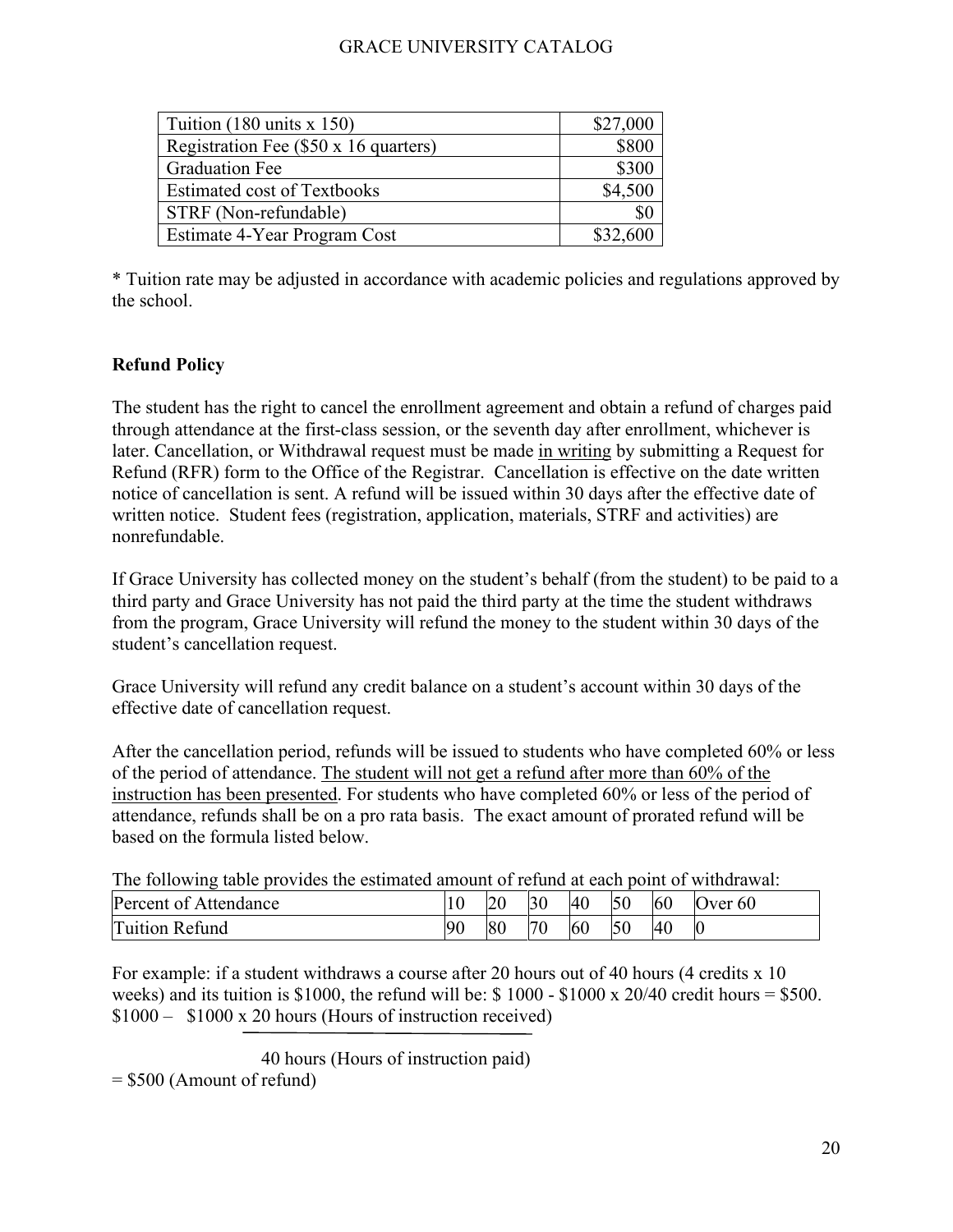NOTE: Students must follow the withdrawal procedure to be officially withdrawn from a course. Failure to do so could result in the student being charged and receiving a failing grade in the class.

### <span id="page-21-0"></span>**The Student Tuition Recovery Fund (STRF)**

Grace University reports all students signing enrollment agreements to the Bureau for Private Postsecondary Education during the reporting period.

### **STRF Disclosure**

"The State of California established the Student Tuition Recovery Fund (STRF) to relieve or mitigate economic loss suffered by a student in an educational program at a qualifying institution, who is or was a California resident while enrolled, or was enrolled in a residency program, if the student enrolled in the institution, prepaid tuition, and suffered an economic loss. Unless relieved of the obligation to do so, you must pay the state-imposed assessment for the STRF, or it must be paid on your behalf, if you are a student in an educational program, who is a California resident, or are enrolled in a residency program, and prepay all or part of your tuition. You are not eligible for protection from the STRF and you are not required to pay the STRF assessment, if you are not a California resident, or are not enrolled in a residency program." "It is important that you keep copies of your enrollment agreement, financial aid documents, receipts, or any other information that documents the amount paid to the school. Questions regarding the STRF may be directed to the Bureau for Private Postsecondary Education, 1747 North Market Blvd., Suite 225, Sacramento, CA 95834, (916) 574-8900 or (888) 370-7589.

To be eligible for STRF, you must be a California resident or are enrolled in a residency program, prepaid tuition, paid or deemed to have paid the STRF assessment, and suffered an economic loss as a result of any of the following:

- 1. The institution, a location of the institution, or an educational program offered by the institution was closed or discontinued, and you did not choose to participate in a teachout plan approved by the Bureau or did not complete a chosen teach-out plan approved by the Bureau.
- 2. You were enrolled at an institution or a location of the institution within the 120-day period before the closure of the institution or location of the institution, or were enrolled in an educational program within the 120-day period before the program was discontinued.
- 3. You were enrolled at an institution or a location of the institution more than 120 days before the closure of the institution or location of the institution, in an educational program offered by the institution as to which the Bureau determined there was a significant decline in the quality or value of the program more than 120 days before closure.
- 4. The institution has been ordered to pay a refund by the Bureau but has failed to do so.
- 5. The institution has failed to pay or reimburse loan proceeds under a federal student loan program as required by law, or has failed to pay or reimburse proceeds received by the institution in excess of tuition and other costs.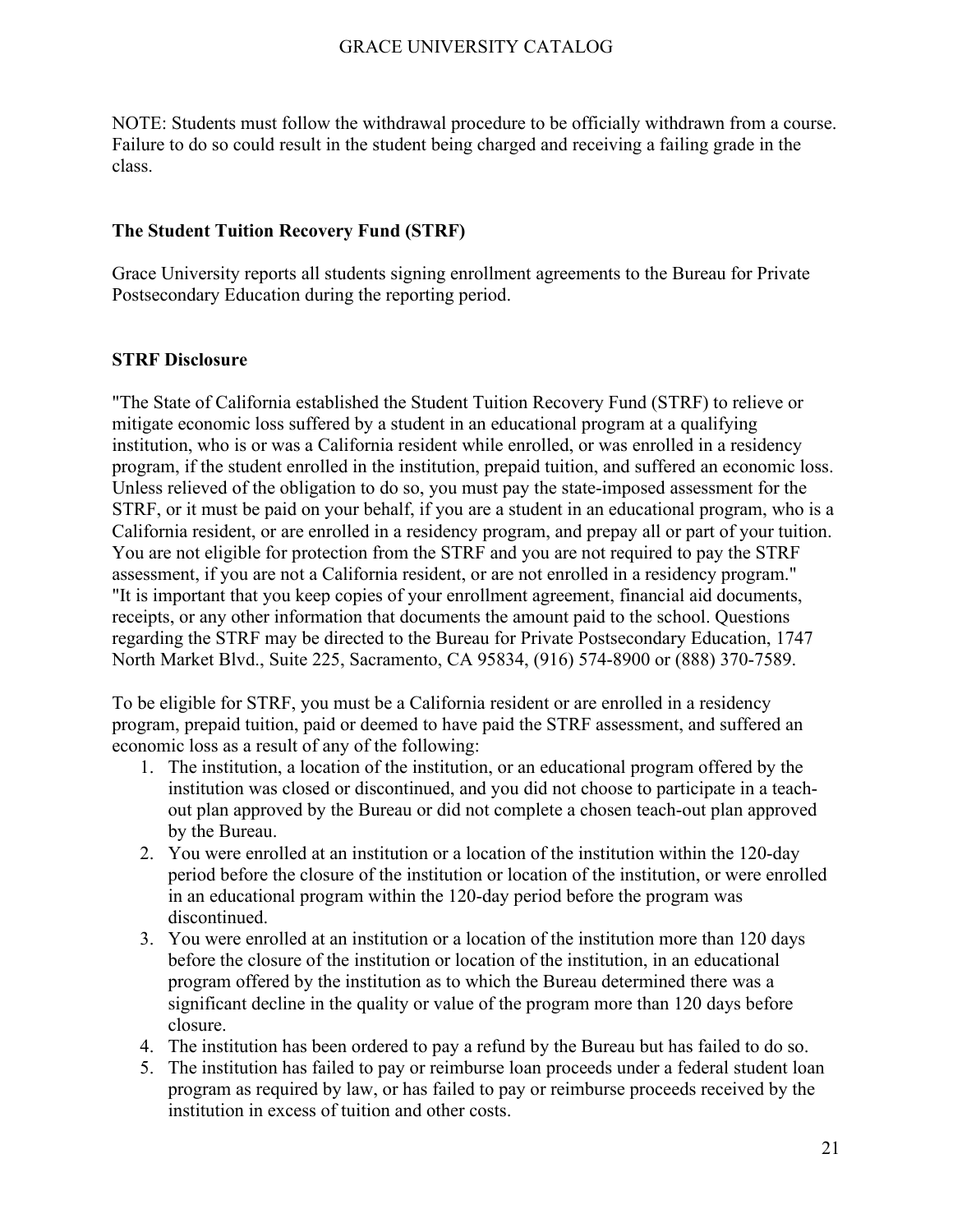- 6. You have been awarded restitution, a refund, or other monetary award by an arbitrator or court, based on a violation of this chapter by an institution or representative of an institution, but have been unable to collect the award from the institution.
- 7. You sought legal counsel that resulted in the cancellation of one or more of your student loans and have an invoice for services rendered and evidence of the cancellation of the student loan or loans. To qualify for STRF reimbursement, the application must be received within four (4)

years from the date of the action or event that made the student eligible for recovery from STRF.

A student whose loan is revived by a loan holder or debt collector after a period of noncollection may, at any time, file a written application for recovery from STRF for the debt that would have otherwise been eligible for recovery. If it has been more than four (4) years since the action or event that made the student eligible, the student must have filed a written application for recovery within the original four (4) year period, unless the period has been extended by another act of law.

However, no claim can be paid to any student without a social security number or a taxpayer identification number."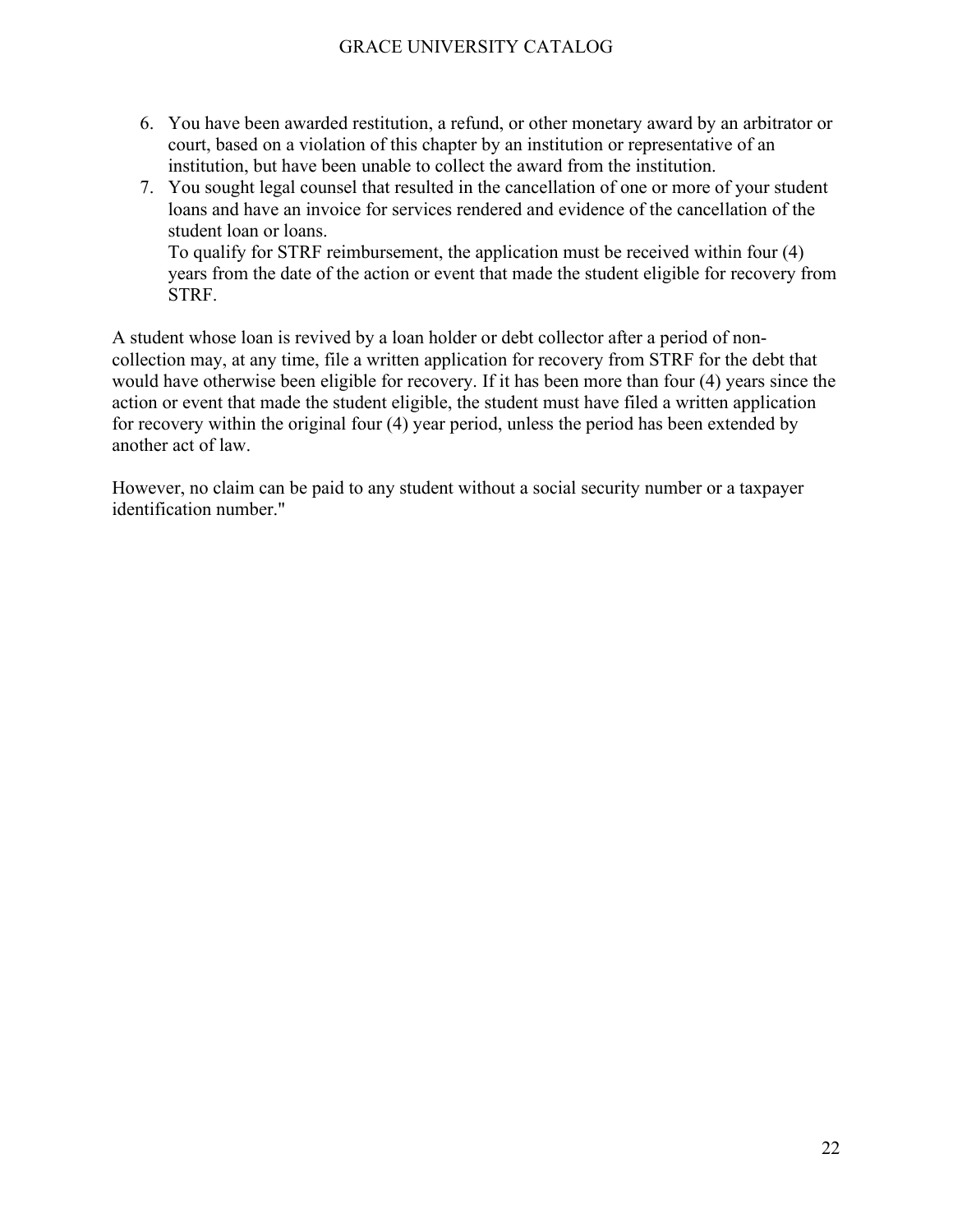### <span id="page-23-0"></span>**Student Right**

Grace University maintains fair and reasonable practices in all matters affecting students: the delivery of educational programs, provision of support services, and timely resolution of disciplinary matters, as well as the handling of grievances. In addition, the University endorses the basic principles of the codes of ethics issued by the American Association of Collegiate Registrars and Admissions Officers; student understanding and cooperation are essential to the successful implementation of this legal structure.

### **Freedom of Access**

Grace University is open to all qualified applicants according to its published admissions policies and standards. Upon matriculation, each student has access to all Grace University services and facilities for which he or she is qualified. Access will be denied to persons who are not GU students.

### **Classroom Rights and Privileges**

Instructors are expected to encourage open discussion and inquiry. Students may take reasoned exception to information offered in any course and should make judgment in matters of informed opinion. Students' views, political associations, and beliefs that are confided to instructors and advisors during the performance of their duties are confidential.

### **Right to Appeal**

The University has created and implemented procedures for appeals by students with the intent of assuring fairness and objectivity.

Students have the right to appeal any academic policy or requirement if either of the following conditions is present:

- Extenuating circumstances make it impossible to comply with the policy or requirement
- An undue hardship would result from a strict application or interpretation of the policy or requirement.

Extenuating circumstances must be beyond the student's control and undue hardship must be a condition far more serious than simple inconvenience. Documentation will be required and the timeliness of the appeal will be taken into consideration. If an academic policy or requirement is appealed, the appeal will be reviewed by the Chief Academic Officer.

The purpose of appeal procedures is to provide a system that will represent "fairness and the absence of arbitrariness." The University makes every effort to assure that the appeal procedures are clear to students and not burdensome.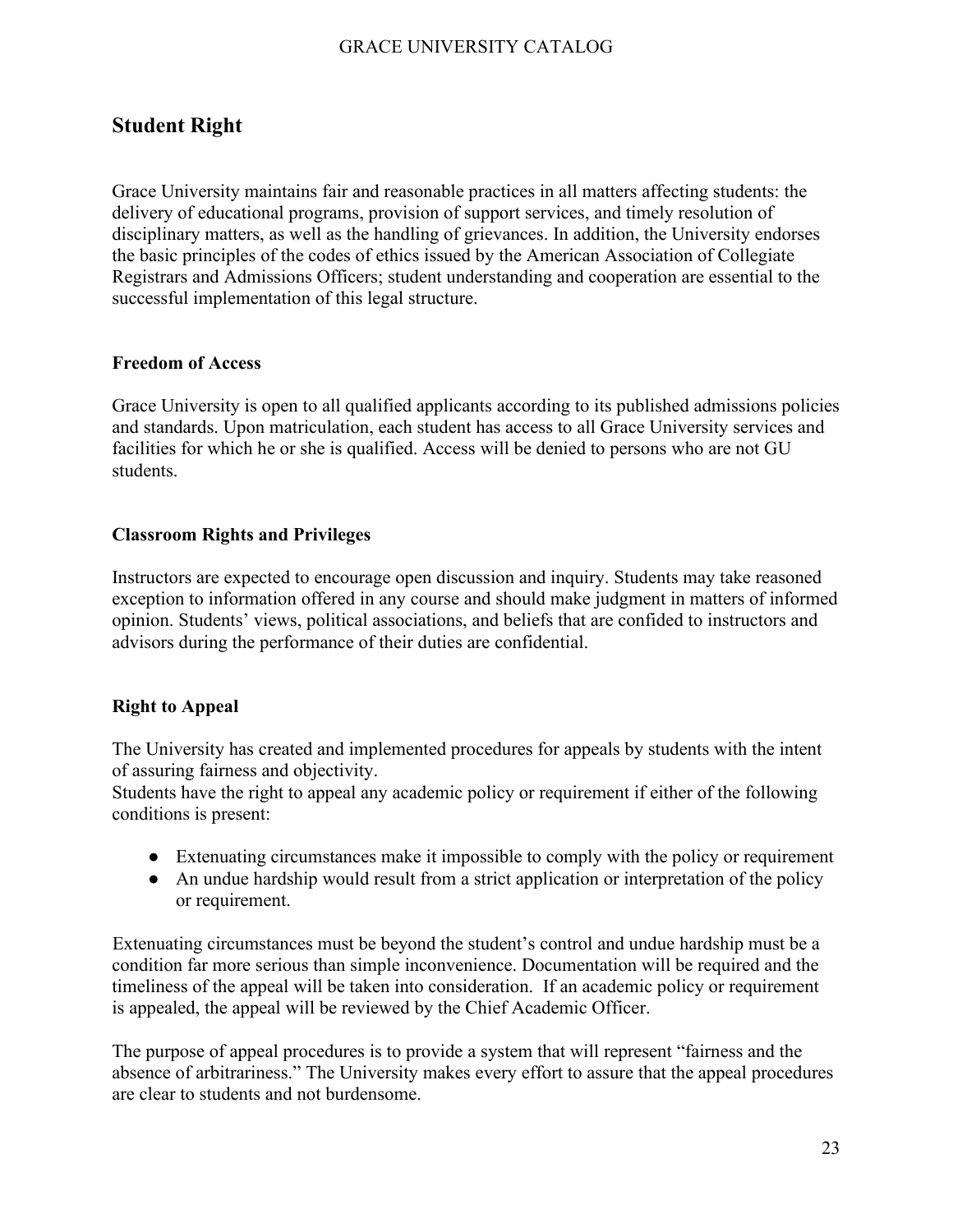### <span id="page-24-0"></span>**Non-Discrimination Policy**

Grace University does not discriminate on the basis of race, color, age, gender, creed, national or ethnic origin, marital status, sexual preference, physical disability or any other legally protected status in the administration of its educational programs, admission policies, or any other University-administered programs and activities.

### <span id="page-24-1"></span>**Student Records Policy-Family Educational Rights and Privacy Act**

Under the Family Educational Rights and Privacy Act of 1974, also known as the Buckley Amendment or FERPA, and California Education Code 67-100ff, all students have the right to inspect and review their official University records in accordance with provisions of the aforementioned act and within the University guidelines. Education institutions shall not release educational records without written consent of the student, subject to exceptions provided by law.

### **Right to Access**

With a few exceptions provided by law, GU students may see any of their educational records upon request. Access must be granted no later than 15 working days after written request. Students also have the right to challenge the contents of their educational records and to enter their viewpoints in the records under established procedures.

### **Disclosure of Student Records**

Student records are kept for 5 years. Transcripts are kept permanently. With several exceptions provided by law, the university cannot release a student's information to third persons without the written consent of the student. Permission must be given by the student for information in his/her file to be provided as reference checks for credit or employment evaluation by third parties, and the student must file a declaration to this effect, which will be kept in the student's  $file(s)$ .

The declaration can be all-inclusive or on a case-by-case access basis (the provision of financial data to authorized agencies is not a violation of the Buckley Amendment). The student's written consent is not required for the disclosure of grades, disciplinary action, or other information to parents of students who are dependents for federal tax purposes. Parents requesting information may generally be granted access upon submission of a signed statement to the university or other evidence of federal income tax dependency.

At the discretion of GU officials, the following directory information will be provided: student's name, e-mail address, major field of study, dates of attendance, degrees and awards received, and students participating in officially recognized activities. A student wishing to withhold this directory information must complete the Privacy Request Form available in the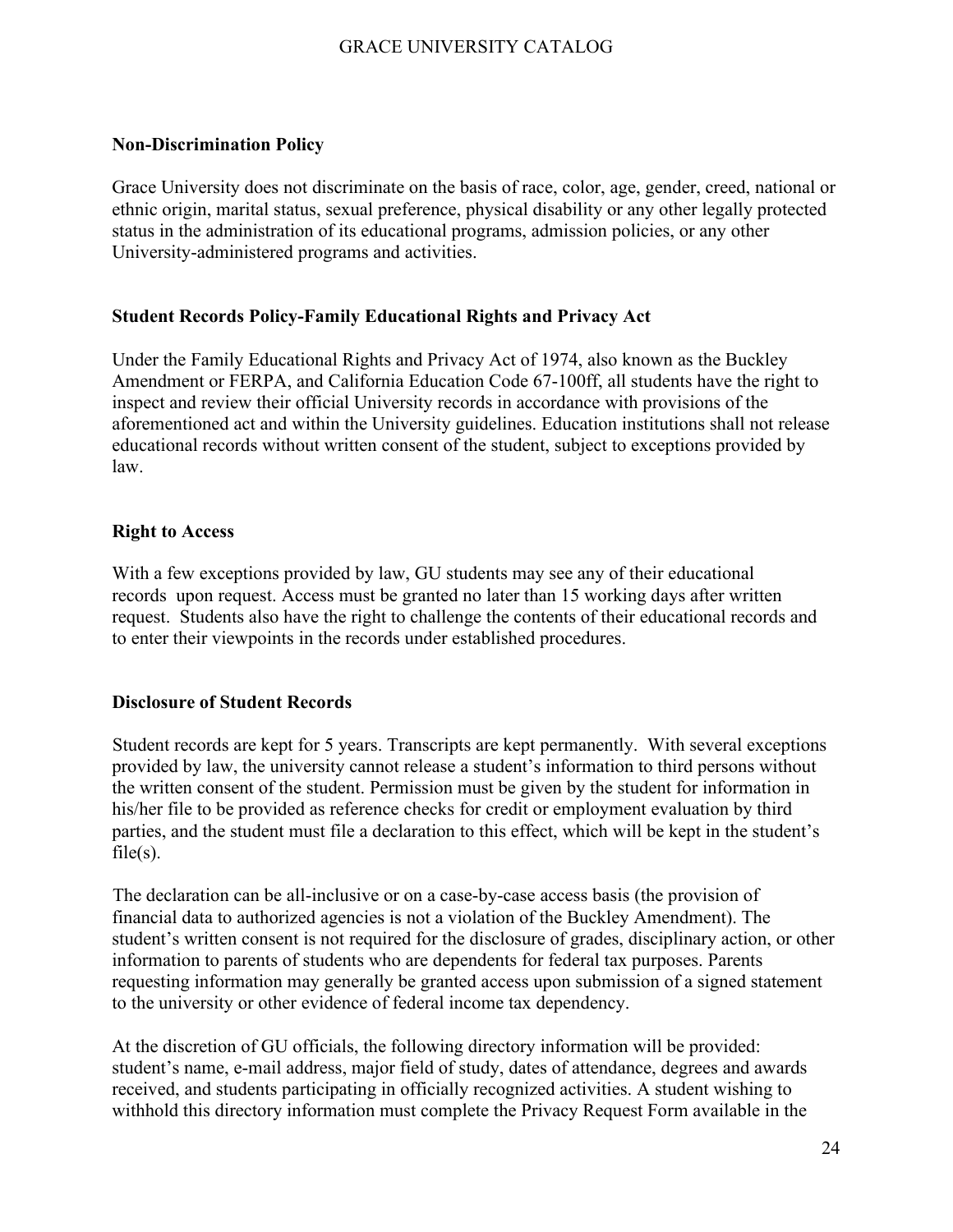Registrar's Office. This must be done within the first 10 working days of enrollment in a quarter. The privacy request will be valid for one calendar year.

Inquiries regarding the Family Educational Right and Privacy Act should be directed to the Registrar.

### <span id="page-25-0"></span>**Disabilities Policy**

This University is committed to complying with all the mandates set forth in Section 504 of the Rehabilitation Act and Americans with Disabilities Act. Disabled students may make any request for reasonable accommodations to the Chief Academic Officer and are required to provide medical certification of their disability. In certain circumstances, early registration may be available for students with disabilities.

### **Hearing Committee**

Academic dishonesty or acts of student conduct that violate University standards and Code of Conduct will subject the student to disciplinary action that may include dismissal from the University. However, in conformance with Due Process and prior to implementing any disciplinary action, the student is given a hearing before an impartial committee. The student is also given an opportunity to appeal any decision that he/she believes is unfavorable.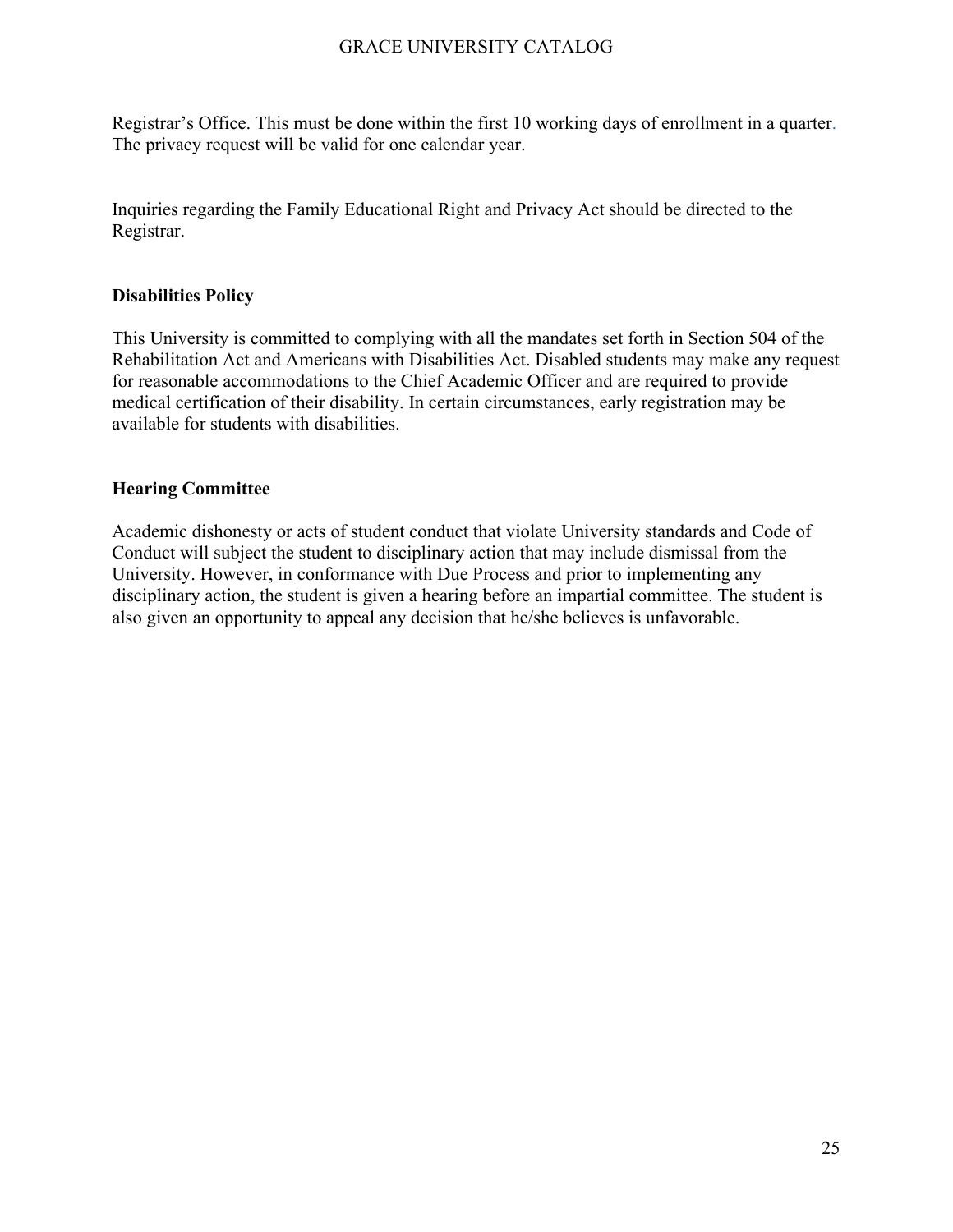### <span id="page-26-0"></span>**Student Grievance Procedure**

#### **General information**

Students who feel aggrieved in their relationships with the university, its policies, its practices and procedures, or its faculty and staff should submit their grievance in writing to the CAO, who will act upon it, or direct it to the President of the university. A response will be given within five working days of receipt of the written grievance.

Dismissal of a student will not take place without a formal hearing. Should the student(s) feel aggrieved with the CAO, a petition should be submitted to the President, who if necessary, will arrange a hearing with the Management Committee for the student and CAO.

#### **Complaint procedure**

Some problems or disputes, such as sexual harassment and certain other incidents, because of their private and sensitive nature may be more appropriately handled through the complaint process. In these instances, a complaint may be filed with the Chief Academic Officer, director, or the responsible administrator requesting an investigation into the alleged action(s).

- Step 1: The student consults with one or more of the above persons as appropriate and requests a resolution of the complaint.
- Step 2: The investigator will, insofar as possible, maintain the confidentiality of the dispute, gather the necessary and relevant facts, inform the student of a decision, and report the result with the recommendation(s) for corrective action, if any, to the appropriate administrator.
- Step 3: The investigator has no more than 30 days from the initiation of the complaint to render a decision unless it is not reasonable to conclude the investigation and render a report within 30 days due to extenuating, or unusual circumstances.
- Step 4: If the student is not satisfied with the proposed resolution, he/she may then initiate a formal grievance procedure.

### **Formal Grievance Procedures**

The following steps shall be taken, in sequence, by the student who initiates a formal grievance. Failure to comply with any of the steps or time limits without agreement of all parties to the dispute may result in the termination of the grievance or other appropriate action. A student has the right to withdraw his/her grievance at any stage of the proceedings causing the proceedings to terminate immediately.

Copies of all correspondence shall be forwarded by the student and by the other party to the appropriate CAO to be retained in a confidential file pending resolution of the grievance or further action by either party. If the allegations involve charges of discrimination or sexual harassment, copies of all correspondence must be forwarded to the CAO.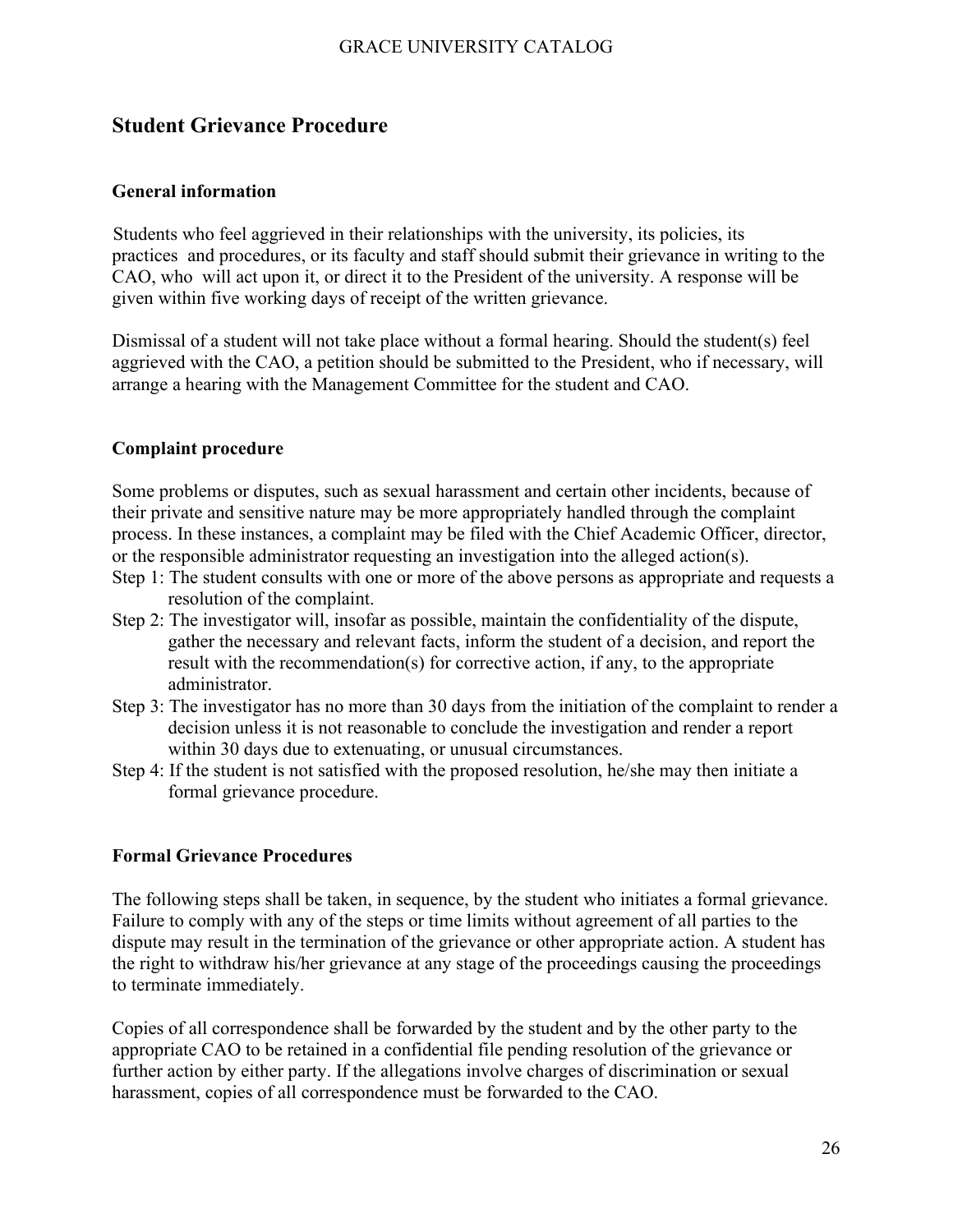### **For all Grievances**

Step 1

- 1.1 The student shall give written notification to the person he/she alleges has aggrieved him/her within an academic quarter. The time limit to file a formal grievance expires at the close of business of the last day of instruction of the quarter following the one in which the alleged incident occurred or of the time the student should have become aware of the alleged violation. If the party cannot be contacted through reasonable efforts because he/she is no longer in residence or is on leave, an additional notification period of one quarter shall be provided.
- 1.2 The notice of grievance must include specific allegation(s), date(s) of incident(s), and necessary details regarding the complaint. The notice must also include the remedy requested.
- 1.3 Within 30 days, the party against whom the grievance is filed must respond in writing to the student denying the allegations with accompanying explanations or:
	- a. agreeing to grant the remedy(ies) requested in full,
	- b. agreeing to grant the remedy(ies) requested in part with an explanation, or
	- c. agreeing to negotiate an appropriate remedy with an explanation, stating suggested alternatives.
- 1.4 In the event the party against whom the grievance is filed will be unavailable for more than one academic quarter, the student shall proceed to Step 2 provided they have complied with Section 1.2 of Step 1. Attach all grievance material from Step 1 to the Letter of Appeal in Step 2 and to all subsequent appeals (if any).

Step 2

- 2.1 Within 30 days of receipt of the response in Step 1 or, in the absence of a written response, after 30 days but not more than 45 days has elapsed, the student may in writing either accept or reject the proposed remedy and appeal the results of the grievance to the next level.
- 2.2 In the event the party against whom the grievance is filed will be unavailable for more than one academic quarter, the student shall proceed to Step 3 provided he/she has complied with Section 1.2 of Step 1. Attach all grievance material from Step 1 to the Letter of Appeal in Step 2 and to all subsequent appeals (if any).

Step 3 First Appeal Level

### **A. Student VS. Student**

- 1. If the grievant is not satisfied with the results of Step 1 and 2, he/she can appeal the grievance to the Student Service Director within 30 days of receiving the written notification from the other party or in the absence of a written response, after 30 days but not more than 45 days has elapsed.
- 2. The Student Services Director shall refer the grievance to a committee established at this level who will review the grievance. The committee may hold a hearing, if appropriate, and convey its recommendation to the Student Services Director.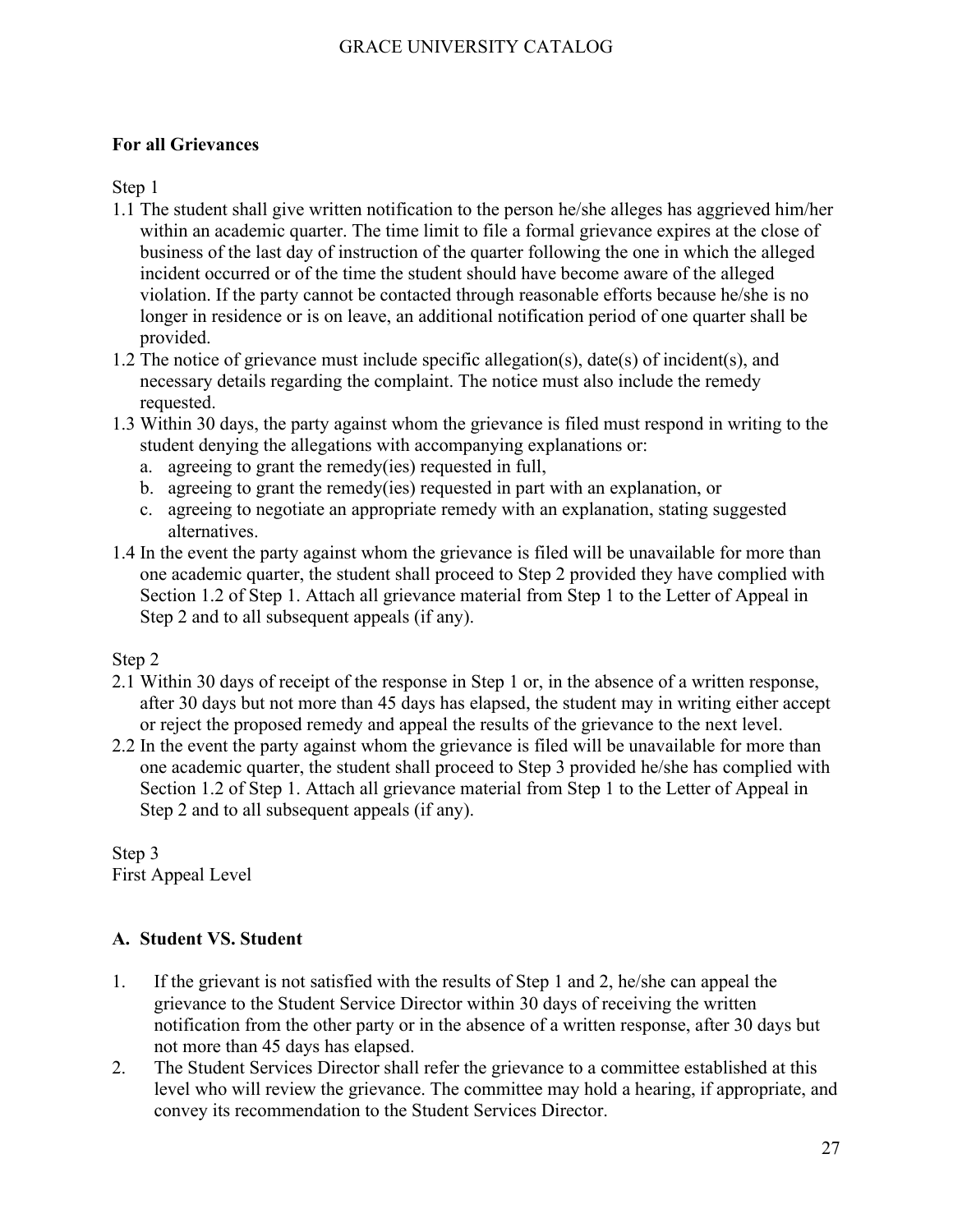- The committee shall be appointed by the Student Service Director within 10 calendar days after receiving the written notice of grievance or notice of appeal.
- The committee shall forward its recommendations to the Student Services Director within 30 days of its appointment.
- The committee shall include one student member with voting privileges for each faculty, staff or administrative member with voting privileges.
- No member of the committee shall be a student, faculty, staff, or administrator from the same department or service area as the grievant or the person(s) against whom the grievance is filed.
- 3. The Student Services Director shall respond to the student in writing within 10 days of receiving the recommendation(s) of the committee. The response shall contain the CAO's findings on the complaint, the action(s) to be taken, and the justification(s) for the action(s).

### **B. Student VS. Staff**

- 1. Step 1 and 2 of the grievance procedures are to be followed. If the aggrieved is not satisfied with the results at this level, he/she can appeal to the CAO.
- 2. Appeals must be in writing and made within 30 days of written notification from the other party or, in the absence of a written response, after 30 days but not more than 45 days had elapsed.
- 3. The CAO shall follow the procedures outlined in Step 3, A, 2 (a-d), and 3 above.

### **C. Student VS. Faculty**

- 1. Steps 1 and 2 of the grievance procedures are to be followed, if the grievant is not satisfied with the results at this level, he/she can appeal to the CAO.
- 2. The CAO shall promptly review all allegations and provide a written response to the student within 30 days of receiving the written notification. The response shall contain the findings on the complaint, action(s) to be taken, and the justification(s) for the action.
- 3. If the grievant is not satisfied with the results at CAO's level, he/she can appeal to the President within 30 days of receiving the written response from the CAO or, in the absence of a written response, after 30 days but not more than 45 days has elapsed.
- 4. The President shall refer the grievance to a committee established at this level who will review the grievance. The committee may hold a hearing, if appropriate, and convey its recommendations to the President.
	- The committee shall be appointed by the President within 10 calendar days after receiving the notice of grievance or appeal and shall include one (1) student member with voting privileges for each faculty, staff, or administrative member with voting privileges.
	- The committee shall forward its recommendation to the President within 30 calendar days of its appointment.
- 5. The President shall respond to the student in writing within 10 days of receiving the recommendation(s) of the committee. The response shall contain the CAO's and the Committee's findings on the complaint, the action(s) to be taken, and the justification (s) for the action(s).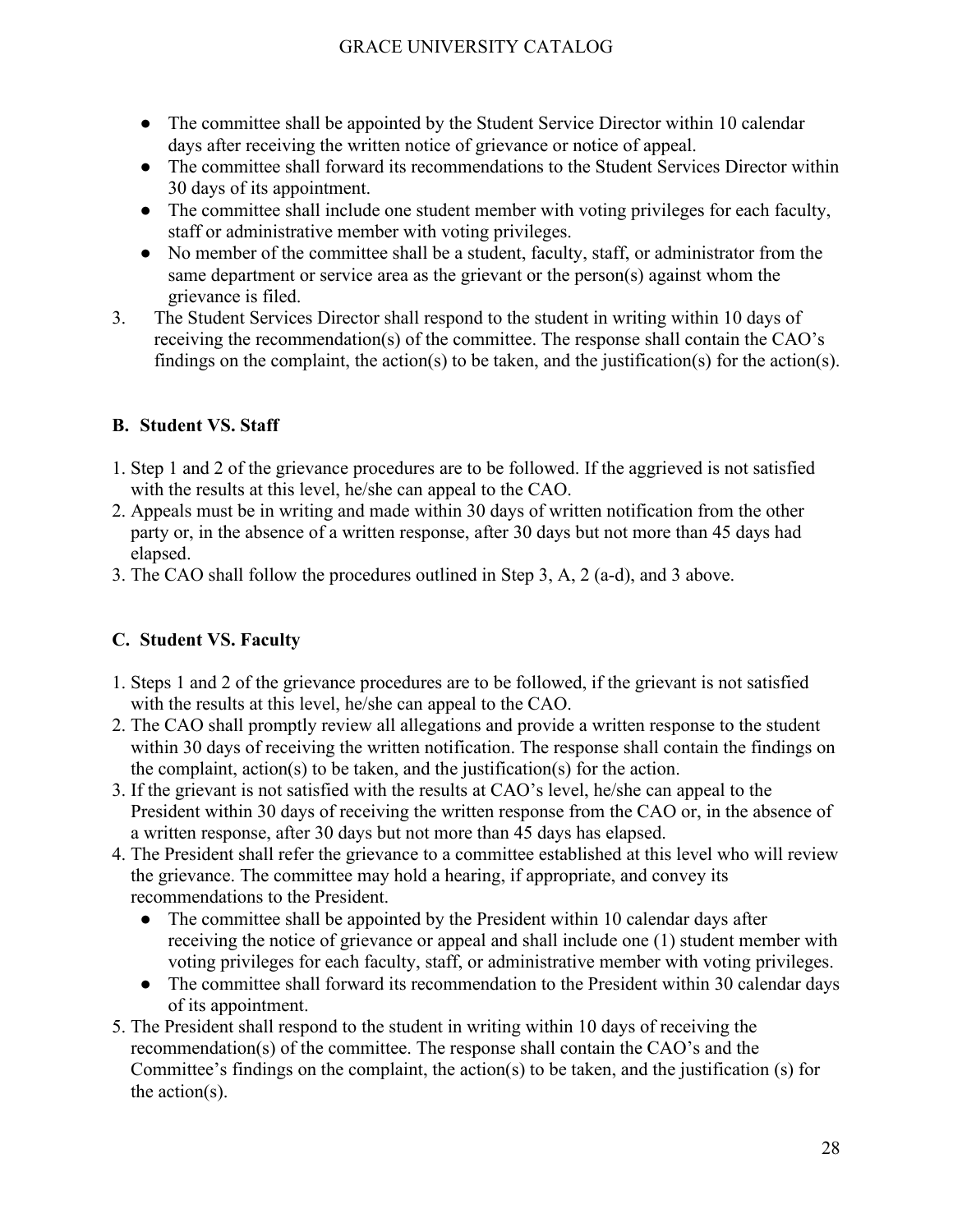### **D. Student VS. CAO/Director and Staff VS. Staff**

- 1. Steps 1 and 2 of the grievance procedures are to be followed. If the grievant is not satisfied with the results at this level, he/she can appeal to the President within 30 days of receiving a written response from the CAO/Director or, in the absence of a written response, 30 days but not more than 45 days has elapsed.
- 2. The President shall refer the grievance to a committee established at this level who will review the grievance. The committee may hold a hearing, if appropriate, and convey its recommendations to the President.
	- a. The committee shall be appointed by the President within 10 calendar days after receiving the notice of grievance or appeal and shall include one (1) student member with voting privileges for each faculty, staff, or administrative member with voting privileges.
	- b. The committee shall forward its recommendation to the President within 30 calendar days of its appointment.

### **Student Evaluation Procedure**

Students at Grace University are expected to evaluate each class in which they are enrolled to sustain a high quality of instruction. Student evaluation forms are distributed toward the end of each quarter. The evaluation forms, completed anonymously, are collected and returned to the Administration Office by a designated student. Student evaluations are tabulated by the university and the results are analyzed by the Chief Academic Officer and distributed to the individual instructors. Overall summaries of student evaluations are also presented at faculty meetings.

### **Sexual Harassment Policy**

Grace University strives to provide an environment in which the dignity and worth of the members of the school community are based on mutual respect. Sexual harassment of employees and students and unacceptable behavior will not be tolerated.

Grace University is committed to a work and academic environment that encourages excellence. This environment includes freedom from all forms of harassment for students, faculty, staff, and applicants who seek to join the school in any capacity. Sexual harassment violates the University's policy as well as local, state, and federal laws.

It is a violation of University policy for anyone to retaliate against an employee, student, or applicant who makes a claim of sexual harassment.

Any person violating University policy on sexual harassment is subject to appropriate disciplinary action, such as reprimand, suspension or termination of employment or enrollment. Disciplinary action imposed depends on the severity of the offense.

### **General Definition of Sexual Harassment**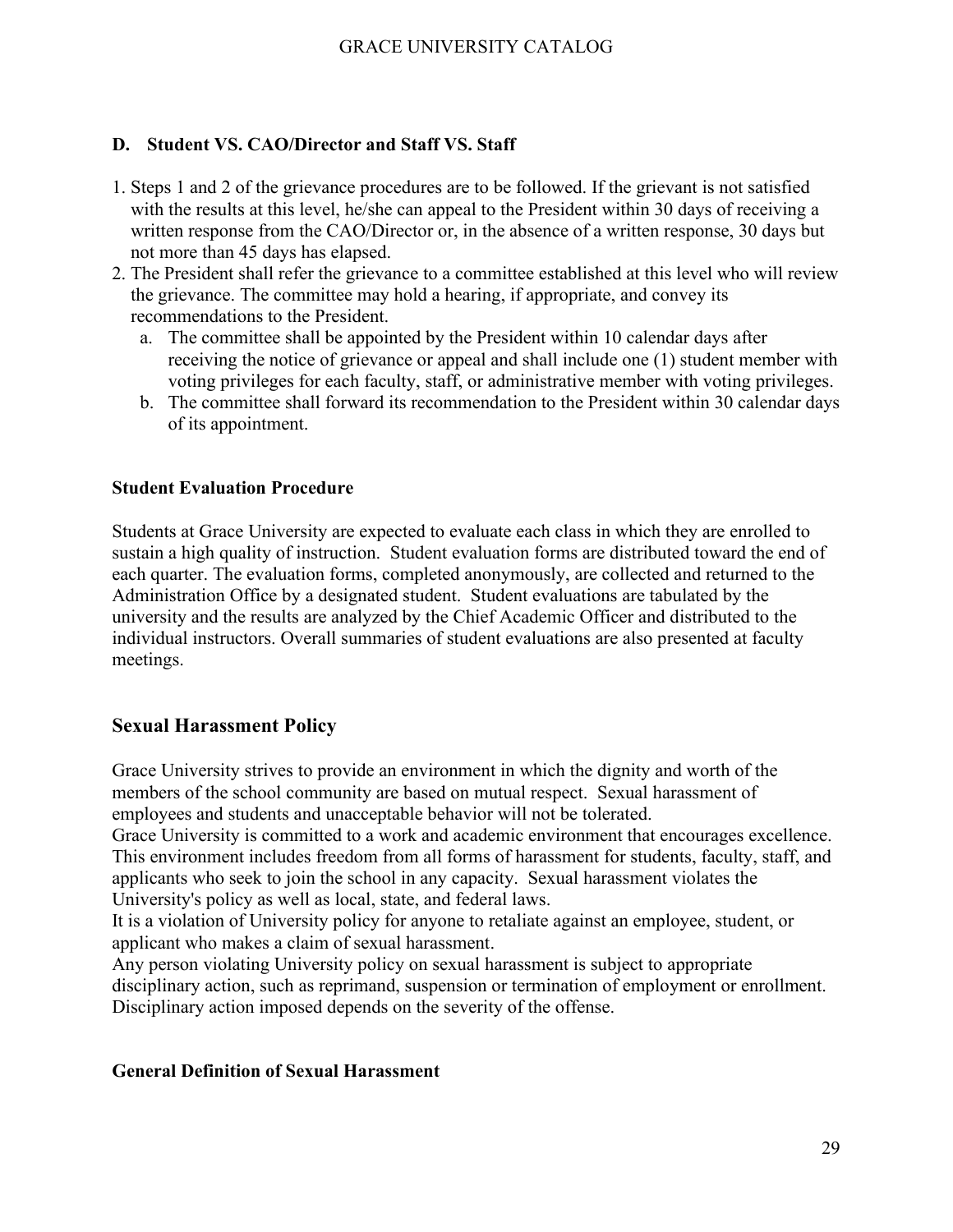Sexual harassment is an unwelcome sexual advance, requests for sexual favors, verbal or physical conduct of a sexual nature directed towards a students, employee, or applicant seeking to join Grace University. When an individual is in a position to influence the education, employment, or participation in a University activity of another person even apparent consensual sexual relationships often constitute sexual harassment. Sexual harassment occurs when any of the following circumstances exist:

- 1. Submission to such conduct is made a term or condition, either explicitly or implicitly, of a person's status in a program, academic decision, employment, or admission.
- 2. Submission to or rejection of such conduct is used as the basis for academic decisions or employment decisions.
- 3. Such conduct has the purpose or effect of "unreasonable interfering" with an employee's work or student's academic performance or creating an intimidating, hostile, coercive or offensive work or educational environment. For purpose of this policy, "unreasonable interfering: is defined as improper, unjustifiable behavior going beyond what is appropriate, warranted, or natural.
- 4. Sexual harassment is not limited to action by a supervisor but can include conduct by a coworker.

Any questions a student may have regarding this catalog that have not been satisfactorily answered by Grace University may be directed to the Bureau for Private Postsecondary Education. Following is the Bureau for Private Postsecondary Education contact information:

Address: 1747 North Market Street, Suite 225, Sacramento, CA 95834 P.O. Box 980818, West Sacramento, CA 95798-0810 mailing Website: [www.bppe.ca.gov](http://www.bppe.ca.gov/) Telephone and Fax: (888) 370-7589 or (916) 574-8900 (916) 263-1897 Fax

A student or any member of the public may file a complaint about Grace University with the Bureau for Private Postsecondary Education by calling (888) 370-7589 or by completing a complaint form, which can be obtained on the bureau's internet web site [www.bppe.ca.gov](http://www.bppe.ca.gov/)

### **FAMILY EDUCATIONAL RIGHTS AND PRIVACY ACT (FERPA):**

FERPA affords students certain rights with respect to their education records:

1) The right to inspect and review the student's education records within 45 days of the day the College receives a request for access. Students should submit written requests that identify the desired record(s) to the Registrar, Dean, head of the academic department, or other appropriate official. The College official will make arrangements for access and notify the student of the time and place where the records may be inspected. If the records are not maintained by the College official to whom the request has been submitted, that official shall advise the student of the correct official to whom the request should be addressed.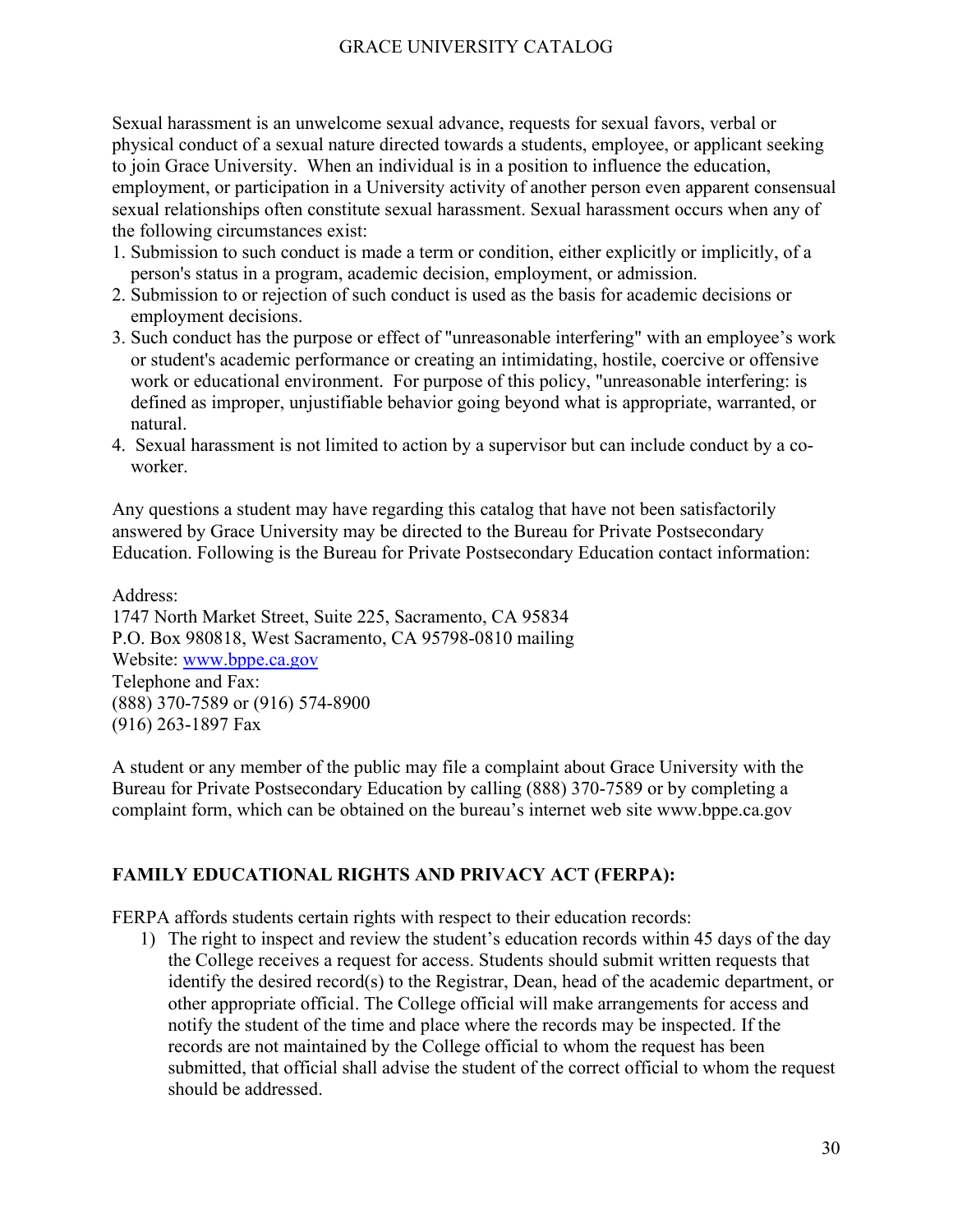- 2) The right to request the amendment of the student's education records that the student believes are inaccurate or misleading. Students may ask the Institution to amend a record that they believe is inaccurate or misleading. They should write the Institution official responsible for the record, clearly identify the part of the record they want changed, and specify why it is inaccurate or misleading. If the Institution decides not to amend the record as requested by the student, the Institution will notify the student of the decision and advise the student of his or her right to a hearing regarding the request for amendment. Additional information regarding the hearing procedures will be provided to the student when notified of the right to a hearing.
- 3) The right to consent disclosures of personally identifiable information contained in the student's education records, except to the extent that FERPA authorizes disclosure without consent. One exception which permits disclosure without consent is disclosure to College officials with legitimate education interests. A College official is a person employed by the Institution in an administrative, supervisory, academic, research, or support staff position (including law enforcement personnel and health staff); a person or company with whom the Institution has contracted (such as an attorney, auditor, or collection agent); a person serving on the Board of Directors; or a student assisting an institution official or serving on an official committee, such as a disciplinary or grievance committee. An Institution official has a legitimate educational interest if the official needs to review an education record in order to fulfill a professional responsibility. Upon request, the Institution discloses education records without consent to officials of another institution in which a student seeks or intends to enroll.
- 4) The right to file a complaint with the U.S. Department of Education concerning alleged failures by Grace University to comply with the requirements of FERPA. The name and address of the office that administers FERPA is as follows:

### **Family Policy Compliance Office U.S. Department of Education**

400 Maryland Avenue, SW Washington, D.C. 20202-5920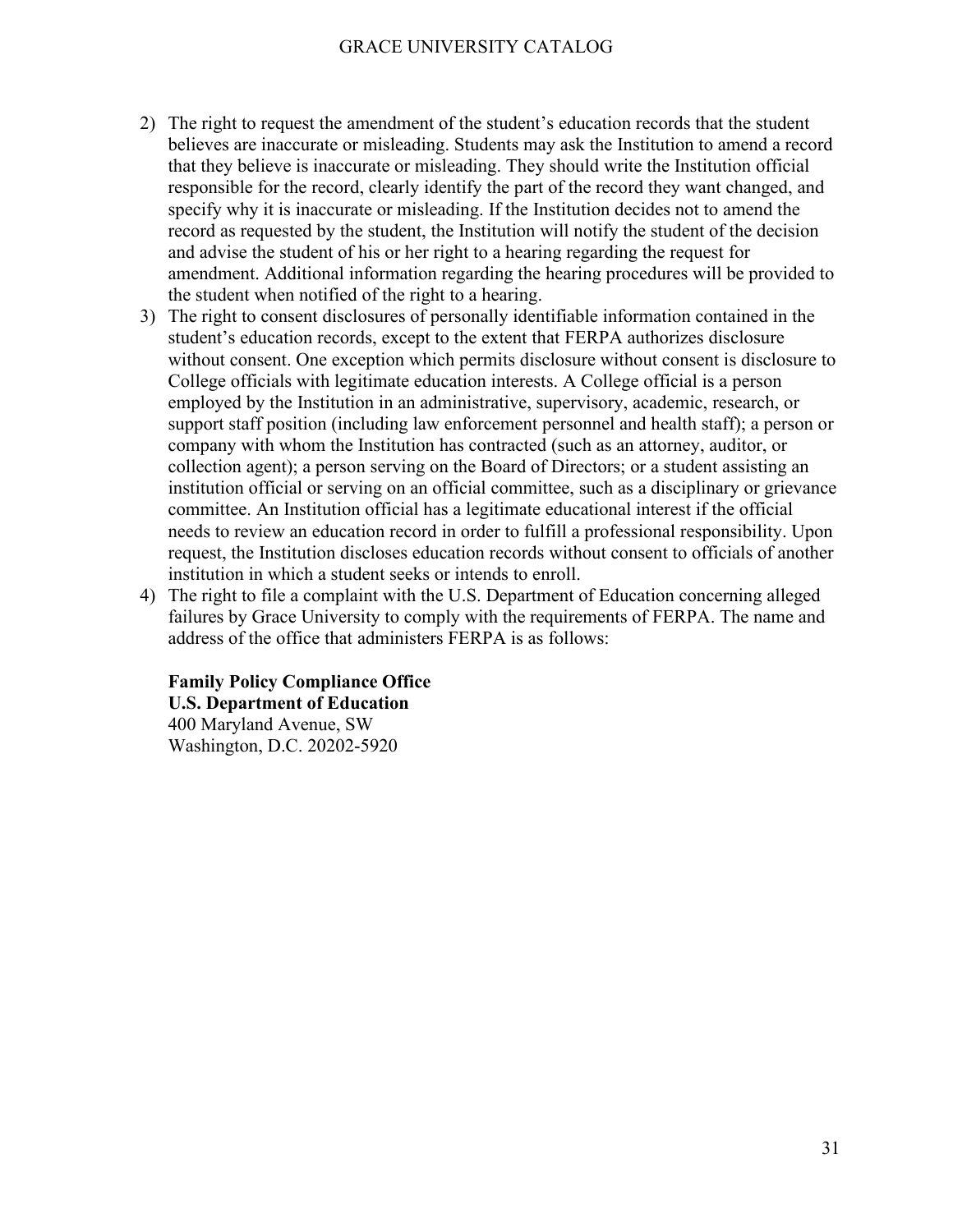### <span id="page-32-0"></span>**Student Responsibility**

### <span id="page-32-1"></span>**Personal Conduct**

Each student is expected to be an example of proper conduct. This includes the student's attitudes, actions, appearance, and attire. The University's administration has the authority to take appropriate action through the Student Body Association or administrative disciplinary measures if this code of conduct is not adhered to. It is the policy of the University to prohibit smoking except in designated areas and prohibits unlawful possession or use of controlled substances or alcoholic beverages. Firearms possession anywhere on campus is STRICTLY PROHIBITED.

#### <span id="page-32-2"></span>**Code of Conduct**

The disciplinary standards outlined in this catalog include rules and enforcement measures. These are the basic guidelines for conduct on the premises of the University, at any schoolsponsored activity and, under certain circumstances, behavior in the outside community. At any time, the University reserves the right to exclude students whose conduct is deemed undesirable or prejudicial to the University community's best interests.

All amendments of the standards must be approved by the CAO in conjunction with the Board of Directors. These standards are subject to amendment at any time with notices being posted on the campus bulletin boards and/or with the amendments prominently displayed in the quarterly *GU News,* the campus newsletter.

The disciplinary standards described herein afford procedural fairness to the accused student and flexibility for the administration to exercise sanctions based on the individual circumstances of each case. Behavior resulting in disciplinary action may involve, but is not limited to, one or a combination of those listed below:

- Possession of alcoholic beverages on campus or at any school activities at any time or, for all
- Intoxication of the student
- Threatening a student, faculty, staff or administrator with bodily harm
- Falsification of University documents, records, or identification
- Dishonesty in any form, including plagiarism, illegal copying of software, or knowingly furnishing false information to the University
- Cheating or compromising test materials
- Removal of library materials without permission
- Disruption of class or academic activities
- Abusive language towards another student, faculty, staff, or administrator
- Theft or damage of University property or fellow student's property
- Illegal intoxication with controlled substances
- Physical assault for any reason except clear self-defense
- Vandalism of University property
- Conviction for a crime beyond normal traffic violations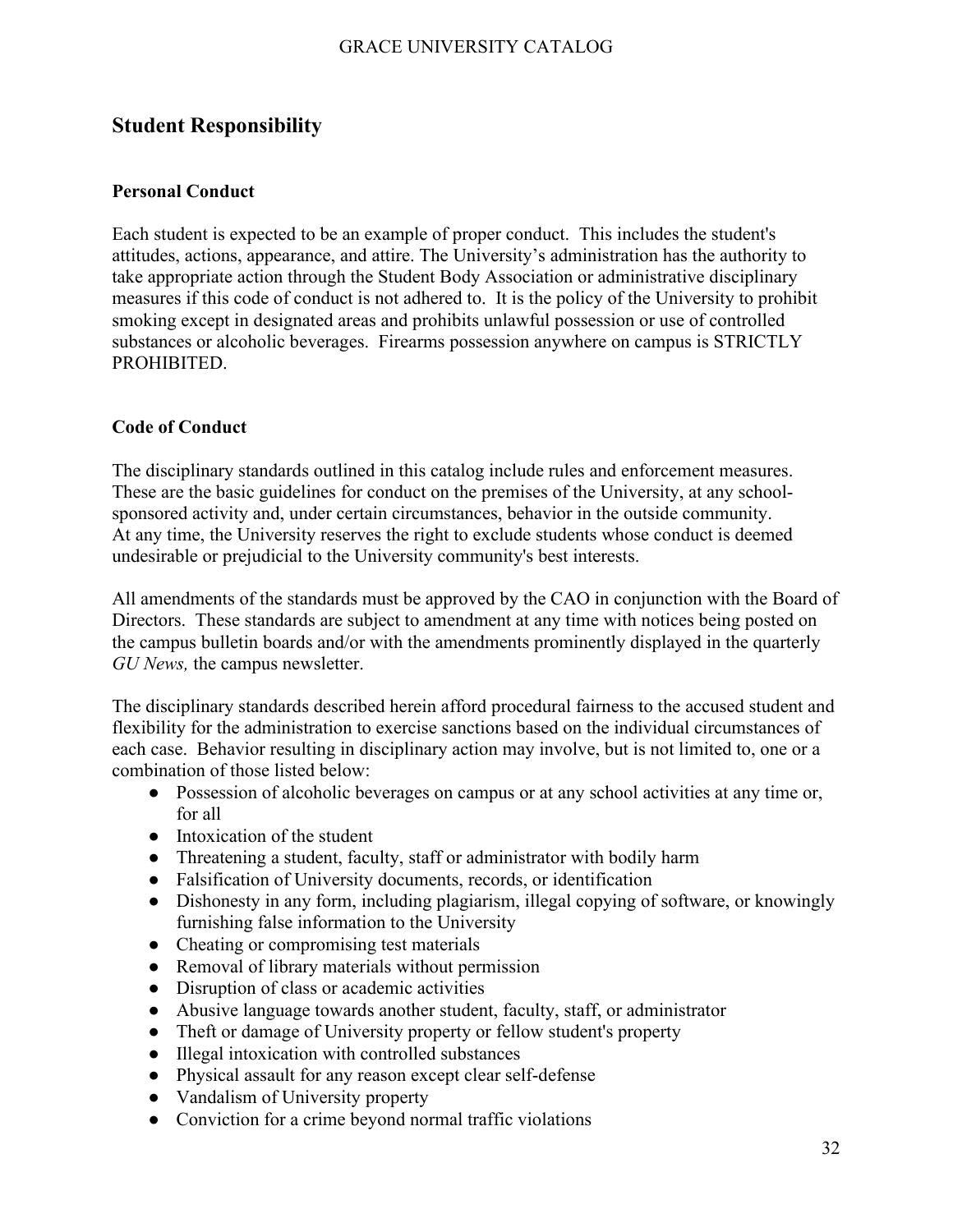- Aiding and/or abetting in any of the above situations
- Possession of firearms or illegal weapons as defined by state and federal guidelines
- Violation of any state policies or regulations governing student's relationship with the University

Students accused of improper conduct shall be given adequate notice of the charges and an opportunity to present their case to an impartial appeals committee. Written notice of specific charge(s) made against a student shall be given at least 15(fifteen) days before the students is to appear before the committee. While disciplinary action against a student is pending, the student's status does not change unless it is found that the student poses a significant threat the University community.

Hearings are private; the accused student is afforded to the opportunity to rebut all charges. The University establishes the charges by a preponderance of the evidence. The student has the right to appeal the disciplinary actions to the Chief Academic Officer, but on the grounds that fair procedure was not followed by the committee or that the committee or that the evidence in the record does not justify the decision or the sanction.

A record will be kept of the disciplinary action taken, and the basis for this decision. The disciplinary action taken may be reflected on the student's permanent record, as part of the disciplinary punishment. Disciplinary action invoked by the committee may involve, but is not limited to, one or a combination of the alternatives listed as follows:

**Dismissal:** Separation of the student from the University on a permanent basis.

**Suspension:** Separation of the student from the University for a specific length of time.

**Probation:** Status of the student indicating that the relationship with the University is tenuous and that the student's record will be reviewed periodically to determine suitability to remain enrolled. Specific limitations and restrictions on the student's privileges may accompany probation.

Students dismissed from the University for disciplinary reasons must exclude themselves from the University classes, activities, facilities, and buildings. Any exception must be approved by the President.

A student who is dismissed may reapply for admission after two quarters' separation. Students who have not fulfilled their financial obligation to the University are in violation of the University contract. Said students may be denied the right to graduate, take examinations, receive degrees, or obtain/request transcripts of their grades.

### <span id="page-33-0"></span>**Student Obligations**

In order for students to remain in good standing at the University, they must:

- Maintain academic standards, attend classes, and meet all financial obligations
- Be respectful in dealing with faculty, administrators, staff, and fellow students; and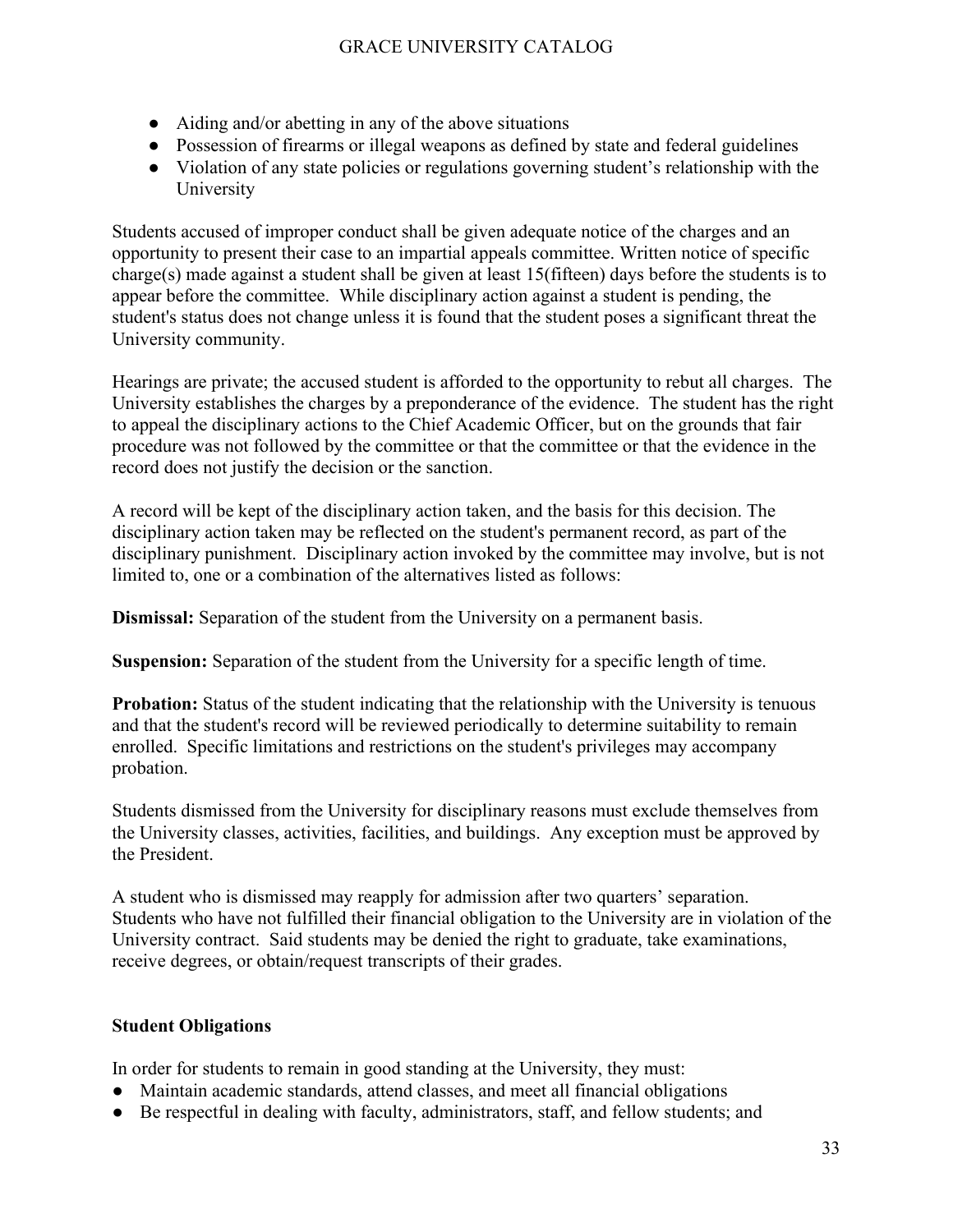● Comply with the federal, state, and municipal laws of the United States as well as the rules and regulations of the University.

Additionally, international students must:

- Enroll in a minimum of twelve (12) units per quarter in the undergraduate program
- Complete three consecutive quarters before being entitled to summer vacation. Undergraduate students must complete a minimum of thirty-six (36) units per year.

### **University Catalog**

It is the responsibility of the student to be familiar with the information presented in this catalog and to know and observe all policies and procedures related to the program he/she is pursuing. Regulations will not be waived, nor exceptions granted because a student pleads ignorance of these policies or procedures. While academic advisors will assist students in every way possible, the responsibility for following all policies and meeting all requirements and deadlines rests with the students. A student is expected to satisfy the requirements of the catalog in effect at the time he or she is admitted to and begins course work in, the degree program. However, a student may elect to graduate under the catalog in force at the time of his/her graduation, provided the student complies with all requirements of the later catalog.

### **Class Attendance**

Regular and prompt attendance at all University classes is required. The instructor may assign extra work, require special examinations, or refuse to grand credit for a course if the number of absences in excessive. Students should ascertain the exact policy of each faculty member at the beginning of each course. Only registered students, University faculty and administrators, and guests invited by the instructor may attend classes. All others will be asked to leave.

### **Classroom Conduct**

Instructors are responsible for presenting appropriate material for courses, and students are responsible for learning this material. Although it is a student's academic performance that is evaluated in determining grades, student conduct is important in the academic setting.

Enrollment in a class may be terminated due to unsatisfactory student conduct, undue disrespect toward an instructor or administrator, or academic dishonesty. Each student is responsible for maintaining standards of academic performance established for each course in which he or she is enrolled.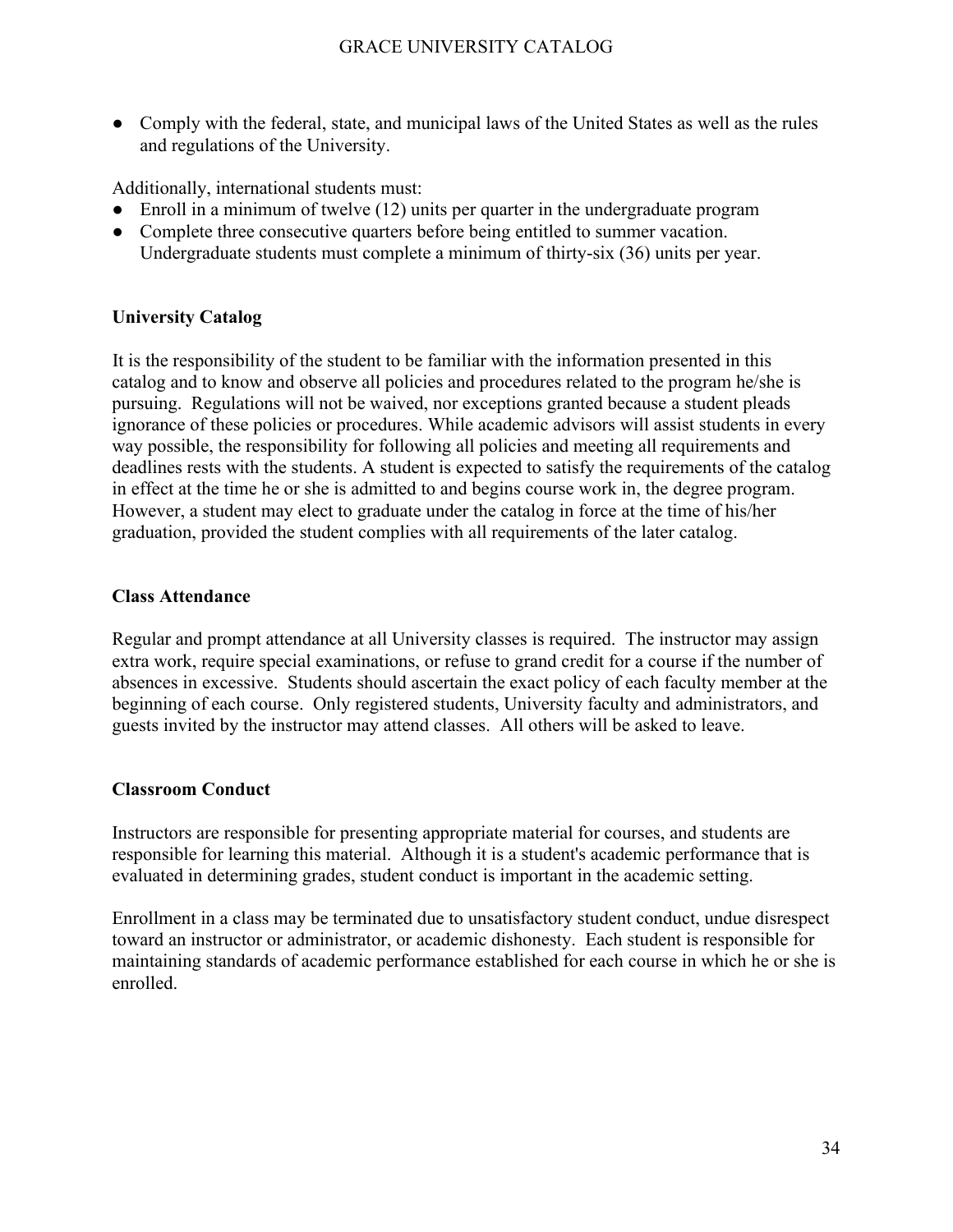### <span id="page-35-0"></span>**Cheating and Plagiarism Policies**

### **Cheating**

Cheating is the act of obtaining or attempting to obtain credit for academic work by using dishonest means. Cheating at GU includes but is not limited to:

- 1. Copying, in part or whole, from another's examination, paper, mathematical analysis, research or creative project, or the like;
- 2. Submitting as one's own work an examination, paper, mathematical analysis, research or creative project, or the like, which has been purchased, borrowed, or stolen; or fabricated data;
- 3. Consulting notes, sources, or materials, including use of electronic devices, not specifically authorized by the instructor during an examination;
- 4. Employing a surrogate to take an examination, write a paper, do mathematical analysis, or complete, in part or wholly, an evaluation instrument;
- 5. Falsification of or misrepresentation of class attendance or roll sheets; and
- 6. Aiding or abetting any act that a reasonable person would conclude, when informed of the evidence, to be a dishonest means of obtaining or attempting to obtain credit for academic work.

### **Plagiarism**

Plagiarism is the act of obtaining or attempting to obtain credit for academic work by representing the work of another as one's own without the necessary and appropriate acknowledgment to the writer or composer. More specifically, plagiarism is:

The act of incorporating the ideas, words of sentences, paragraphs, or parts thereof without appropriate acknowledgment and representing the product as one's own work; and the act of representing another's intellectual work such as musical composition, computer program, photographs, painting drawing, sculpture, or research or the like as one's own.

One or more academic sanctions may be imposed for cheating or plagiarism. The choice of action taken is guided by the extent to which the faculty member considers the cheating or plagiarism reflective of the student's lack of academic performance in the course. Academic sanctions include:

- a redoing of the examination, paper, mathematical analysis, research or creative project, or the like;
- a failing grade on the examination, paper, mathematical analysis, research or creative project, or the like;
- a specified reduction in the course grade;
- a failing grade in the course; or
- referral to the Chief Academic Officer and/or the appropriate committee.

Students accused of cheating or plagiarism are entitled to and may petition for due process. Regulations in their entirety are published in the Faculty Handbook and the Student Handbook.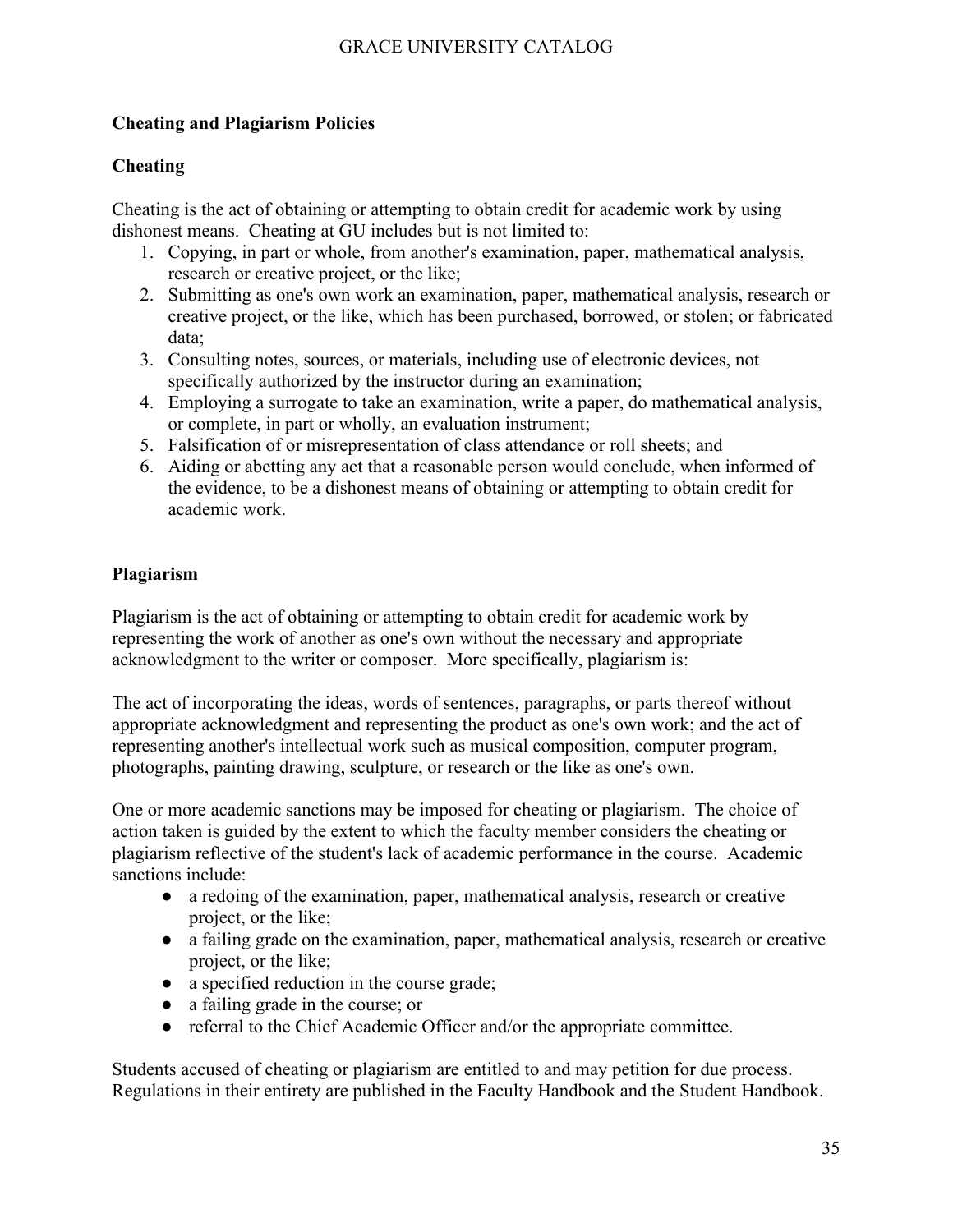### <span id="page-36-0"></span>**Drug, Alcohol and Smoking Policies**

It is the policy of the Board of Directors that the learning environment be free of prohibited or controlled substance. Specifically, all members of the University community, who include administration faculty, staff, students, and guests, should abstain from the consumption/use of alcohol, narcotics, and/or misuse of prescription drugs while on University property and on any field trip sponsored as part of the instructional program. Violation of this policy could lead to suspension expulsion, termination, and in the context of criminal activity, referral to law enforcement agencies.

Employees and students having difficulties with addictive substances can seek confidential counseling from the Student Services Director for referrals to agencies providing assistance with alcohol or drug related problems.

GU's policy prohibits smoking in the university building. At the discretion of the administration, outside areas may be set aside on university property to accommodate students, staff members and faculty who smoke.

Violation of the smoking policy may result in suspension or termination of academic status or employment.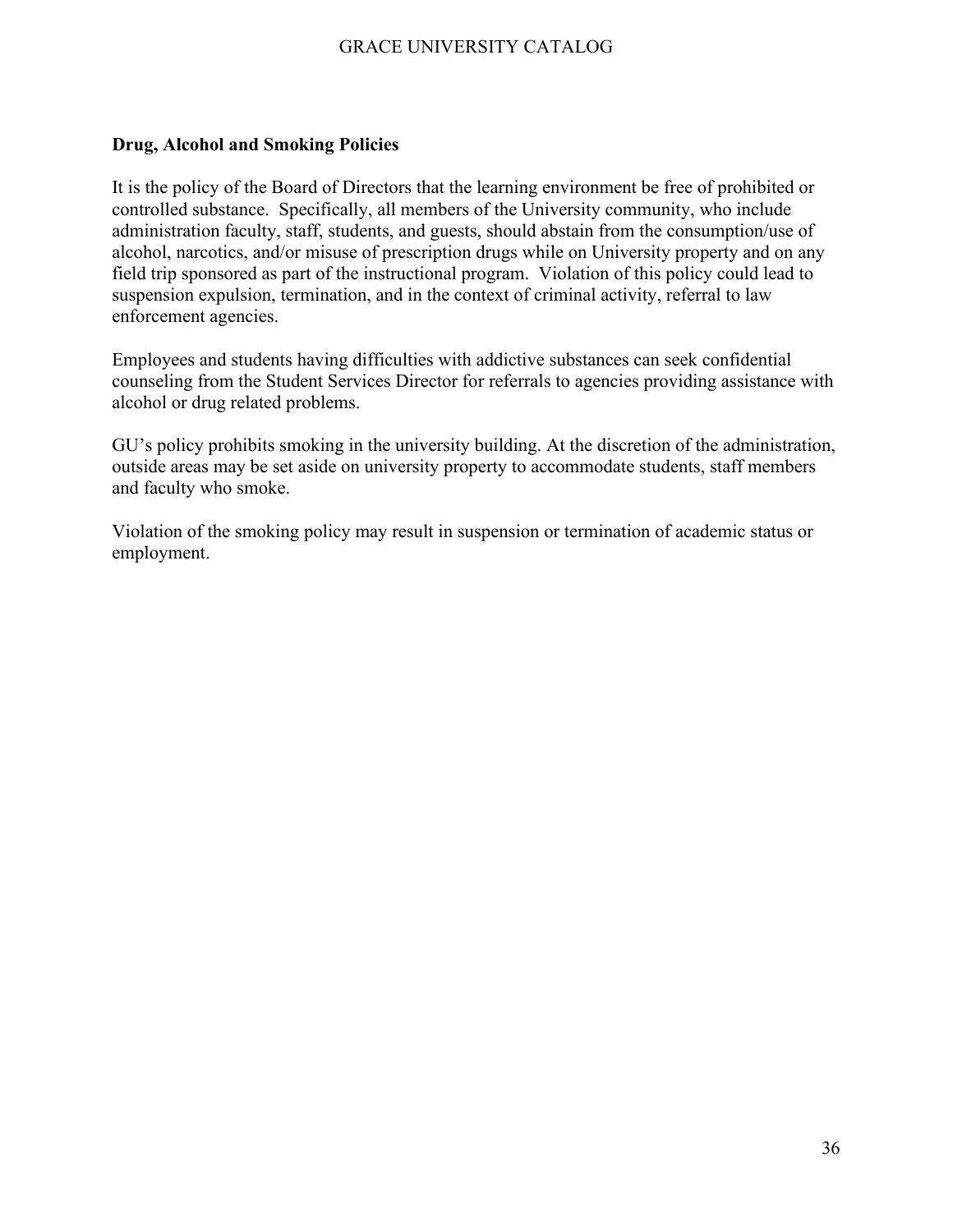### <span id="page-37-0"></span>**Student Services**

### <span id="page-37-1"></span>**Student Advising**

Several advising options are available at Grace University. First, full-time faculty members are available for academic advising. Faculty members are available during regular business hours for consultation with regard to academic and career planning.

The scope of the academic advice includes:

1. Analyzing interests related to academic and career planning; or

2. Determining the best educational program for achieving a chosen career or goal;

3. Selecting courses and student activities that maximize opportunities and potential;

4. Developing an academic plan that encompasses both the course work and the supplemental needs of the student.

### <span id="page-37-2"></span>**New Student Orientation**

The New Student Orientation program assists first-time students and new transfer students in their transition to GU. This program exposes new students to broad-based educational opportunities on campus and introduces students to college life. This orientation is also designed to familiarize them with campus facilities, policies and regulations, faculty, administrators, and staff. The University offers this orientation during the first week of each quarter.

### **Library Orientation**

Library orientation is designed to help new and current students learn more about library services and resources. This orientation is held at the beginning of each quarter for all students. The University also offers this orientation by appointment, at any time.

### <span id="page-37-3"></span>**Career Services**

In order to assist its degree students, the University provides job placement assistance within the University and through its network affiliations with business-related companies. Assistance in the preparation of a resume is provided upon student request. In addition, a bulletin board is maintained with job announcements and career opportunities. Students' personal resumes are maintained for alumni at their request. These services are provided at no cost to the students. The University, however, does not guarantee employment or a specific level of income from its placement assistance. All these services are available from the Office of Student Services.

### **Tutorial Service**

Grace University provides tutorial assistance to students who indicate a need for such service. Course instructors are the primary source for this assistance. The purpose is to permit in-depth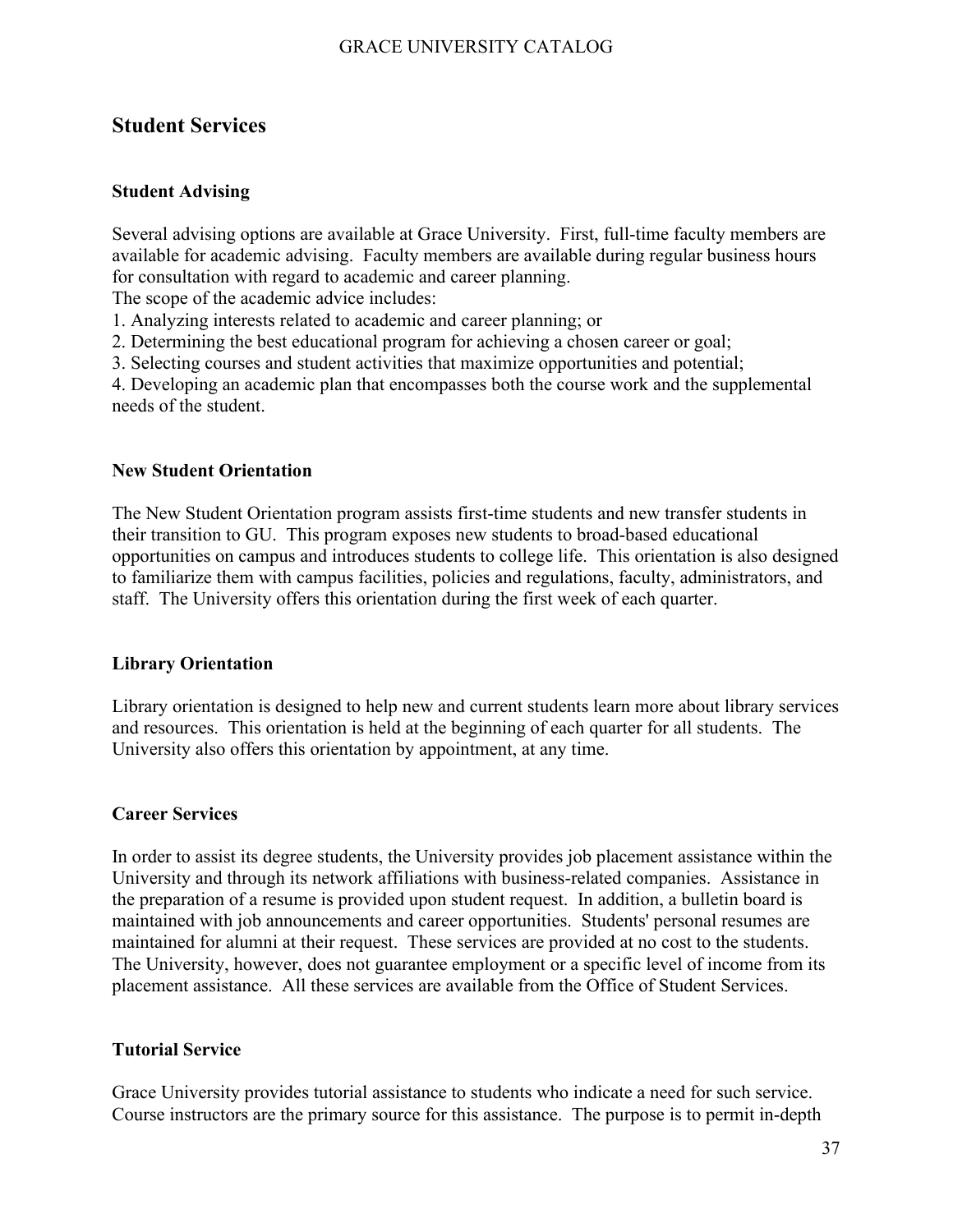discussions regarding class presentations and materials presented in class. The service is provided at no cost to the student. The University encourages students to take advantage of the free tutoring services.

### **Housing Referral**

The University does not provide student housing. However, there are many private apartments and boarding houses around the University.

Grace University wants to stress the following:

- (A)Grace University does not have dormitory facilities under its control
- (B) There is plenty of housing available near the university and in surrounding areas. Costs vary depending on the area and type of housing.
- (C) Grace University is not responsible for finding or assisting a student in securing housing.

#### **Student Handbook**

Students are strongly encouraged to familiarize themselves with this handbook as it offers current and pertinent information. It describes various student activities available on campus, as well as the rules and regulations affecting the students.

### **Extra-Curricular Activities**

The university provides a student lounge, with microwave, wireless Internet, and quiet and comfortable studying area. Each quarter the university hosts a party for students, faculty, and staff to welcome new students and as a reunion for returning students.

### **Refusal of Service**

The University may refuse any type of service to students who have an unpaid tuition and/or fees balance. The University may refuse a student who has left matriculation with financial obligations unclear.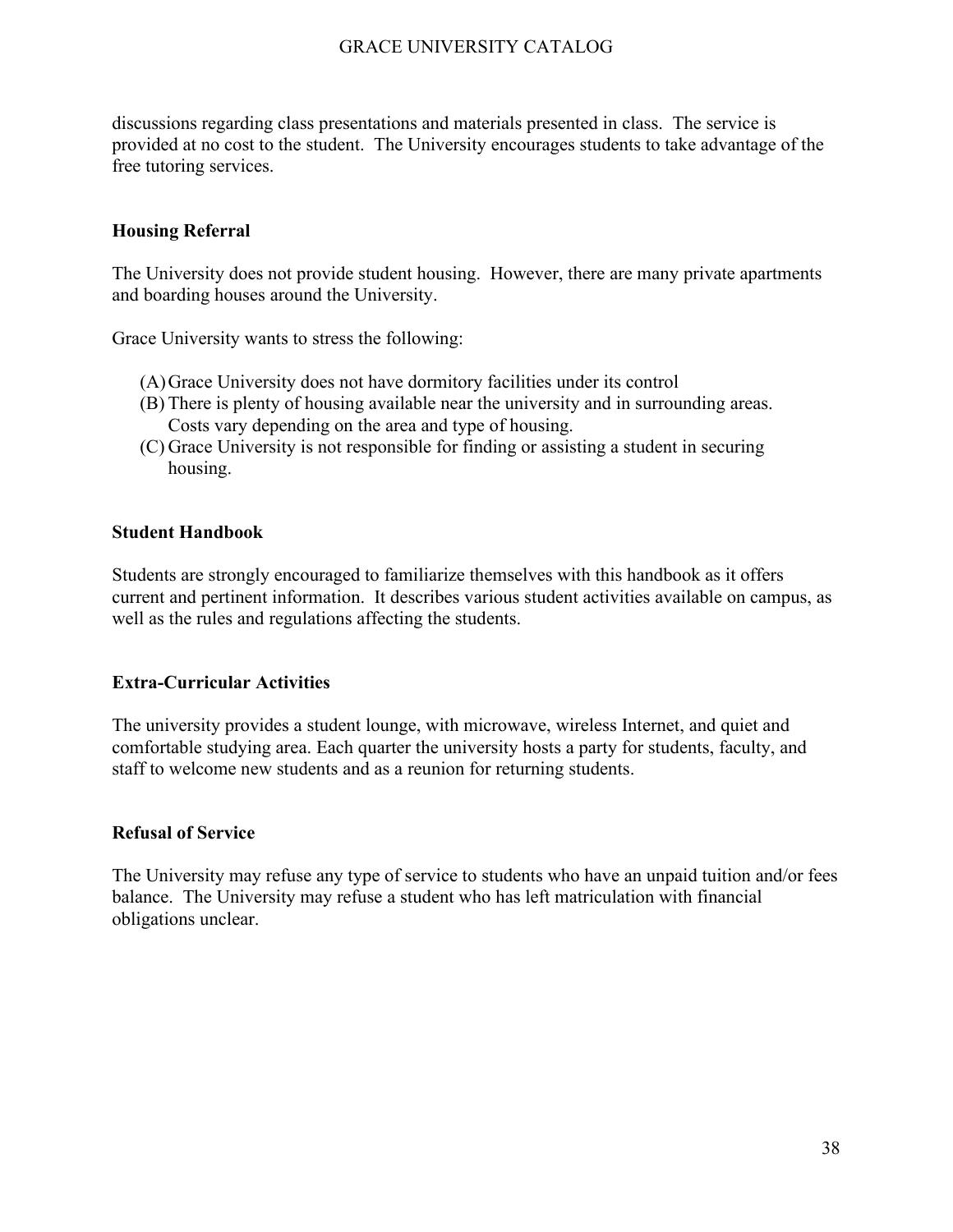### <span id="page-39-0"></span>**Library and Facilities**

### <span id="page-39-1"></span>**Library**

Grace University provides facilities, services, and learning/information resources that are appropriate to support its teaching, research, and service mission. GU also ensures that users have access to regular and timely instruction in the use of the library and other learning/information resources. GU's library has books ranging from business, finance, accounting to marketing. In addition, students may use multiple online learning resources, such as the e-textbook website [\(www.coursesmart.com\)](http://www.coursesmart.com/) for subscribing to e-textbooks and online library.

Online library— The Library & Information Resources Network (LIRN) [\(www.lirn.net\)](http://www.lirn.net/), a topranked online library system, has holdings in the following subjects:

- Art and Architecture
- Communication
- Economics and Business
- Education
- History
- Law
- Literature
- Music and Performance Arts
- Philosophy
- Politics and Government
- Psychology
- Religion
- Science and Technology
- Sociology and Anthropology

The LIRN library include:

- Research Topics
- Book Profiles
- Free Encyclopedia
- Academic Journals
- Magazines
- Newspapers
- Contributor List
- Free Books

LIRN provides the following services:

- LIRN has an extensive online collection of complete books
- Scholarly high-quality books and journals from over 300 acclaimed publishers in the humanities and social sciences
- Unlimited use of the books and articles in the collection no matter how many others are reading the same material
- Tools to write notes in the margins and highlight passages as if you were working with actual physical books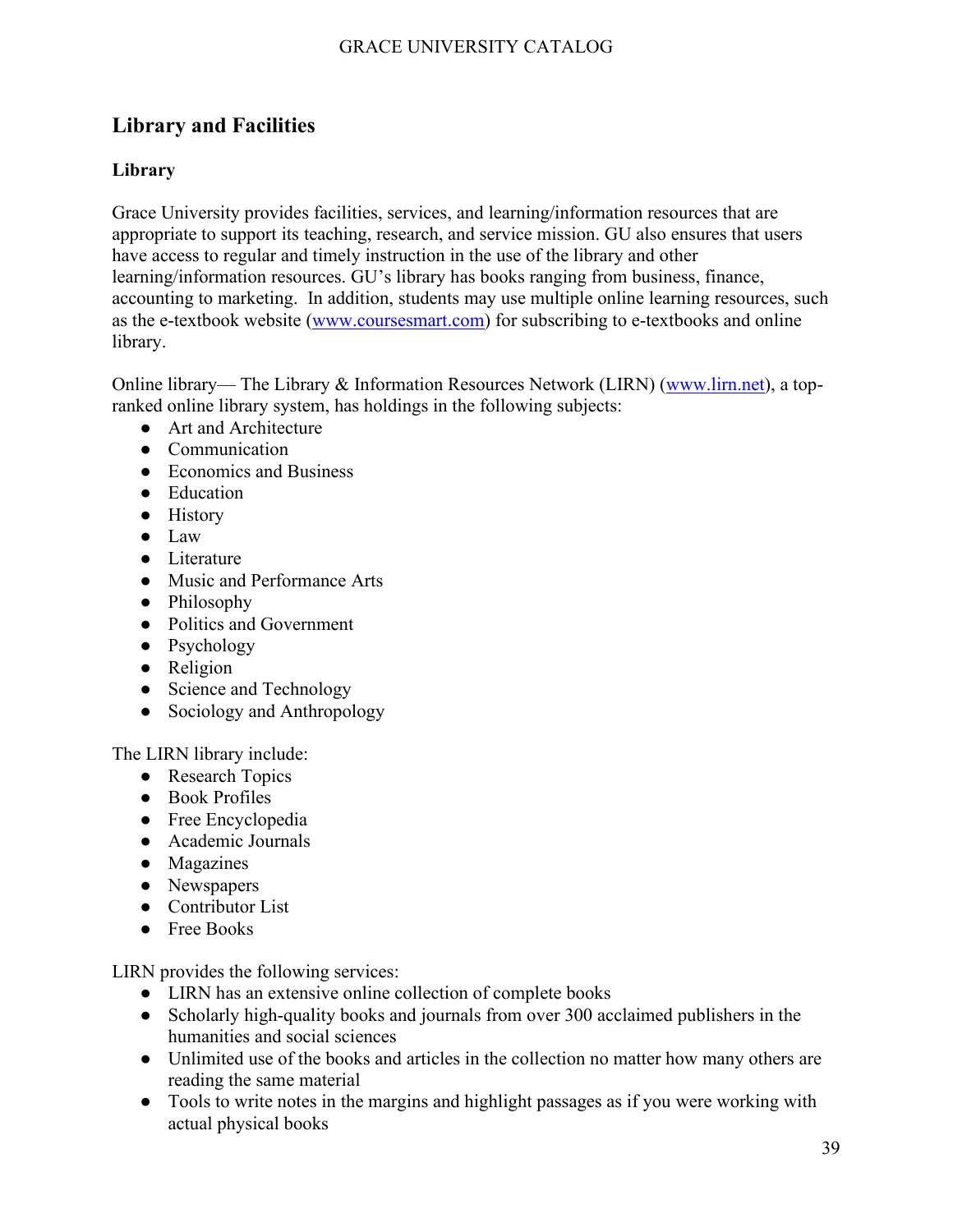- Easy-to-use tools to create footnotes and bibliographies
- Hyperlinking of footnotes and bibliographies across titles for instant access to other related titles
- State-of-the-art customer service
- Access 24 hours a day, 7 days a week

GU provides free Wi-Fi for students to conduct research while they are on the campus.

### **Library Hours**

The library is open during school hours.

### <span id="page-40-0"></span>**Facilities**

GU's up-to-date classroom is fully equipped with multimedia equipment, such as projector, screen, desktop computer and unlimited wireless Internet access for students and faculty members to use.

- Projector: When giving a presentation, students can connect their laptop to the projector to run the PowerPoint report. The projector can integrate video and sound to maximize learning. The projector also can bring the Internet to life and engage the entire class for maximizing one-to-one experiences
- Screen: the up-to-date projection screen has a black backing to eliminate light penetration, so colors are as bold as the originals. The textured, matte white screen reflects bright images and has black borders to enhance visibility, so students will always enjoy a crisp picture. A one-to-one aspect ratio is versatile enough to go from movies to slideshow presentations—perfect for classroom lessons.
- Desktop computer: Our desktop computer is a reliable and great tool for students and teachers who want to give powerful presentations in class, to browse Internet for examples or demonstrations.
- Wireless Internet: Students and faculty members are free to use the GU wireless Internet as long as they are on campus. Students can use the free wireless Internet to access their e-textbook in class as well as online exams.

The projector, screen, desktop computer are all owned by Grace University. GU doesn't charge GU students and faculty members extra fees for using the university's equipment. Wireless Internet is subscribed through Charter Communication and is free for GU students and faculty members to use.

### **Bookstore / Class Materials**

The instructor or professor selects all class materials. Grace University does not have a bookstore and does not sell any textbook or class materials to students. Students are strongly advised to buy textbooks and class materials required by their instructors and professors. Textbooks and class materials can be purchased at local or online bookstores.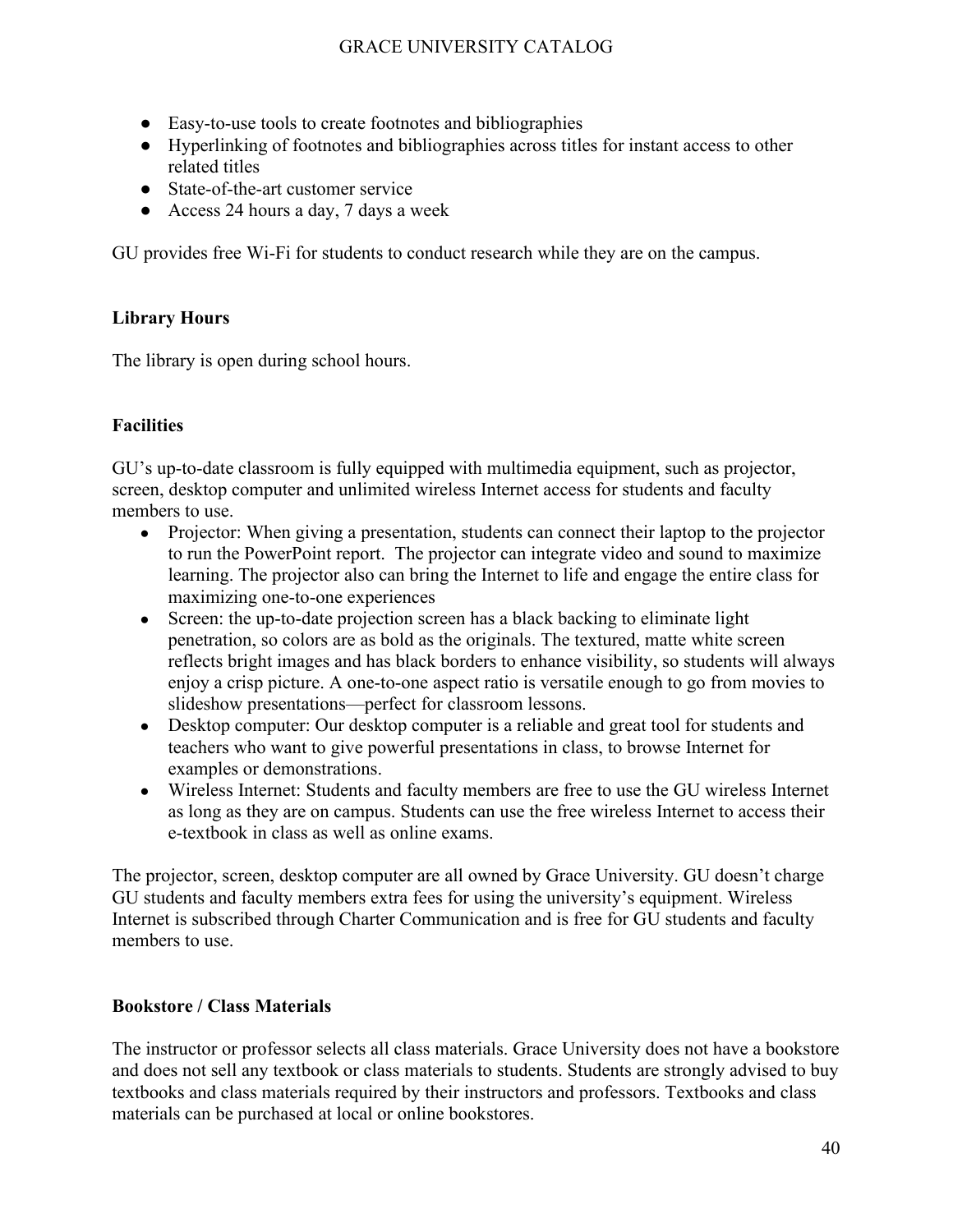### <span id="page-41-0"></span>**Academic Policy**

### <span id="page-41-1"></span>**Registration and Enrollment**

Grace University admits new students every quarter. All students must register for certain courses in keeping with their academic plans and for which they meet the stated prerequisites. All students are strongly encouraged to meet the stated prerequisites. All students are strongly encouraged to meet with their academic advisors before class enrollment and at least once each quarter. Registration materials are available in the administration office.

### <span id="page-41-2"></span>**Enrollment Agreement**

Any written contract or agreement signed by a prospective student will not become operative until the student makes an initial visit to the institution or attends the first class of instruction. The University encourages all prospective students to visit the University prior to the first day of class for a tour of the campus facilities and to ask questions about the programs, the University's performance, and other information that may affect student's decision to enroll. Students have the right to cancel the enrollment agreement and obtain a refund of charges paid through attendance at the first class session, or the seventh day after enrollment, whichever is later.

### <span id="page-41-3"></span>**Add and Drop Policy**

During the first two weeks of the quarter, one or two courses, but no more than two, may be dropped and an equivalent number of courses may be added without penalty (financial or attendance). However, international students are required to enroll minimum 12 units to maintain valid F1 status.

A student who wishes to ADD a class must:

- 1. Make a request to add by completing an official Add/Drop Request Form.
- 2. Obtain the academic advisor's approval to add a class not appearing on your original Class Registration Form.
- 3. Submit the completed Add/Drop Request Form to the Administrations Office immediately.

A student who wishes to DROP a class must:

- 1. Make a request to drop a class by completing an official Add/Drop Form.
- 2. Obtain the advisor's approval to drop any class appearing on your original Class Registration Form.
- 3. Submit the completed Add/Drop Request Form to Administration Office immediately.

### <span id="page-41-4"></span>**Student Loads**

A minimum study load for a full-time undergraduate student is twelve (12) units per quarter.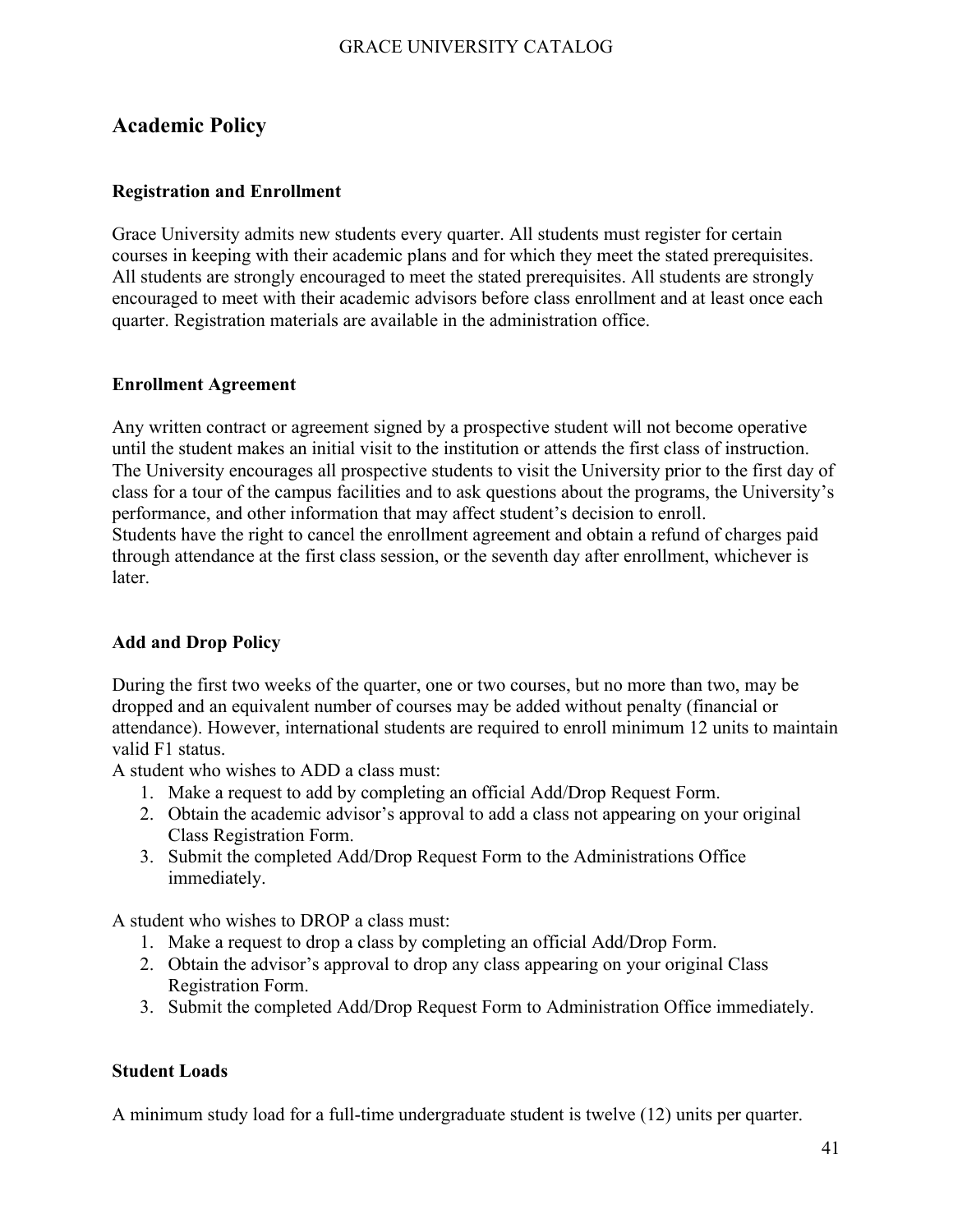### <span id="page-42-0"></span>**Late Registration**

Students who have not completed registration by the last day of the registration period may enroll in courses during the first two weeks after classes begin upon paying a late registration fee of \$250. Students are not allowed to register after the end of the second week of the quarter. No enrollment or addition of any course is permitted after the first two weeks of the quarter have passed without permission from the instructor involved and authorization from the CAO. Late Registration fee of \$250 needs to be added to the Total Charges.

### <span id="page-42-1"></span>**Minimum Required Units for Graduation**

| Program                                    | ' Jnits |
|--------------------------------------------|---------|
| <b>Bachelor of Business Administration</b> | 180     |

### <span id="page-42-2"></span>**Transfer of Credit Policy**

Students may transfer credits earned from another recognized institution after approval by the Chief Academic Officer.

Credits earned in any course taken at Grace University may be accepted for transfer to schools as long as the institutions accept the credits. Decisions concerning the acceptance of credits earned in any course at this University shall be made at the discretion of the receiving institution. GU makes no representation whatsoever concerning the transferability of any credits earned at this University.

### <span id="page-42-3"></span>**Notice Concerning Transferability of Credits and Credentials Earned at Grace University**

Grace University has not entered into any articulated agreements with any college or university. The transferability of credits you earn at Grace University is at the complete discretion of an institution to which the student seeks to transfer. Acceptance of the Bachelor of Business Administration degree is at the complete discretion of the institution to which the student may seek to transfer. If the degree earned at Grace University is not accepted at the institution to which transfer is sought, the student may be required to repeat some or all of the coursework at that institution. For this reason, students should make certain that their attendance at Grace University will meet their educational goals. This may include contacting an institution to which they are seeking to transfer after attending Grace University to determine if their degree will transfer.

### <span id="page-42-4"></span>**Attendance Policy**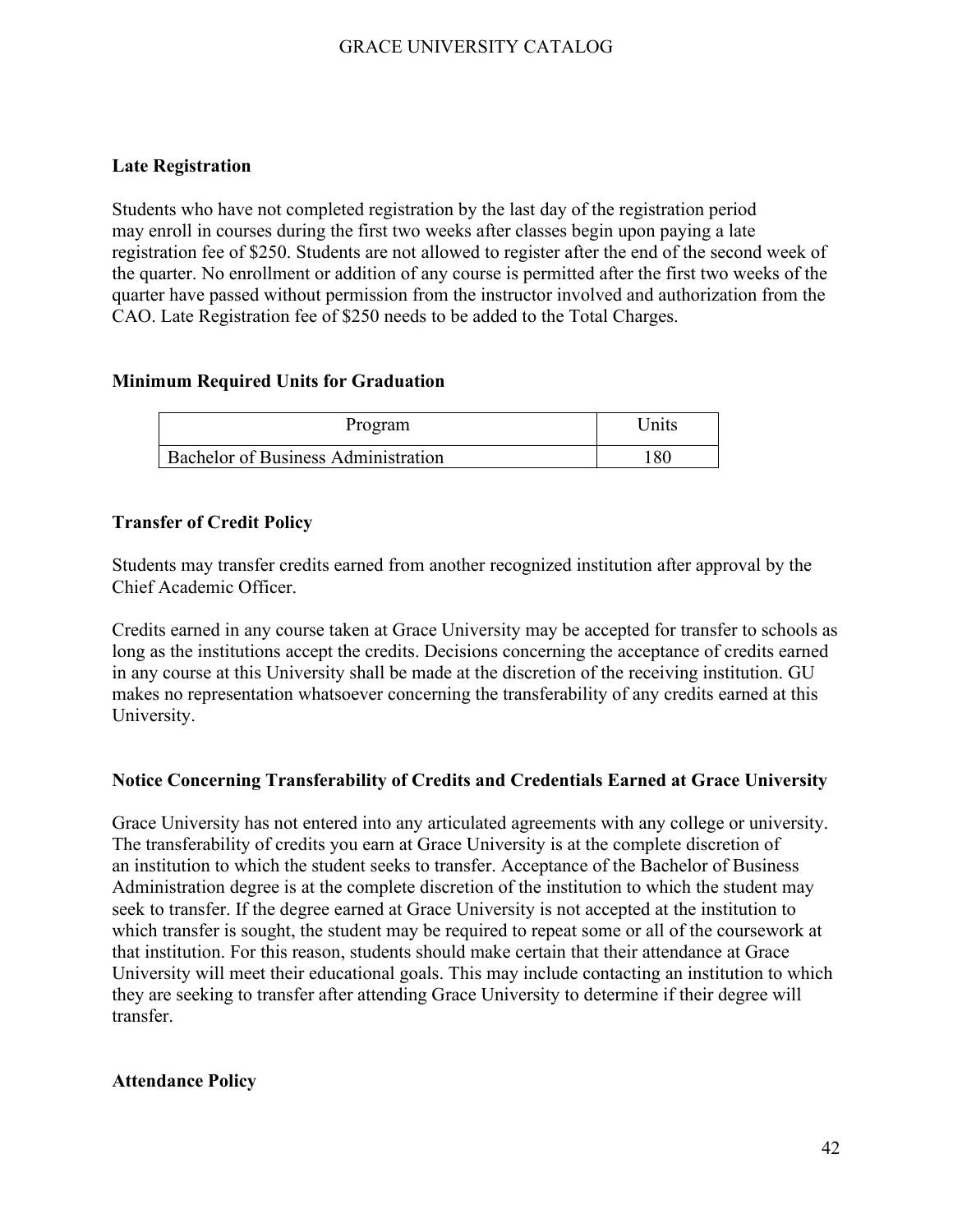Regular attendance is necessary to achieve satisfactory academic progress. If a student is absent, he/she may be required to make up all work missed. It is the student's responsibility to check on all assignments.

Student enrolled in any course are expected to attend classes regularly and comply with class requirements to the satisfaction of their instructor. In case of severe illness, or a death in the immediate family, the instructor of the course may "excuse" the student from attending class. However, it is the responsibility of the student to make up any academic work assigned during his absence. Students who miss twelve hours of class time or three consecutive classes during any regular quarter may be dropped from that class. Students who wish to be allowed to continue attendance in the class must notify the instructor. If the work missed is completed to the instructor's satisfaction within a reasonable period of time, the student may continue with the class. Any student missing twelve hours of class time or three consecutive classes during the quarter will be reported to the Chief Academic Officer by the Instructor. The Chief Academic Officer will then initiate the process of counseling or dropping that student from the class.

### **Maintaining Full-Time Status**

In order to maintain full-time status, an undergraduate student must take at least twelve (12) quarter credits each quarter for academic credits.

### **Approved Leave of Absence**

A leave of absence may be granted for personal emergencies and other circumstances that require a temporary interruption in attendance. Students taking a leave of absence must submit a signed leave of absence form to the Administration Office prior to taking the leave. If a leave of absence is unavoidable, it is best to finish the current quarter before starting a leave. Students who begin a leave of absence during a quarter will be assigned a grade of "W" for any coursework that cannot be assigned a final grade. Leaves of absence may not be granted during a student's first quarter. Normally, only one leave of absence may be granted in any one academic year. A leave of absence has no effect on satisfactory academic progress if no credits are attempted during the leave period.

### **Leave of Absence**

A student who wishes to take a leave of absence must make the request prior to or on the first day on instruction by completing the Request for Leave of Absence form. The leave of absence is effective only when the CAO has acted upon the request and granted permission. A student who has taken a leave of absence without the CAO's permission will not be considered a continuing student without persuasive reason(s) and evidence to substantiate such reason(s).

During the leave of absence students are not entitled to assistance from the faculty or use of University facilities. If the leave of absence is approved, the leave is recorded on the student's transcripts. The period of leave is not counted in the time allowed for the completion of degree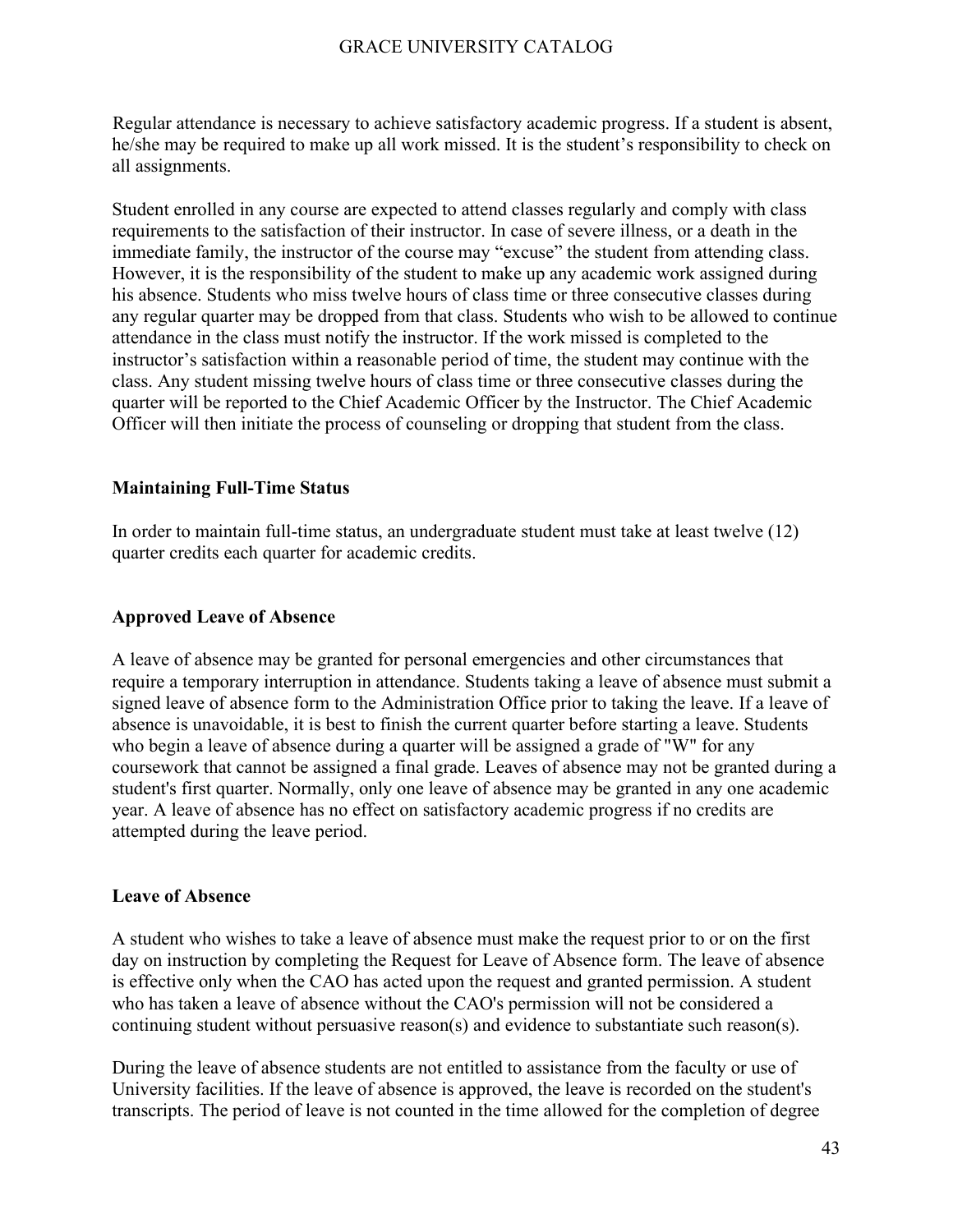requirements.

Students who do not return to enrolled status at the end of the approved leave of absence are no longer considered to be pursuing a degree. Students who fail to apply for Request for Leave of Absence, or for whom leave has been denied or has expired, should refer to Re-admission.

### **Non-Medical (Personal) Reasons**

The student requesting a Leave of Absence from the University who wishes to maintain his/her enrollment status may do so under the following conditions:

- 1. File a "Request for Leave of Absence" form, with the period of leave not to exceed 60 days per academic year, or to the conclusion of any given quarter of an academic year if the request is filed after the formal beginning of registration for the quarter.
- 2. Receive approval for the Leave of Absence request from the Chief Academic Officer.

### **Medical Reasons**

The student requesting a Leave of Absence for medical reasons who wishes to maintain his enrollment status may do so under the following conditions:

- 1. File a Request for Leave of Absence form, with the period of leave not to exceed the estimated/required length of absence as confirmed by the attending Physician/Practitioner in a written statement filed with the Admissions Office. If this length of time must be extended due to further medical reasons, the student and his/her physician/practitioner must file a new Request for Leave of Absence, indicating in the appropriate place that this is an extension. There is no limit on a medical leave of absence if reasonable grounds are given. Also, leave of absence time for medical reasons will not be counted against the student's expected "time of completion" requirement.
- 2. Receive approval for the Leave of Absence request from the Admissions Office.

### <span id="page-44-0"></span>**Class Schedules**

Prior to the beginning of registration for each quarter, a class schedule is prepared and filed with Administration Office. The class schedule may be revised after the quarter has begun before the Add and Drop deadline. All revisions are filed with the Administration Office. The Chief Academic Officer thereafter must approve the initial class schedule and any revision.

### <span id="page-44-1"></span>**Grading System**

The instructor, in conjunction with the Chief Academic Officer, determines the course requirements and methods of evaluating student performance. Grades can be given for attendance, quizzes, tests, oral or written projects, reports and standardized tests. Instructors will inform students of the class requirements and grading procedures at the beginning of the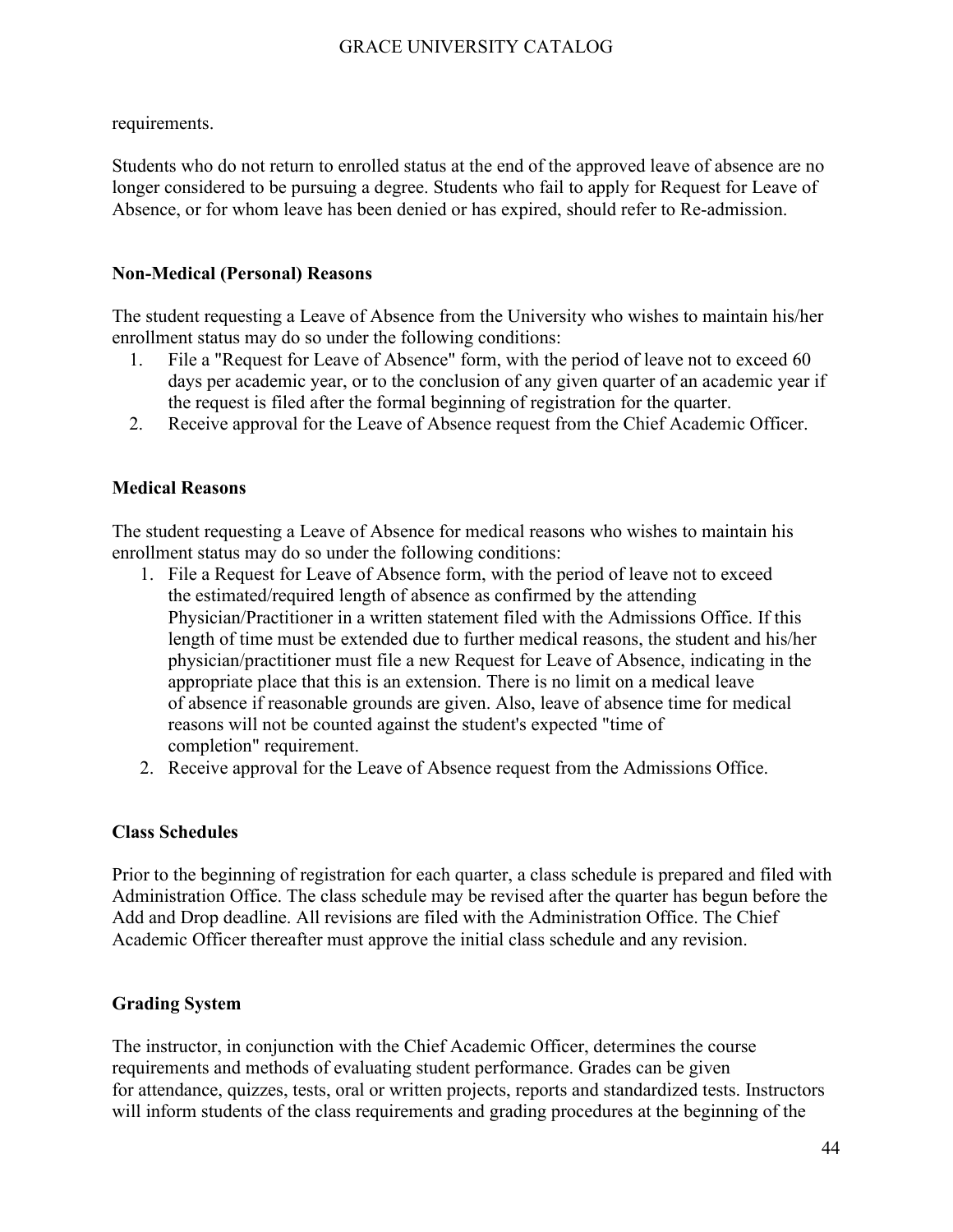course. At the end of each quarter, the university posts students' grades for every course undertaken. Standard letter grades  $(A, A-, B+, B, B-, C+, C, C-, D+, D, and F)$  are used for the degree program and only these letters are recorded on transcripts and in computing grade point averages (GPA).

| Grade       | Achievement<br>Description | Grade Point    |
|-------------|----------------------------|----------------|
| A           | Outstanding                | 4              |
| $A-$        |                            | 3.67           |
| $B+$        |                            | 3.33           |
| B           | Good                       | 3              |
| $B-$        |                            | 2.67           |
| $C+$        |                            | 2.33           |
| $\mathbf C$ | Average                    | $\overline{2}$ |
| $C-$        |                            | 1.67           |
| $D+$        |                            | 1.33           |
| D           | <b>Below Average</b>       |                |
| F           | Failure                    |                |
|             | Incomplete                 | N/A            |
| W           | Withdrawal                 | N/A            |

The conversion equivalents of the University grades are shown in the following table:

### **Unit of Credit**

Grace University academic work is established by quarters. A quarter credit hour earned is defined as the satisfactory completion of at least ten (10) clock hours of didactic work (lecture hours). One (1) clock hour equals 50-60 minutes.

### **Incomplete (I)**

Incomplete (I) is given to students who, in the judgment of the instructor, are unable to complete the requirements of the course before the end of the quarter because of unforeseen circumstances and justifiable reasons. This grade is recorded on the transcript but does not affect the grade point average.

To receive credit for the course, work must be finished within one quarter from the end of the quarter in which the Incomplete was assigned. A final grade will be assigned when the work stipulated has been completed and evaluated, or when the time limit for completion of the work has elapsed. If the work is not finished within one quarter an "F" will be posted on the transcript.

For a time extension due to unusual circumstances, a student may file a petition with the Chief Academic Officer. A student receiving an Incomplete may re-enroll in the course with the permission of the Chief Academic Officer.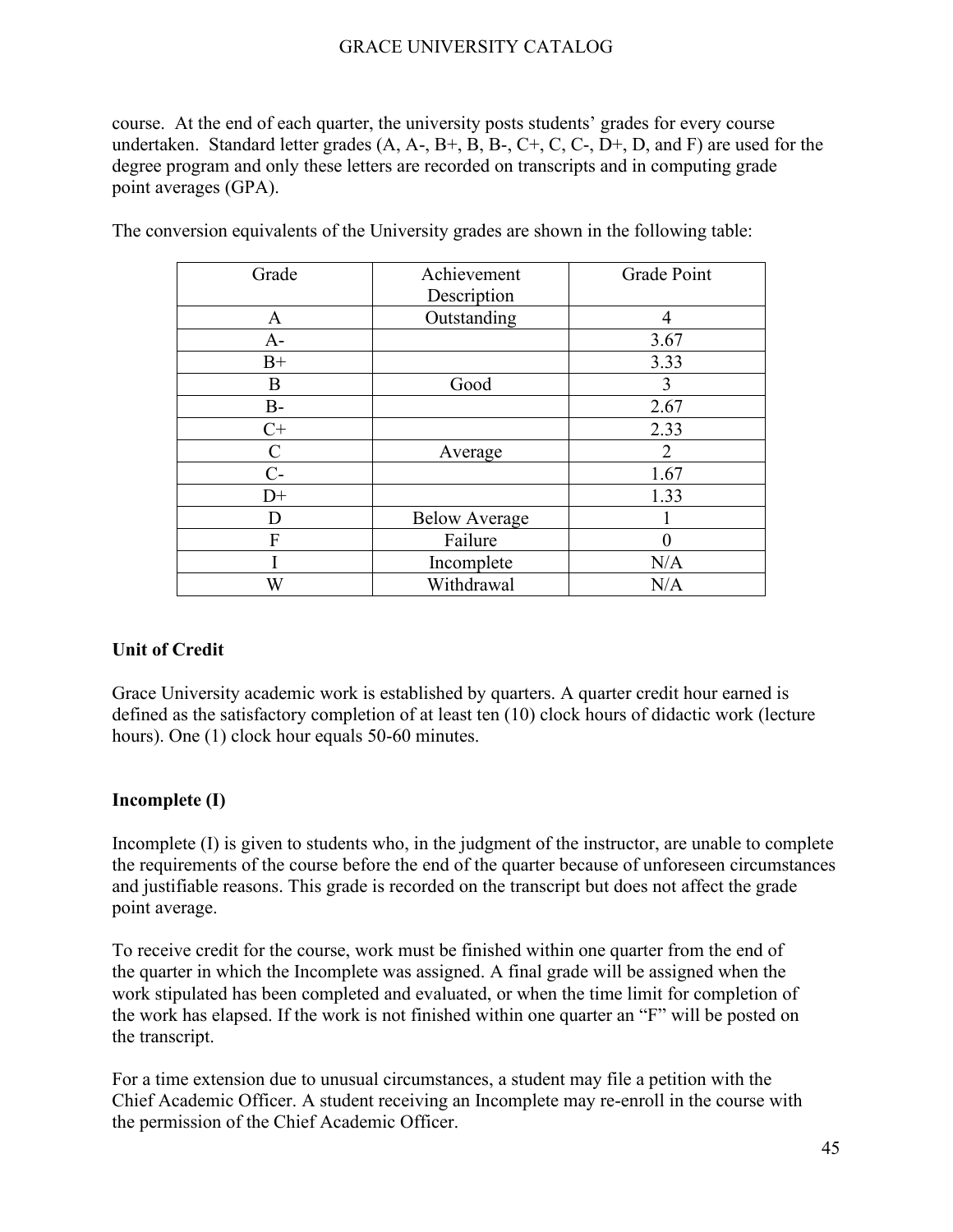#### **Withdrawal (W)**

Students may withdraw from courses during the first two weeks after classes begin without affecting their grade point average. Withdrawal from enrolled classes after the first two weeks with the proper withdrawal procedure will result in a "W" grade recorded in the official transcript. No withdrawals are permitted during the final three weeks of instruction except in cases such as accident or serious illness. A grade of "F" will be automatically entered in the grade report if the student does not attend the final three weeks of class without being excused. Withdrawal grades are not included in the GPA. A refund of tuition, if any, will be made in accordance with the Enrollment Agreement.

Students have the right to cancel the Enrollment Agreement and obtain a refund of charges paid through attendance at the first class session, or the seventh day after enrollment, whichever is later.

#### **Grade Point Average (GPA)**

Grade point average (GPA) is computed by the following formula:

Total Grade Point Earned Total units Attempted with Letter Grade

Foundation courses required for the undergraduate degree program are included in the GPA calculation.

### **Grade Changes**

A grade of "F" (Fail) may be remedied by repeating the course. Any course with a grade of less than "C" may be repeated. A student may repeat any course upon the recommendation of the Chief Academic Officer. If a higher grade is earned in the repeated course, the lower grade will be reported on transcript, but it will not be computed in the GPA. All grades are final with the exception of those recorded through mechanical error or through an error in the calculation of a grade by an instructor. Otherwise, they will remain as reported on a student's transcript.

The instructor must submit all requests for grade changes to the Administration Office within two weeks following the date of issuance of the grade in question. A grade must not be changed after a degree has been awarded.

#### **Grade Report**

The instructor will issue final grades at the end of each quarter. The Registrar shall prepare a final grade report. In the absence of a mistake, fraud or bad faith, the grades assigned by the instructor shall be final once they have been filed in the Administration Office. Questions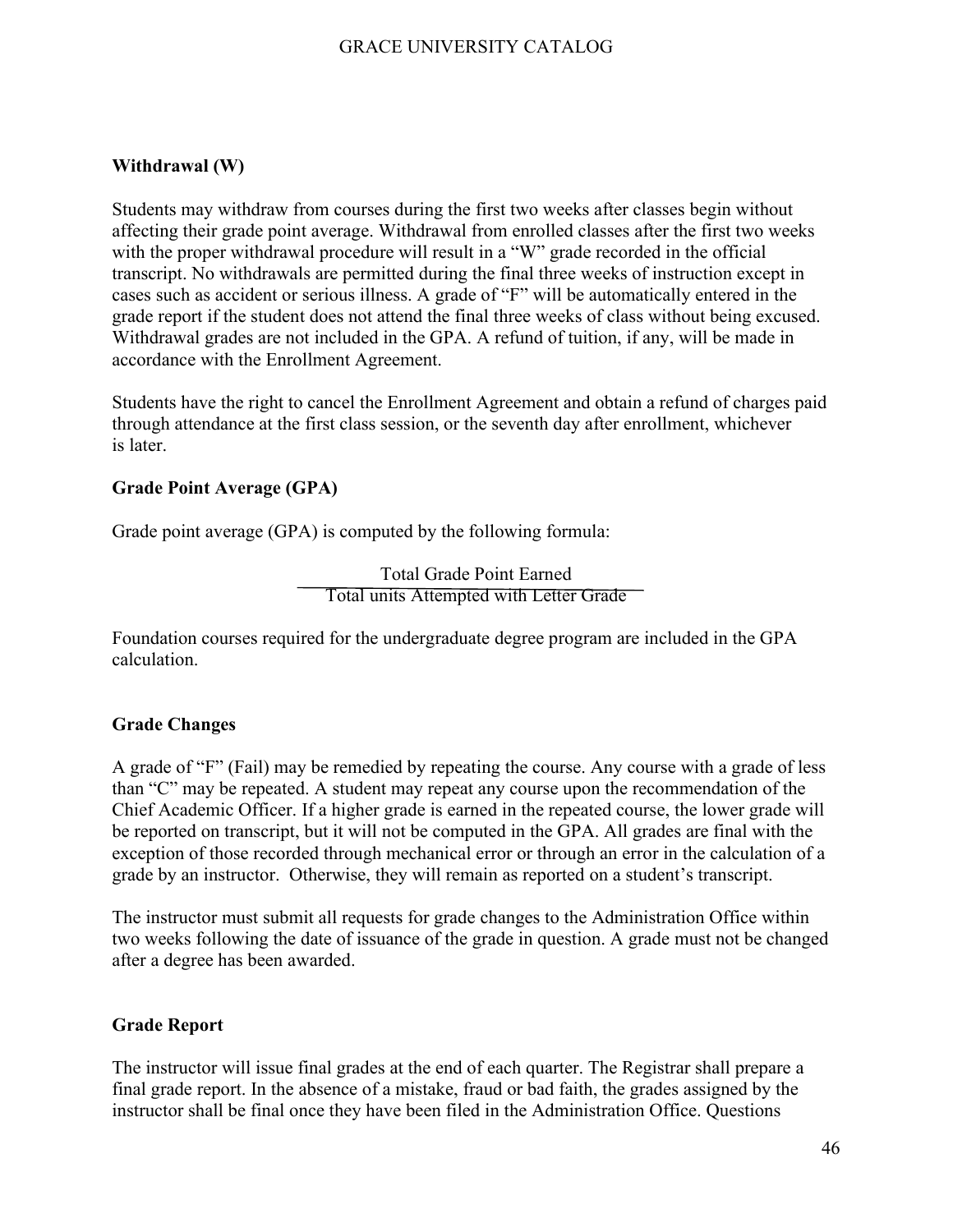regarding final grades should be brought to the attention of the Administration Office during the quarter immediately following the grade assignment.

### **Foundation Courses**

Foundation courses are required for those students with insufficient background in the degree area. Foundation courses are included in the calculation of the student's GPA.

#### **Standards of Satisfactory Progress**

Grace University requires that all courses be successfully completed in order to graduate from the program. A student must meet the following standards of academic achievement and successful course completion while enrolled at GU.

### **Maximum Program Length**

Students must progress through the program at a pace that will ensure successful completion within one-and a-half (1.5) times the program length as measured in academic years. If a student cannot complete the program within the Maximum Time Frame (MTF), the student will be dismissed. The Maximum Time Frame for the degree program is shown in the following table:

| Program                                    | Required<br>Units for<br>Graduation | Maximum<br>Time Frame |
|--------------------------------------------|-------------------------------------|-----------------------|
| <b>Bachelor of Business Administration</b> | 180 Units                           | 6 Years               |

#### <span id="page-47-0"></span>**Academic Probation**

Students who do not maintain satisfactory progress will be placed on academic probation for one quarter. Students placed on probation will be counseled by their academic advisor and will be given assistance, if needed, in order to improve their GPA. At the end of the one quarter probationary period, if the academic record is not in compliance with the standards of satisfactory progress, the student will be dismissed for at least one quarter.

### <span id="page-47-1"></span>**Dismissal and Extended Enrollment**

Students who have been dismissed, due to the failure to maintain the academic minimums outlined above, may apply to continue their studies at GU in an extended enrollment status.

During this time, the student must attempt to improve the deficient areas that led to the dismissal by taking remedial courses, retaking courses they failed, or practicing previously learned skills in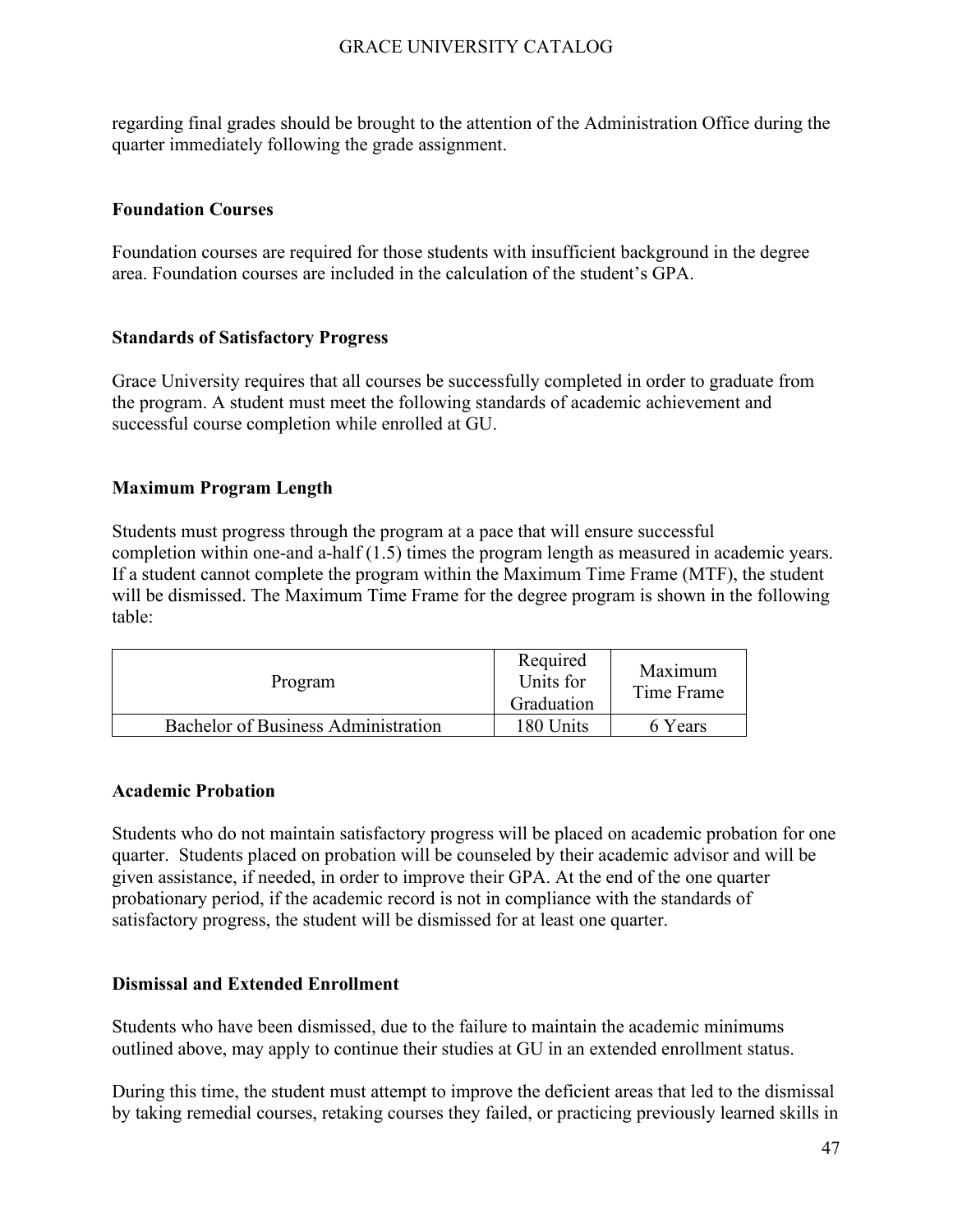order to re-establish satisfactory progress. Students will be responsible for all cost incurred during this quarter. At the completion of this quarter, students who have established satisfactory progress according to the above tables may apply to the administration to return to a regular student status. A meeting will be scheduled between the Chief Academic Officer and the student applying for reinstatement to determine whether the student has the academic ability and desire to successfully continue in the program. If reinstated, the student will be placed on probation for a period of one quarter.

### **Mitigating Circumstances**

The Chief Academic Officer may grant leaves of absence and / or waive interim satisfactory standards for circumstances of poor health, family crisis, or other significant occurrences outside the student's control. These circumstances must be documented and it must be demonstrated by the student that they had an adverse impact on the student's satisfactory progress in the academic program. No waivers will be provided for graduation requirements.

### **Appeal**

Should a student disagree with the application of these standards of satisfactory progress, he/she must first discuss the problem with the appropriate instructor(s). If the student is still unsatisfied, he/she may then appeal to the Chief Academic Officer. The decision of the CAO is final and may not be further appealed.

### **Re-admission**

Students who have been dismissed from the university must wait at least one quarter before applying for re-admission, and must submit a Petition for Re-admission to the Chief Academic Officer. In order to be considered, the student must submit a written petition that describes the changes in behavior or circumstance that will result in improved academic performance.

The re-admission petition must be submitted to the Chief Academic Officer at least ten (10) days before the beginning of the quarter in which the student requests re-admission. The Chief Academic Officer will determine if the student has demonstrated the likelihood of future success in the program. The Chief Academic Officer will notify the student in writing concerning re-admission. If re-admission is granted, a student may resume course work at GU.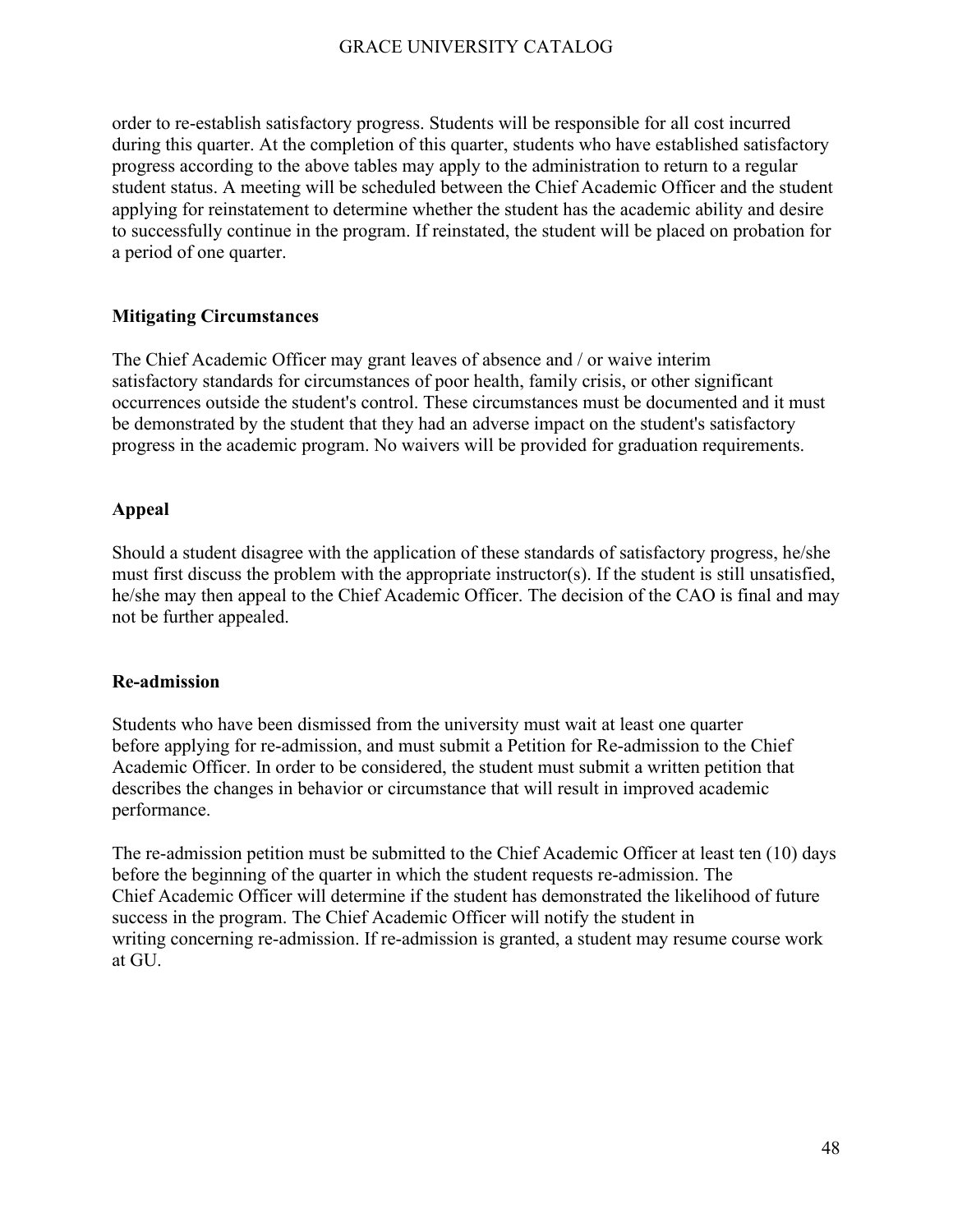### <span id="page-49-0"></span>**Classification of Students**

Based on the number of units successfully completed, a student will be classified as freshman, sophomore, junior, or senior for the bachelor' degree. Additionally, based on the number of units a student is carrying at any given time, he/she may be considered a part-time or full-time student. The following standards are applied in this regard:

### <span id="page-49-1"></span>**Bachelor Degree Program**

| Graduate  | A student who has been awarded the Bachelor's degree or a higher degree |
|-----------|-------------------------------------------------------------------------|
|           | by a recognized institute                                               |
| Senior    | A student who has completed 135 units or more units                     |
| Junior    | A student who has completed less than 35 units and more than 90 units   |
| Sophomore | A student who has completed less than 90 unit and more than 45 units    |
| Freshman  | A student who has completed less than 45 units                          |
| Full time | A student carrying 12 or more units                                     |
| Part time | A student carrying less than 12 units                                   |

### **Program Length**

The normal length of the Bachelor's degree programs is four years.

### **Final Examinations**

Student achievement will be evaluated in all courses. Students shall be fully informed as to the manner of evaluation (testing/term report), requirements, and assignments at the start of each quarter.

Any student who finds it impossible to take a final examination on the date scheduled must make arrangements in advance with the instructor either to take the examination at another time before the deadline for reporting grades, or request that a grade of "Incomplete" be assigned, and then follow the regulations for the removal of the " Incomplete" grade. No exceptions will be made to these regulations without the written approvals of the instructor and the Chief Academic Officer. All make-up finals will receive a letter grade corresponding to the score, which is ten points lower than the numerical score achieved on the final.

### <span id="page-49-2"></span>**Withdrawal from Classes**

Students have the right to cancel (withdraw) and obtain a full refund of charges paid through attendance or the seventh day of enrollment.

Students may withdraw from courses (see Add and Drop) without affecting their grade point average. Students thereafter are required to obtain a permit from the Chief Academic Officer to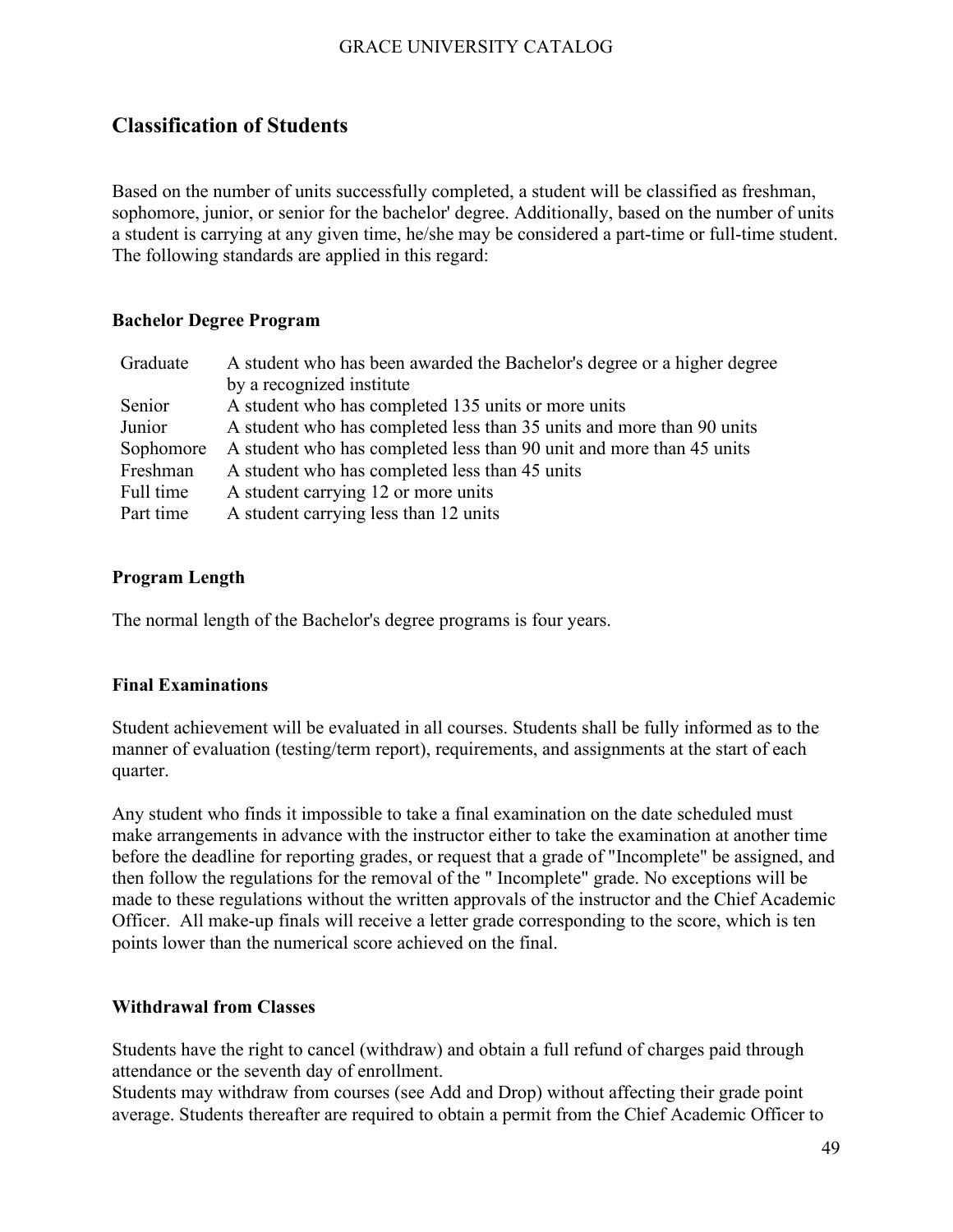withdraw. Withdrawal from enrolled classes after the first two weeks with the proper withdrawal procedure will result in a "W" grade recorded in the official transcript. A student can withdraw from a class by the following procedures:

- 1. Make a request to withdraw by using an official Withdrawal Request Form.
- 2. Obtain the signature of instructors.
- 3. Submit the completed Withdrawal Request Form to the Admission's Office immediately.

No withdrawals are permitted during the final three weeks of instruction except in cases such as accident or serious illness. A grade of "F" will be automatically entered in the grade report if the student does not attend the final three weeks of class without being excused.

All withdrawals must be requested by completing the Drop Form. Verbal requests, by phone or in person, are not acceptable and will not be honored.

### <span id="page-50-0"></span>**Withdrawal from the University**

The student has the right to cancel the enrollment agreement and obtain a refund of charges paid through attendance at the first class session, or the seventh day after enrollment, whichever is later. There are two ways to withdraw from the University:

- **A.** Students wishing to withdraw temporarily, but who wish to be considered as continuing students, must first obtain the approval of the Chief Academic Officer. The following procedures must be observed by the student:
	- 1.Notify the Chief Academic Officer or Registrar of intent to withdraw by completing and submitting the Withdrawal Notice Form.
	- 2.Clear all outstanding debt/s with the University.
	- 3.Students who submit their Withdrawal Notice Form shall receive their refunds within thirty (30) days from receipt of the Withdrawal Notice Form.
- **B.** Students who fail to register two consecutive quarters, without the Chief Academic Officer's approval, will be considered as automatically withdrawn from the University.

If a student fails to file his/her withdrawal notice within the two consecutive quarters period, the University will mail the refund check to the student at the address indicated in the student's registration record, within thirty (30) days from the last day of the second quarter.

A student may withdraw from the University. The student will be refunded the full amount of monies paid less \$100 application fee for all new students. There will be no refund for students who have completed 60% or more of the 10 weeks of instruction period.

### <span id="page-50-1"></span>**Clearance for Graduation**

Prospective graduates must obtain an Application for Graduation from the Administration Office and submit it to the Registrar before they can be considered for graduation. Students are advised to file the application in the quarter preceding the one in which they expect to graduate.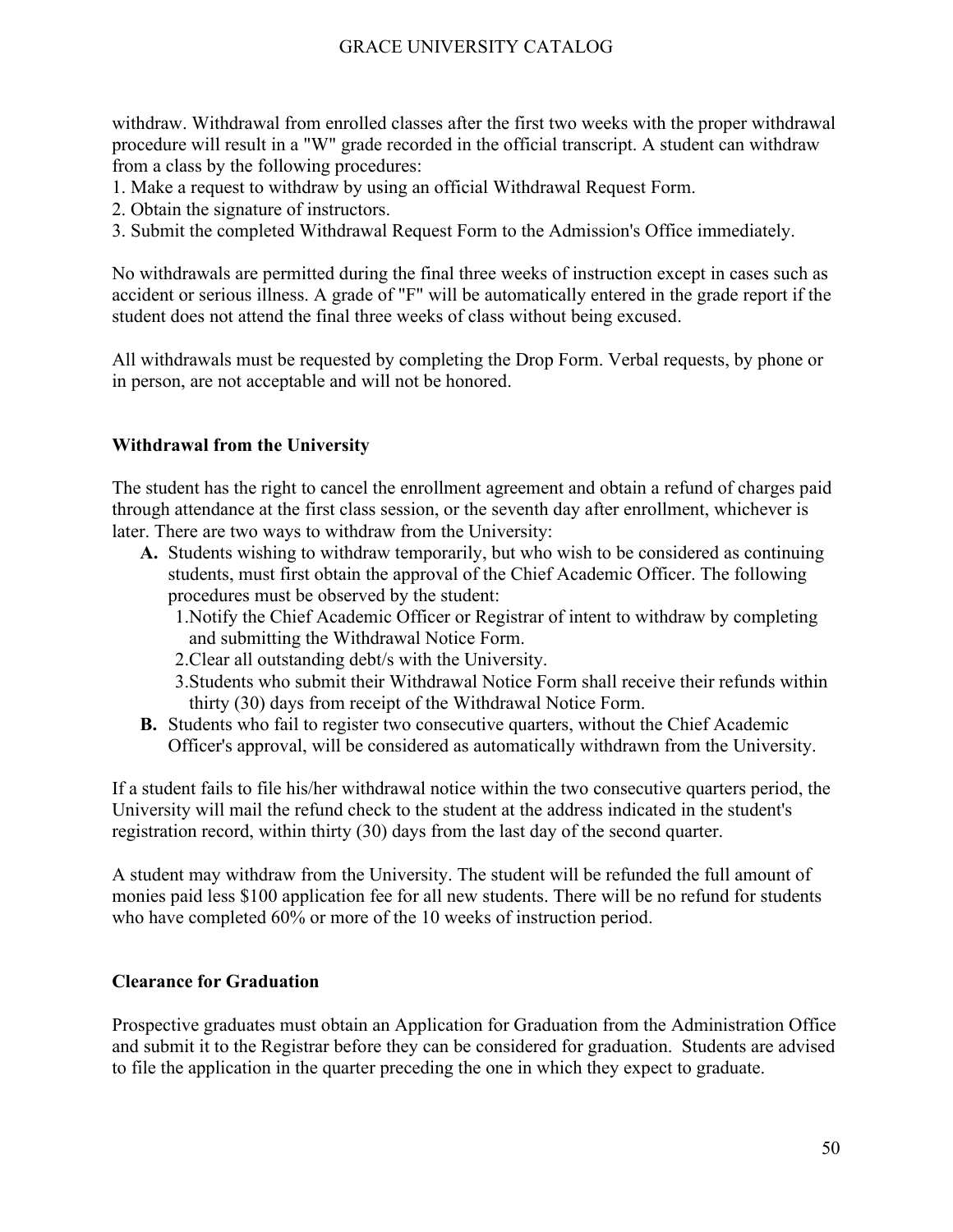During each registration period, graduating seniors meet with their advisors to determine if their proposed class schedule meets all graduation requirements for their degrees.

All fees and tuition debts must be paid in full sixty (60) days prior to graduation. Graduating students who intend to participate in commencement must pay the graduation fee.

#### <span id="page-51-0"></span>**Student Achievement**

Student achievement information includes retention rates, course completion rates, graduation rates, and job placement rates is posted on GU's website [www.graceuniv.org](http://www.graceuniv.org/) and is available to the public.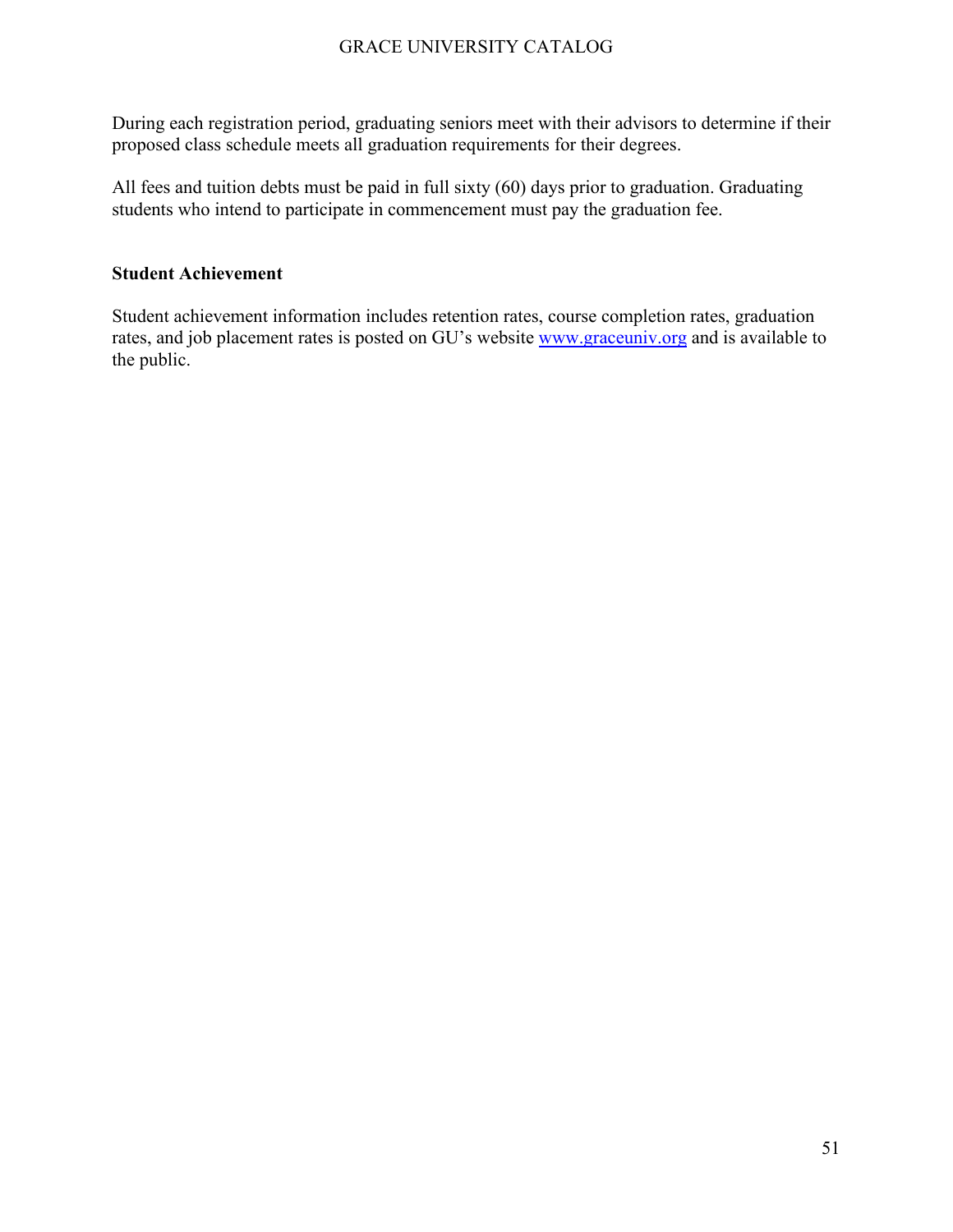### <span id="page-52-0"></span>**Academic Programs**

All courses are held on Grace University's campus. The school does not offer distance education.

### <span id="page-52-1"></span>**Business Administration Program**

### **Bachelor of Business Administration (BA)**

### **Bachelor of Business Administration Goals**

The program objectives of the Bachelor of Business Administration program are:

- 1. Enhance Business Knowledge: Apply functional and foundational concepts to think critically and solve business problems.
- 2. Ethical Responsibility: Apply Christ-centered values in analyzing ethical issues in business decision-making.
- 3. Offer courses that reflect latest issues in business and society and apply Christian principles in these environments.

The Bachelor of Business Administration degree requires the successful completion of a total of 180-quarter units of study.

To acquire the degree of Bachelor of Business Administration, a Grace University student must successfully complete the following courses. A student may transfer a maximum of 132-quarter units. General education units may be transferred from accredited schools, colleges, and universities upon petition of and approval from the Chief Academic Officer of GU. The transferred units may be applied to the total unit requirement of the Bachelor's degree.

### <span id="page-52-2"></span>**Bachelor of Business Administration (BBA) Courses**

### **General Education / Lower Division Courses (88 Quarter Units)**

All courses are 4 quarter Units unless otherwise noted.

- ENGL 101 Written Communication
- ENGL 201 Expository Writing I
- PHIL 150 Critical Thinking
- SPCH 150 Oral Communication
- CHR 111A Christian Ethics
- CHR 111B Christian Leadership
- MATH 101 Mathematics for Business
- ART 101 History of Western Art
- PHIL 151 Philosophy of Knowledge, Ideas, and Human Values
- GEO 101 Geography of the Bible Lands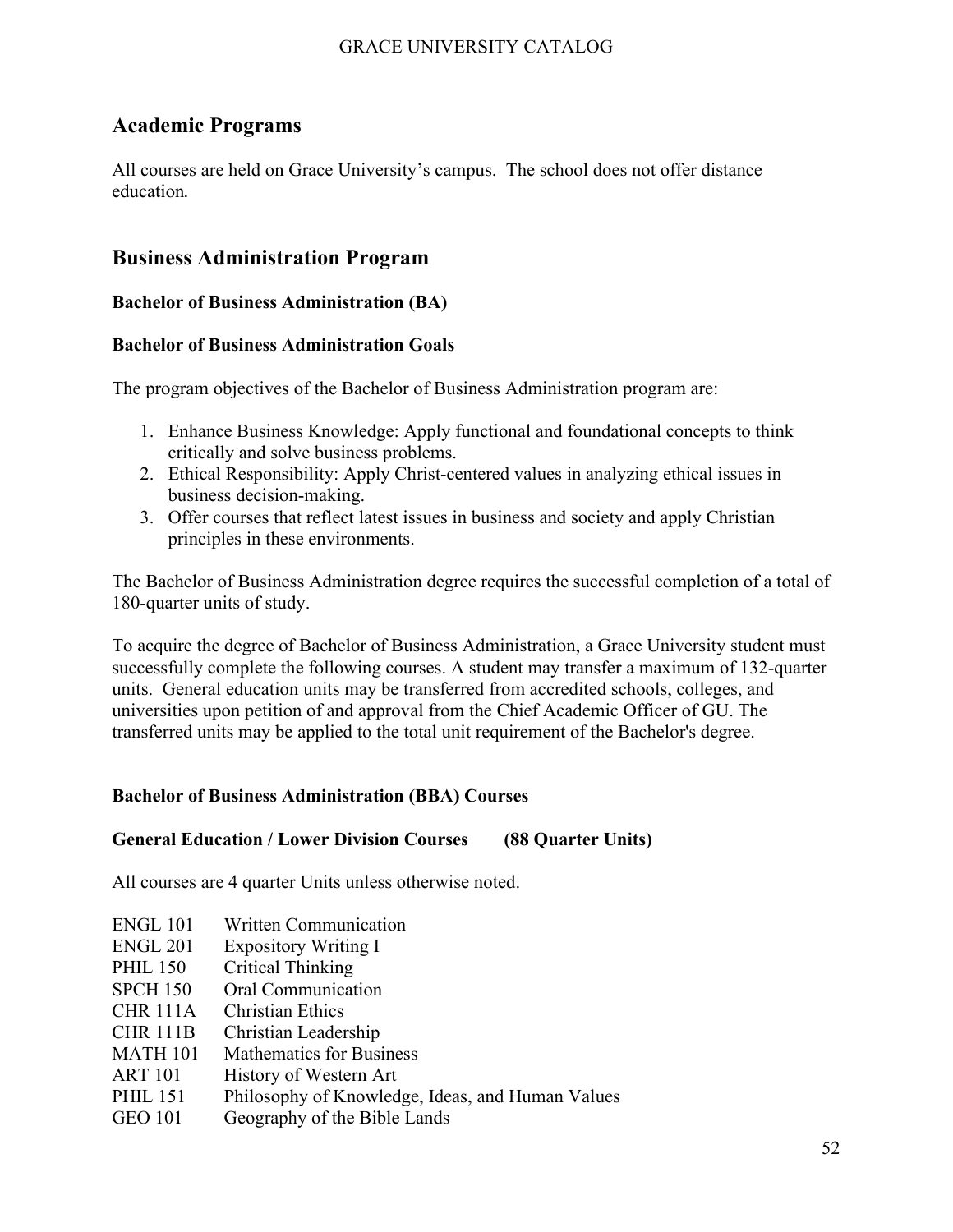| <b>ENV101</b>       | <b>Environmental Studies</b>                 |
|---------------------|----------------------------------------------|
| <b>HIST 101</b>     | United States Civilization                   |
| <b>HIST102</b>      | <b>History of Christianity</b>               |
| <b>POLS</b> 155     | <b>Political Science</b>                     |
| <b>SOC</b> 103      | Sociology                                    |
| <b>PSYC 101</b>     | Psychology                                   |
| ACCT <sub>201</sub> | <b>Fundamentals of Managerial Accounting</b> |
| ECON 181            | Economics                                    |
| <b>FIN 207</b>      | Introduction to Business Finance             |
| <b>LAW 101</b>      | <b>Foundations of Business Law</b>           |
| <b>MGT 191</b>      | Introduction to Management                   |
| <b>MIS</b> 111      | <b>Management Computer Systems</b>           |
|                     |                                              |

### **Required Upper Division Courses (92 Quarter Units)**

All courses are 4 quarter Units unless otherwise noted.

| <b>BA 301</b>   | Principles of Marketing                         |
|-----------------|-------------------------------------------------|
| <b>BA 302</b>   | Applied Business and Economic Statistics        |
| <b>BA 303</b>   | Production and Operations Management            |
| <b>BA 304</b>   | <b>Small Business Finance</b>                   |
| <b>BA 305</b>   | <b>Business Responsibility in Society</b>       |
| <b>BA 306</b>   | <b>Business Law</b>                             |
| <b>BA 307</b>   | <b>Christian Ethics in Business</b>             |
| <b>BA 308</b>   | Managerial Accounting                           |
| <b>BA 309</b>   | <b>Management Information Systems</b>           |
| <b>BA 401</b>   | Management Theory and Practice                  |
| <b>BA 402</b>   | Non-Profit Organization Management              |
| <b>BA 403</b>   | <b>Integrated Decision-Making in Business</b>   |
| <b>BA 404</b>   | <b>Comparative Management</b>                   |
| <b>BA 405</b>   | <b>Business Communications</b>                  |
| <b>MATH 301</b> | Quantitative Methods in Business                |
| <b>ENG 301</b>  | <b>Expository Writing II</b>                    |
| <b>ENG 302</b>  | <b>Communication Theory</b>                     |
| <b>IBA 401</b>  | <b>International Business</b>                   |
| <b>IBA 402</b>  | <b>International Marketing Management</b>       |
| <b>IBA 403</b>  | Principles of International Economics           |
| <b>IBA 404</b>  | <b>Import-Export Management</b>                 |
| <b>IBA 405</b>  | <b>Multinational Financial Management</b>       |
| <b>IBA 406</b>  | Public Relations Methods for Multinational Bus. |

### <span id="page-53-0"></span>**Undergraduate Lower Division Course Descriptions**

All courses are 4 quarter Units unless otherwise noted.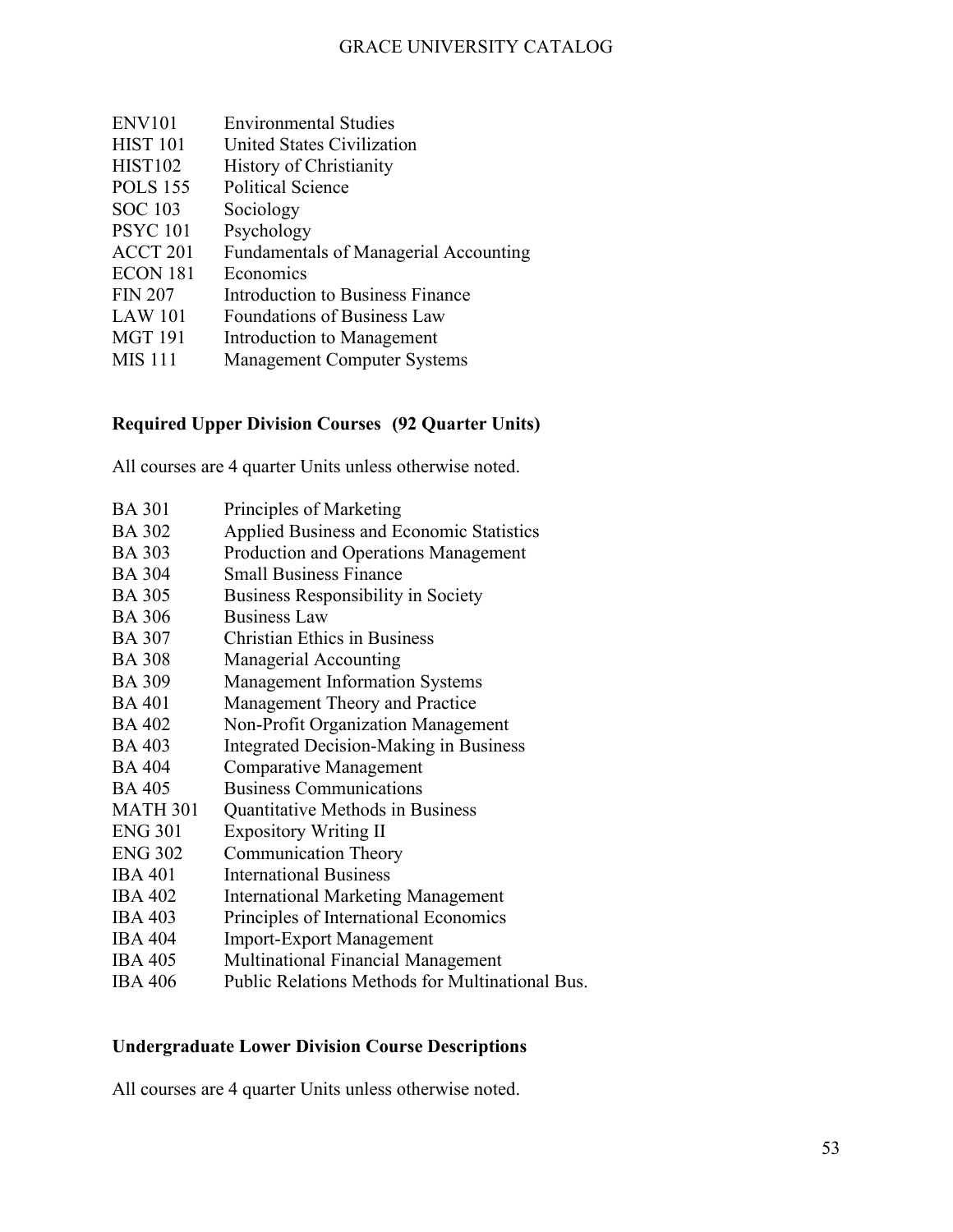### ENGL 101 Written Communication

To help students develop writing skills in describing, analyzing and evaluating ideas and experiences, this course examines why and how we communicate our thoughts and ideas, and to whom. Readings from literary figures helps students discover their own unique voice and build confidence in expressing themselves on various platforms.

### ENGL 201 Expository Writing 1

Introduces students to academic discourse in the liberal arts. Especially valuable for students interested in ground rules of academic inquiry and exchange in English writing that might not be commonplace consideration in their first language processes of social interaction ages.

### PHIL 150 Critical Thinking

This course will introduce students to the application of the theory of logic to oral and written argument. Student oral and written presentations are reviewed and critiqued.

### SPCH 150 Oral Communication

This course will introduce students to the theories and techniques of oral presentation in a business context. Student oral presentations are reviewed and critiqued.

### CHR 111A Christian Ethics

This course explores the ethical foundations of the Christian faith, the models of Christian ethical tradition, how they are expressed in the business environment, and their impact on decisionmaking in business and contemporary society.

### CHR 111B Christian Leadership

This is a study of the practice of *Christian* leadership in ministry or any business environment. We will examine biblical passages, as well as Christian and secular writings, for evidence and examples of effective leadership attributes all leaders must possess.

### MATH 101 Mathematics for Business

This course applies algebra, geometry, and trigonometry to the solutions of common business problems.

### ART 101 History of Western Art

Survey of the history of architecture, sculpture, painting and the minor arts representative of prehistoric, ancient, classical and medieval periods of Western civilizations.

### PHIL 151 Philosophy of Knowledge, Ideas, and Human Values

An examination of the major philosophical views regarding reality, knowledge, belief, human nature, ethics, social philosophy, and theories of knowledge. Course covers critical reasoning skills and their application as well as the formal theory of logically correct reasoning.

### GEO 101 Geography of the Bible Lands

This course is a study of the geography of the lands of the bible. It includes the physical, cultural, and political aspects; geologic history and processes, as wells as climate, weather and ecosystems of the regions.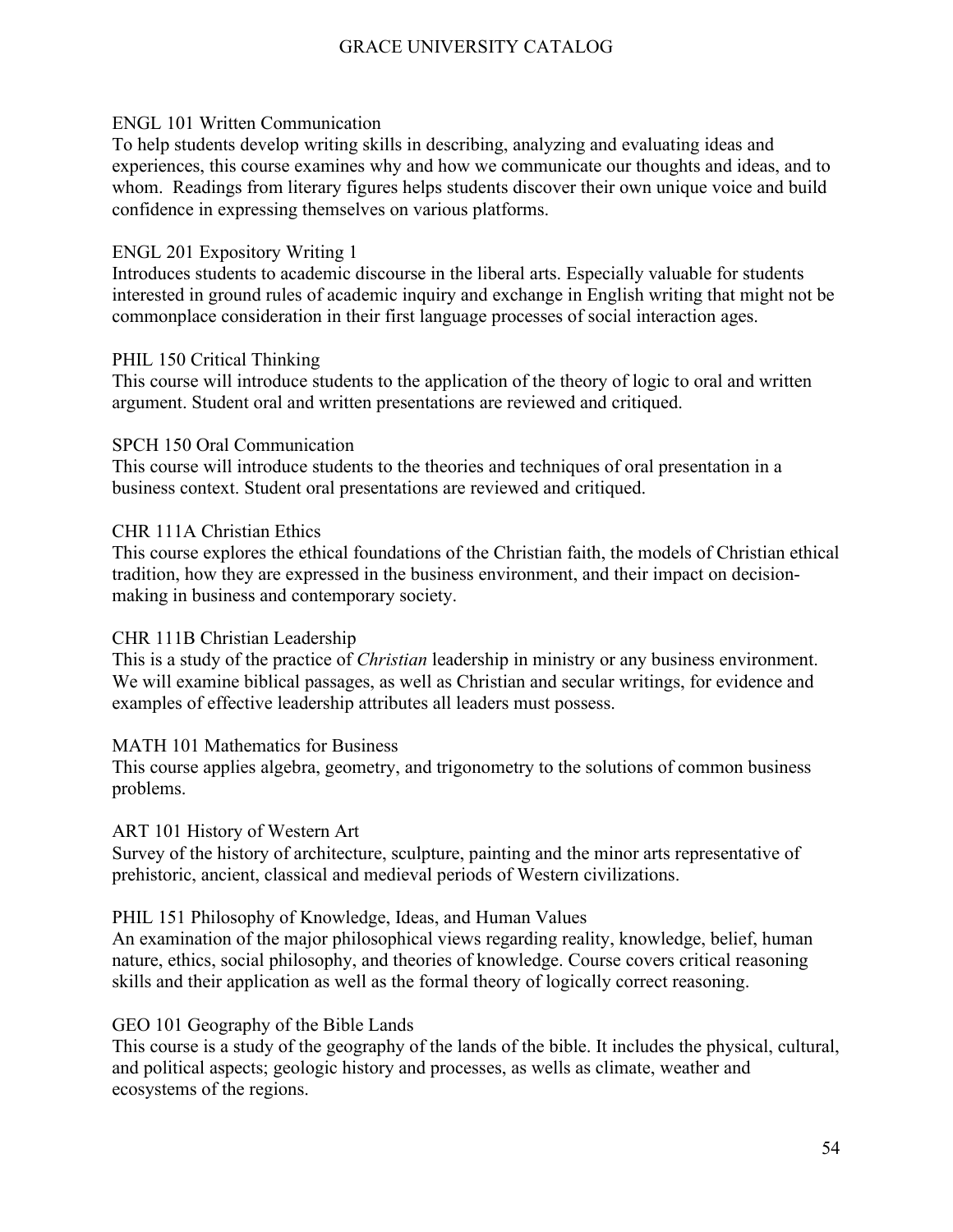### ENV 101 Environmental Studies

This course will explore global environmental issues. Discussions will be based on recent texts, media coverage and analysis of environmental policy. The class also examines the economic, political, and ethical dimensions of environmental questions and environmental decision-making.

### HIST 101 United States Civilization

This course examines the historical development of the culture and social structure of American society from the first settlers through the information age. The essential concepts and theories relating to the study of man as a socio-political being and participant in groups and society; analysis of cultural development, processes of social interaction, and development of social institutions. Cultural values, shared beliefs, key institutions, community patterns, and systems of inequality, will be prominent topics.

### HIST 102 History of Christianity

The course will study the institutions, thought, and outstanding personalities in the development of the church.

### POLS 155 Political Science

Introduction to the structures and processes of political institutions in major types of political systems, including parliamentary systems, and systems in developing countries.

### SOC 103 Sociology

This course is a comparative analysis of the historical and evolutionary development of basic human groups and social structures.

### PSYC 101 Psychology

An introduction to the basic scientific logic facts, theories, and principles of psychology, including the study of human motivation, learning, emotion, perception, thought, intelligence, and personality.

### ACCT 201 Fundamental of Managerial Accounting

This is a study of the concepts and techniques for measurement and communication of financial information. An introduction to accounting theory and practice as related to the single proprietorship, with emphasis on service and merchandising transaction analysis, and recording and summarizing procedures used in preparing various financial statements.

### ECON 181 Economics

This course covers applications of economic analysis to problems of management, especially of capital. Emphasis is on microeconomic analysis, production economics and cost analysis.

### FIN 207 Introduction to Business Finance

Covers the foundation materials for both corporate financial management, and investment and portfolio analysis. Topics covered include time value of money, capital budgeting, capital structure, dividend policy, portfolio theory, and market efficiency.

LAW 101 Foundations of Business Law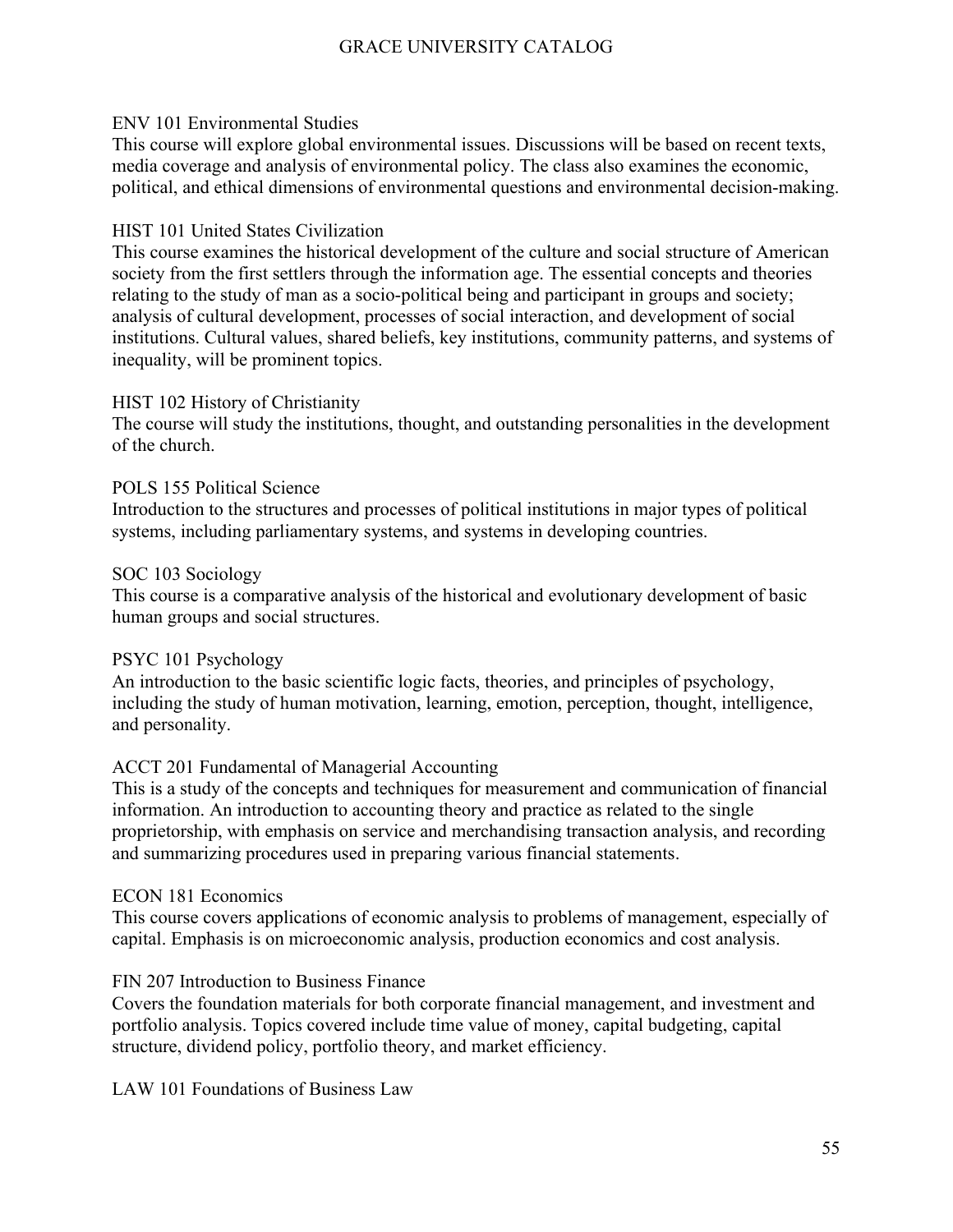Law studied as an integral part of the business environment, a process derived from and changing with the larger society. Areas covered include contracts, torts, agency, partnerships, corporations, and bankruptcy.

#### MGT 191 Introduction to Management

Analysis of the management function and process with emphasis on the decision-making environment; interpersonal and intergroup processes and relationships in organizations are covered.

### MIS 111 Management Computer Systems

This course is a study of the concepts and techniques in the design and implementation of business computer systems within the operating environments of companies. The emphasis will be on the effects of the computer on these systems.

### <span id="page-56-0"></span>**Undergraduate Upper Division Course Descriptions**

#### BA 301 Principles of Marketing

This is an introduction to the role of marketing in society with emphasis on concepts, marketing methods and institutions.

#### BA 302 Applied Business and Economic Statistics

Survey of deterministic and probabilistic models for decision-making: linear programming and extensions, networks, dynamic programming, decision trees, queuing models, and simulation. Uses of these models in decision-making are discussed. Use of the computer is emphasized.

### BA 303 Production and Operations Management

Deals with the issues of design and control of production systems in manufacturing and service organizations. Covers product and process selection, capacity planning, location and layout design, project and job scheduling, inventory control, material planning, and quality control.

### BA 304 Small Business Finance

This course will help students develop the understanding and skills necessary to become more effective stewards of their small business finances. It incorporates the preparation of a financial plan for a small business, involving balance sheets, income statements, sources of financial resources, and the various forms of business ownership. Several techniques and tools will be reviewed, as will the understanding of income tax laws and their impact on small business.

### BA 305 Business Responsibility in Society

This course is a historical and cultural analysis of modern industry; the social structure of labormanagement relations; and industries' community role. It also discusses the behavior of intentionally rational organizations. The course will also examine how Christian organizations and businesses express, and support environmental, social and cultural responsibility in society.

BA 306 Business Law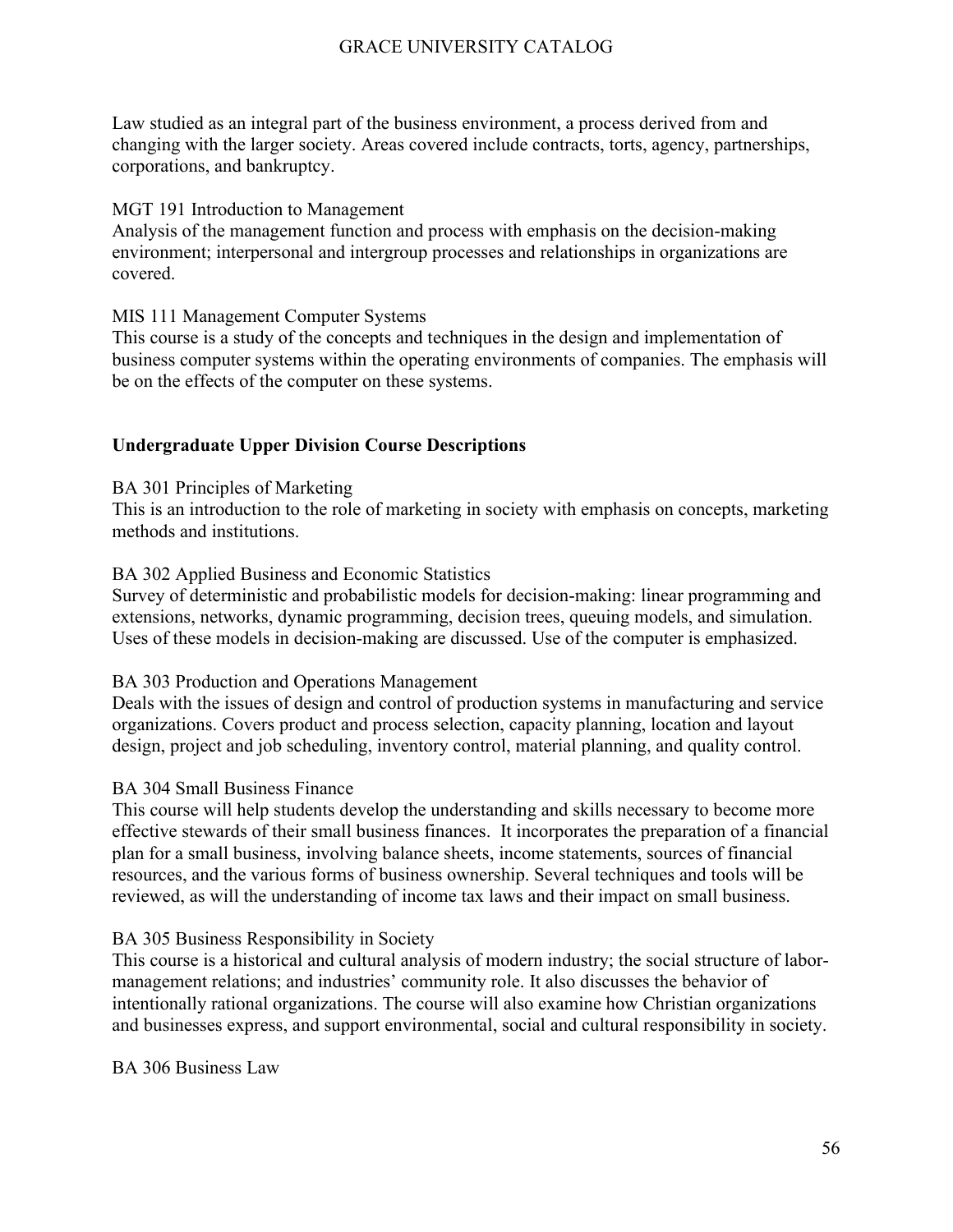This course covers the legal principles that apply to various business transactions. Topics include contracts, labor-management responsibilities, property, insurance, partnerships and corporations, wills and trusts, and torts and business crimes are discussed.

### BA 307 Christian Ethics in Business

This is a study of how basic Christian understandings of God and humanity have influenced Christian ethical business practices. The course will cover the effect of globalization and expansion of evangelism on organizations' ministries, leadership and management.

### BA 308 Managerial Accounting

Prerequisite: ACCT 201 Fundamentals of Managerial Accounting

This is a study of the concepts and techniques for measurement and communication of financial information. An introduction to accounting theory and practice as related to the single proprietorship, with emphasis on service and merchandising transaction analysis, and recording and summarizing procedures used in preparing various financial statements.

### BA 309 Management Information Systems

This course provides an overview of organizational and technological issues involved in information systems from a management perspective.

### BA 401 Management Theory and Practice

An integrative course which provides an understanding of modern management theory. Focus will be on the management cycle, including detailed discussions of the planning, organizing, coordinating, directing, and controlling functions of management. Teamwork and case studies are emphasized.

### BA 402 Non-Profit Organization Management

This course covers the business functions of nonprofit organizations. Topics include strategic planning and budgeting; tax laws related to the church and other nonprofit organizations, as well as organization and development in church ministry. The positions and functions of church leaders and officers (deacons, deaconess, and trustees of the church) will be covered.

### BA 403 Integrated Decision-Making in Business

Focuses on creativity in business, which has been applied to product and process development, of the organizations to improve strategic decision making. Cases, and other exercises will be used to help students develop creative strategic thinking and decision-making skills.

### BA 404 Comparative Management

An integrative course which provides an understanding of how organizations, including Christian organizations, are managed in different sectors and in different societies and cultures. Teamwork and case studies are emphasized.

### BA 405 Business Communication

This is a detailed study of business communication, including analysis and practice in writing a variety of messages used to communicate in business and industry. The course also will examine how Christian businesses and organization communicate to their internal and external audiences.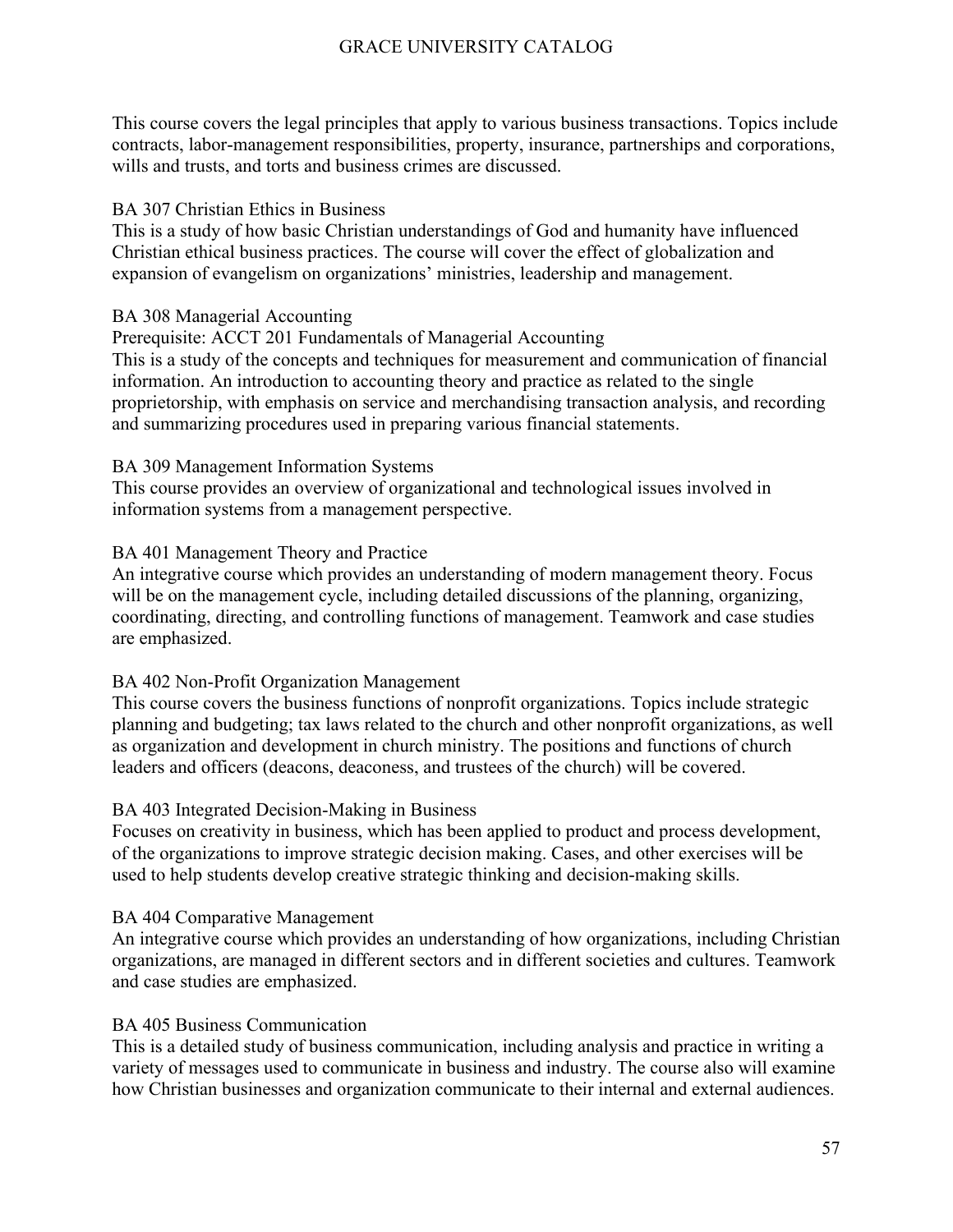### MATH 301 Quantitative Methods in Business

Prerequisite(s): Completion of required Lower Division courses in Math or a sufficiently hightest score on the Mathematical Analysis Examination, as determined by the CAO. A study of proportions, inequalities, absolute value, functions, graphing, logarithms, linear and nonlinear equations, basic geometrical patterns and equations, elementary trigonometry, and other fundamental concepts of mathematics as they relate to the conduct of business.

### ENGL 301 Expository Writing II

A continuation of Expository Writing 1. This is an intensive course in writing expository prose. In addition to further developing their own individual writing style by focusing on diction, audience, emphasis and persuasion, students learn to incorporate other elements, such as brainstorming, rough draft, and revision, into their writing process. Examples of prose by Christian writers will be used to support the topic on Christian Writing – from church newsletters, blogs, and articles to books.

### ENGL 302 Communication Theory

An overview of human communication theories from various perspectives - including interpersonal, organizational, media, and cultural. This course will help students understand how communication shapes and is shaped by the world around them.

### IBA 401 International Business

This is a survey of international business organizations, with an emphasis on the dramatic internationalization of markets. Focus is on the reasons why international business differs from domestic business and the different approaches to dealing with international markets. Teamwork and case studies are emphasized.

### IBA 402 International Marketing Management

An introduction to the role of marketing offshore, with emphasis on concepts, marketing methods, and institutions. Teamwork and case studies are emphasized.

### IBA 403 Principles of International Economics

Application of international macroeconomic analysis to problems of management particularly as they relate to the firm involved in exporting or importing good and services. Teamwork and case studies are emphasized.

### IBA 404 Import-Export Management

Focus on the international trade structure, including the World Trade Organization, NAFTA, EEU, and the General Agreement on Tariffs and Trade (GATT). The course will analyze and discuss the rules, regulations, and laws relating to the importing and exporting of goods and services. The roles of the US Department of Commerce/ITA in promoting exports and the Customs Bureau in the importing process will be covered. Teamwork and case studies are emphasized.

### IBA 405 Multinational Financial Management

A survey of international financial institutions and the financial factors that affect the modern multinational corporation with emphasis on exchange rate and portfolio risk. Teamwork and case studies are emphasized.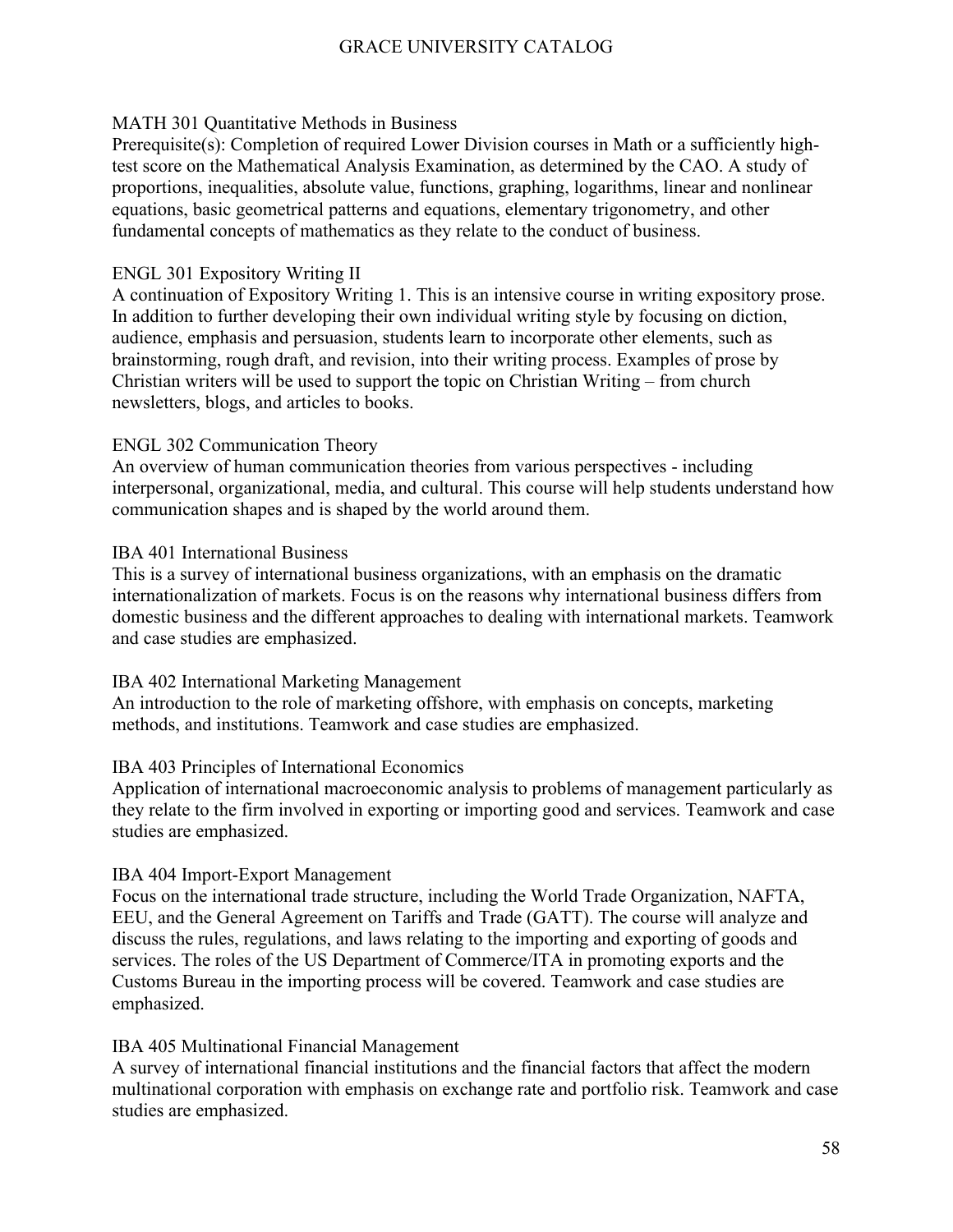IBA 406 Public-Relations Methods for Multinational Business

A survey of public-relations strategies and methods as they affect the modern multinational corporation, with emphasis on strategies designed to minimize business risk and increase organizational image and reputation. Teamwork and case studies are emphasized.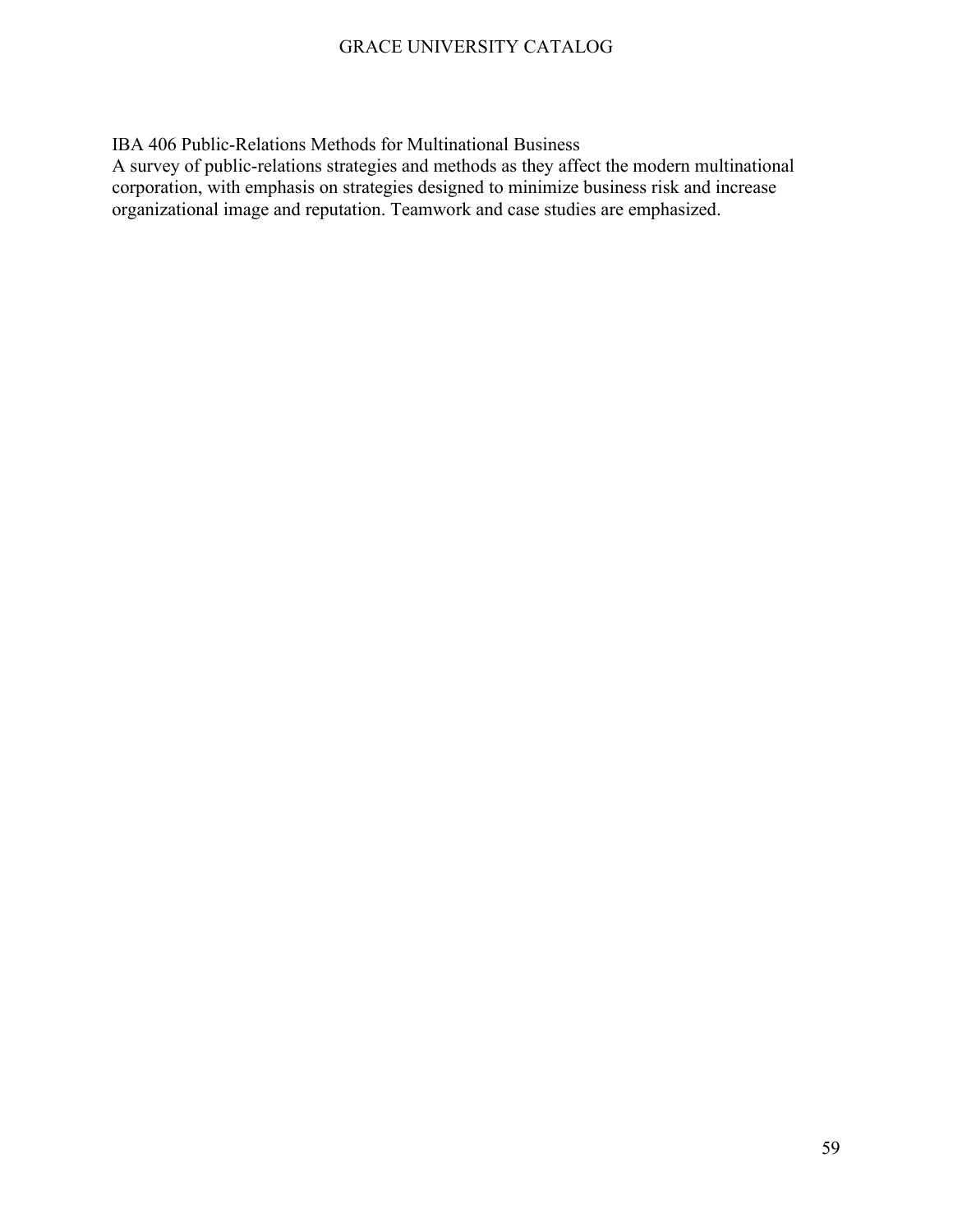# <span id="page-60-0"></span>**Grace University Board of Directors**

**Chairman** Dr. Scott Schrader

**Secretary** Lena Matheos

**Treasurer** Peter Hsieh

**Board Member** Kay Proby-Waller

**Board Member** Rev. Yi Ming Kao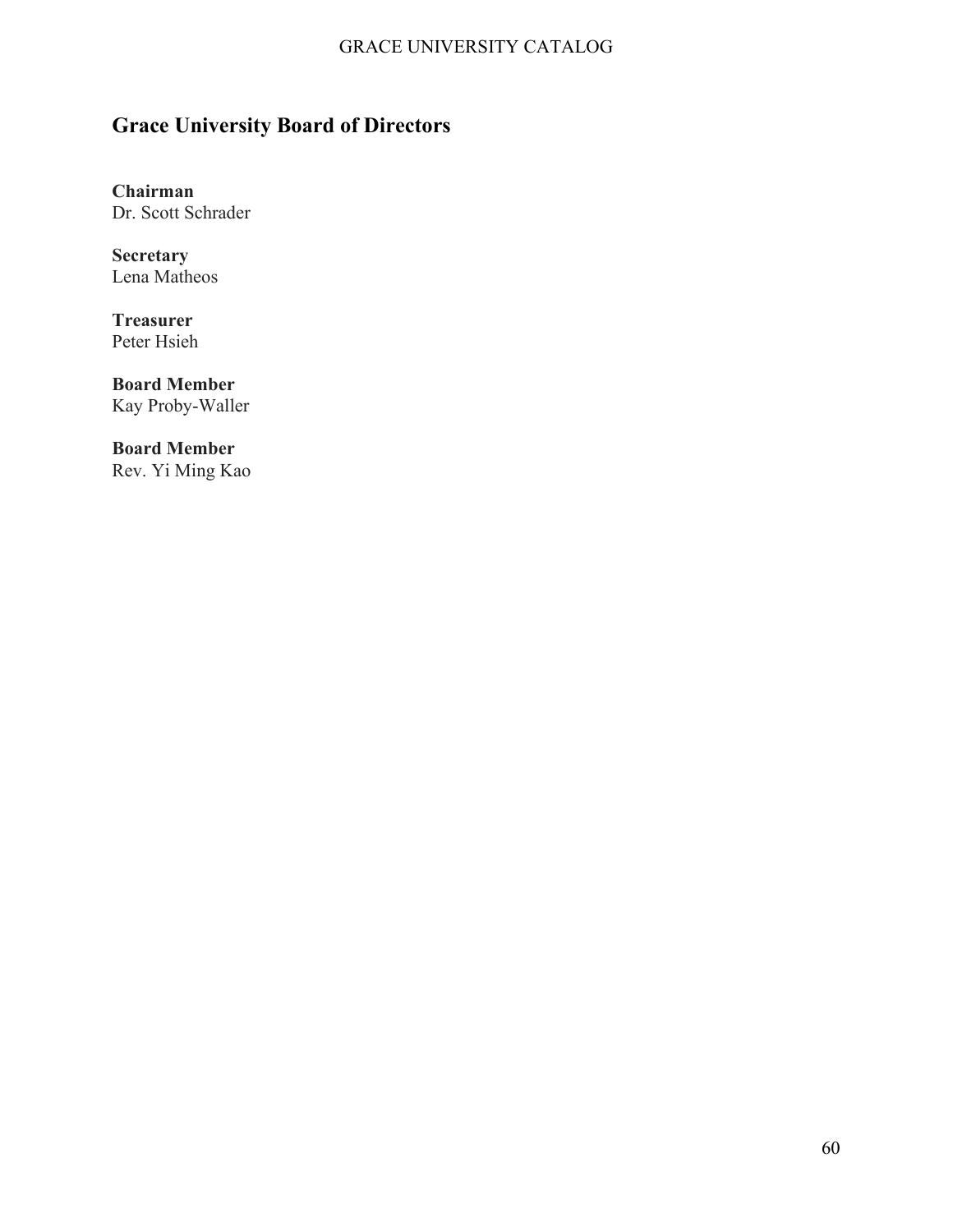### <span id="page-61-0"></span>**Grace University Administration**

### **Chief Executive Officer / President**

John Charity Bachelor, Chinese Literature, Fu-Jen Catholic University, 1981

### **Chief Academic Officer**

Dr. George Conley Jr. D.B.A., Apollos University, 2016 M.A., Management, National University, 2010

### **Chief Operating Officer**

Kemi Lapite M.A., Theatre Arts, Emerson College, 1984

### **Chief Financial Officer**

Theresa Woo M.B.A., Ivy University, 1997 B.A., German Literature, Fu-Jen Catholic University, 1995

### **Admissions Officer / Registrar / Student Services**

Evelyn Chen M.A., Leadership Studies, Azusa Pacific University, 2003 B.S., Organizational Management, Patten College, 2001

### **Librarian**

<span id="page-61-1"></span>Qing Yang M.L.I.S., San Jose State University, San Jose, CA., 2009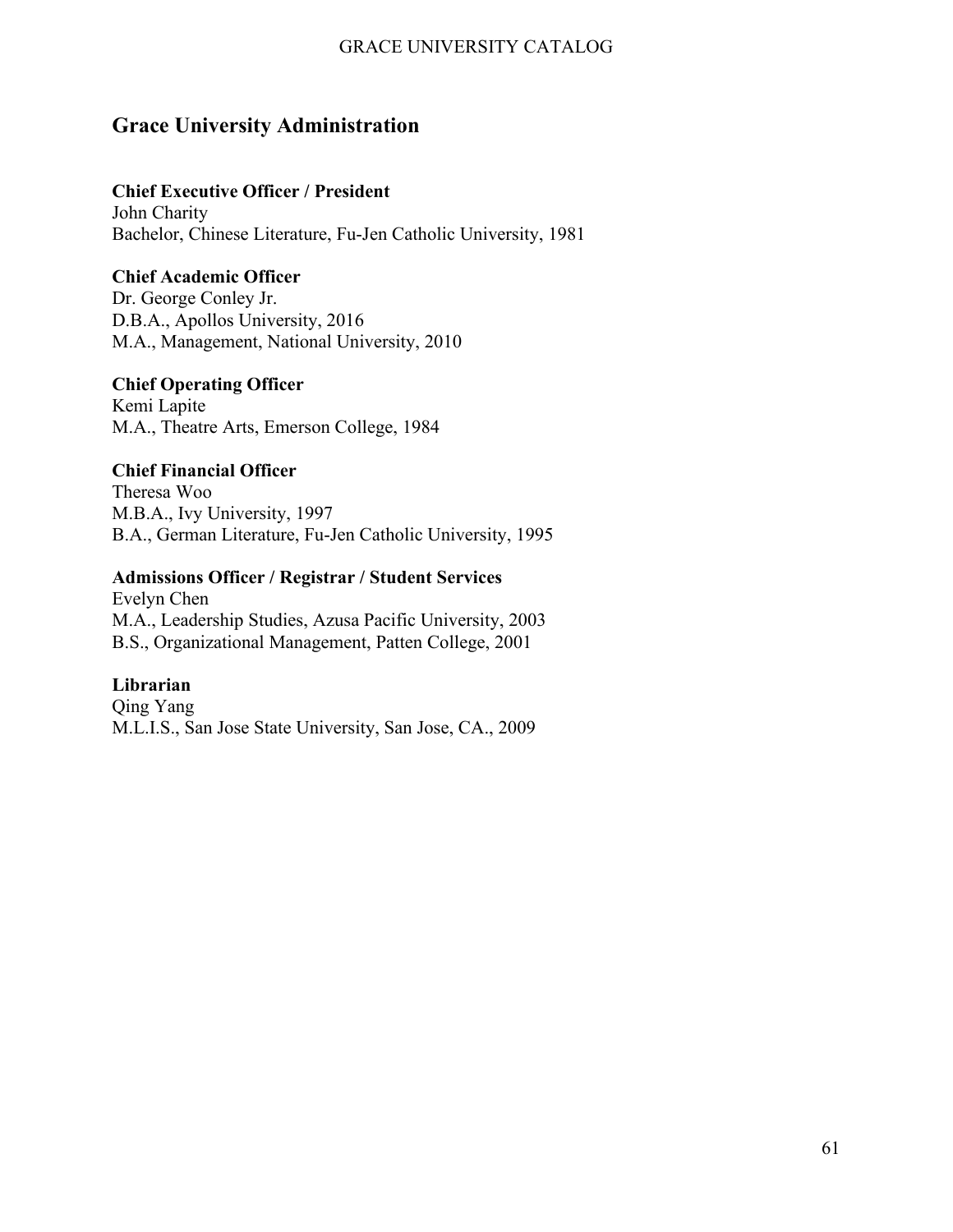### **Grace University Faculty**

### **Dr. Christina Baker**

Ph.D., Education, Capella University, 2019 M.B.A., Hope International University, 2010

### **Jacquelyn Chamber-Martin**

M.B.A., Global Management, University of Phoenix, 2013 B.A., Economics, Howard University, 2005

### **Dr. George Conley Jr.**

D.B.A., Apollos University, 2016 M.A., Management, National University, 2010

### **Lauren Landon Dooling,**

M.B.A., Woodbury University, 2007

### **Dr. Benjamin Todd Eller**

Ph.D., Education, University of California, Los Angeles, 2000 Master's in Business Psychology, University of Tennessee, 1993

### **Kemi Lapite**

M.A., Theatre Arts, Emerson College, 1984 B.A., English, University of Minnesota, 1982

### **James Lipot**

M.B.A., University of Phoenix, 2003 B.S., Business, University of Phoenix, 2001

### **Dr. Catherine E. Levitt**

D.B.A., Strategic Management, United States International University, 1997 Master's in International Business, Pepperdine University, 1993 B.A., French/ Philosophy, John Carroll University, 1967

### **Ruili Shao**

M.B.A., Texas A&M University, 2011

### **Kevin Sheridan**

M.B.A., Finance and Marketing, University of Southern California, 1974 B.B.A., Southern Methodist University, 1973

### **Anthony Shotwell**

M.A., Economics, State University of New York, 1975 B.S., Economics/Sociology/History, Central State University, 1973